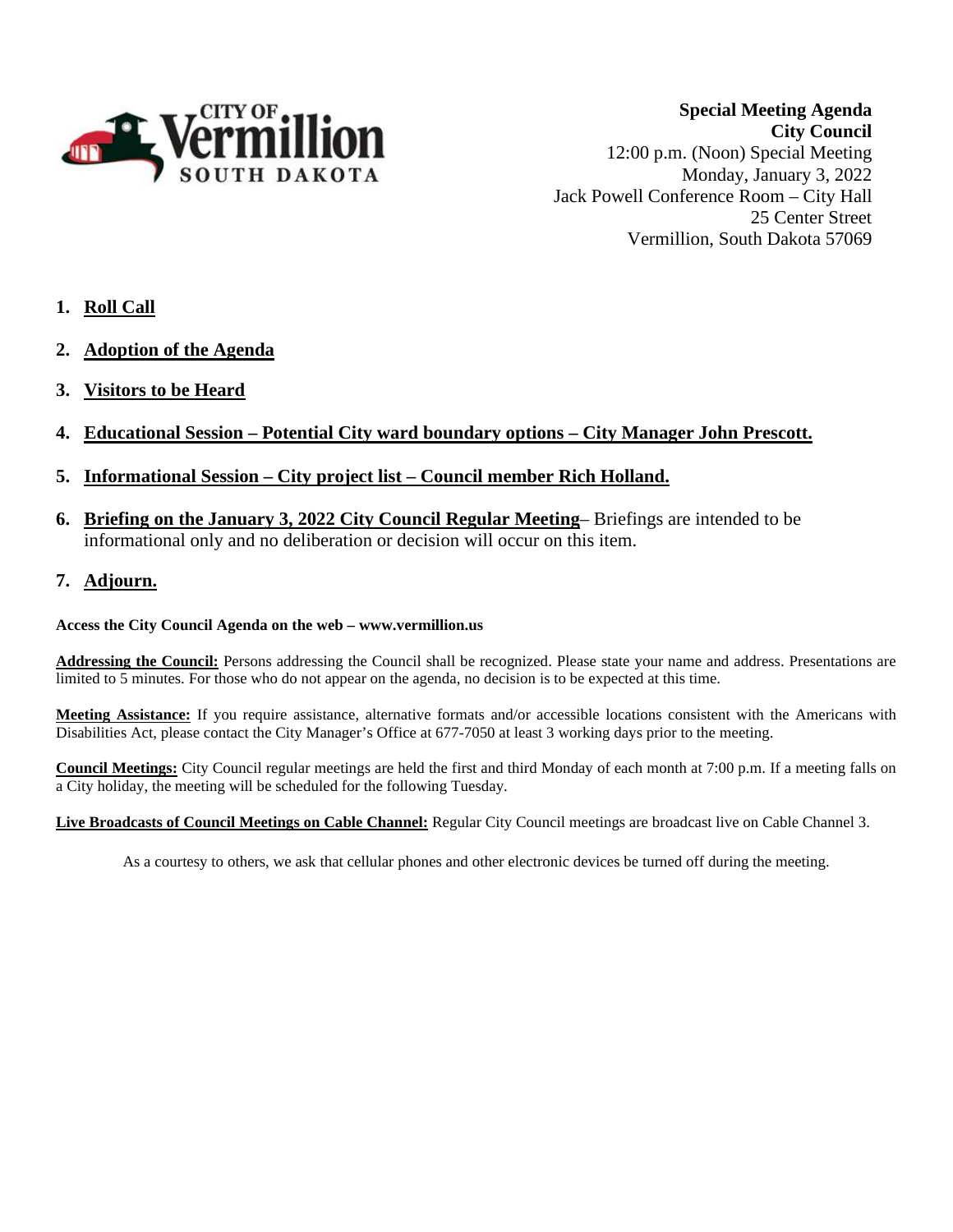

# **City of Vermillion Council Agenda**

7:00 p.m. Regular Meeting Monday, January 3, 2022 City Council Chambers 25 Center Street Vermillion, South Dakota 57069

# **1. Roll Call**

- **2. Pledge of Allegiance**
- **3. Minutes** a. December 20, 2021 Special Meeting, December 20, 2021 Regular Meeting.

## **4. Adoption of the Agenda**

## **5. Visitors to be Heard**

a. Dr. Martin Luther King, Jr. Day of Service Proclamation.

# **6. Public Hearings**

## **7. Old Business**

## **8. New Business**

- a. Resolution of Intent setting a public hearing date of Tuesday, January 18, 2022 to consider a lease of City owned building at 12 Church Street (former Carnegie Library building).
- b. Addendum #1 to County and City Building Construction and Use Agreement for Joint Law Enforcement Center for custodial services.
- c. 2022 Payroll resolution.

# **9. Bid Openings**

a. Fuel quotes.

# **10. City Manager's Report**

## **11. Invoices Payable**

**12. Consensus Agenda.**

# **13. Adjourn**

## **Access the City Council Agenda on the web – www.vermillion.us**

**Addressing the Council:** Persons addressing the Council shall use the microphone at the podium. Please raise your hand to be recognized, go to the podium and state your name and address.

**a. Items Not on the Agenda** Members of the public may speak under Visitors to Be Heard on any topic NOT on the agenda. Remarks are limited to 5 minutes and no decision will be made at this time.

**b. Agenda Items:** Public testimony will be taken at the beginning of each agenda item, after the subject has been announced by the Mayor and explained by staff. Any citizen who wishes may speak one time for 5 minutes on each agenda item. Public testimony will then be closed and the topic will be given to the governing body for possible action. At this point, only City Council members and staff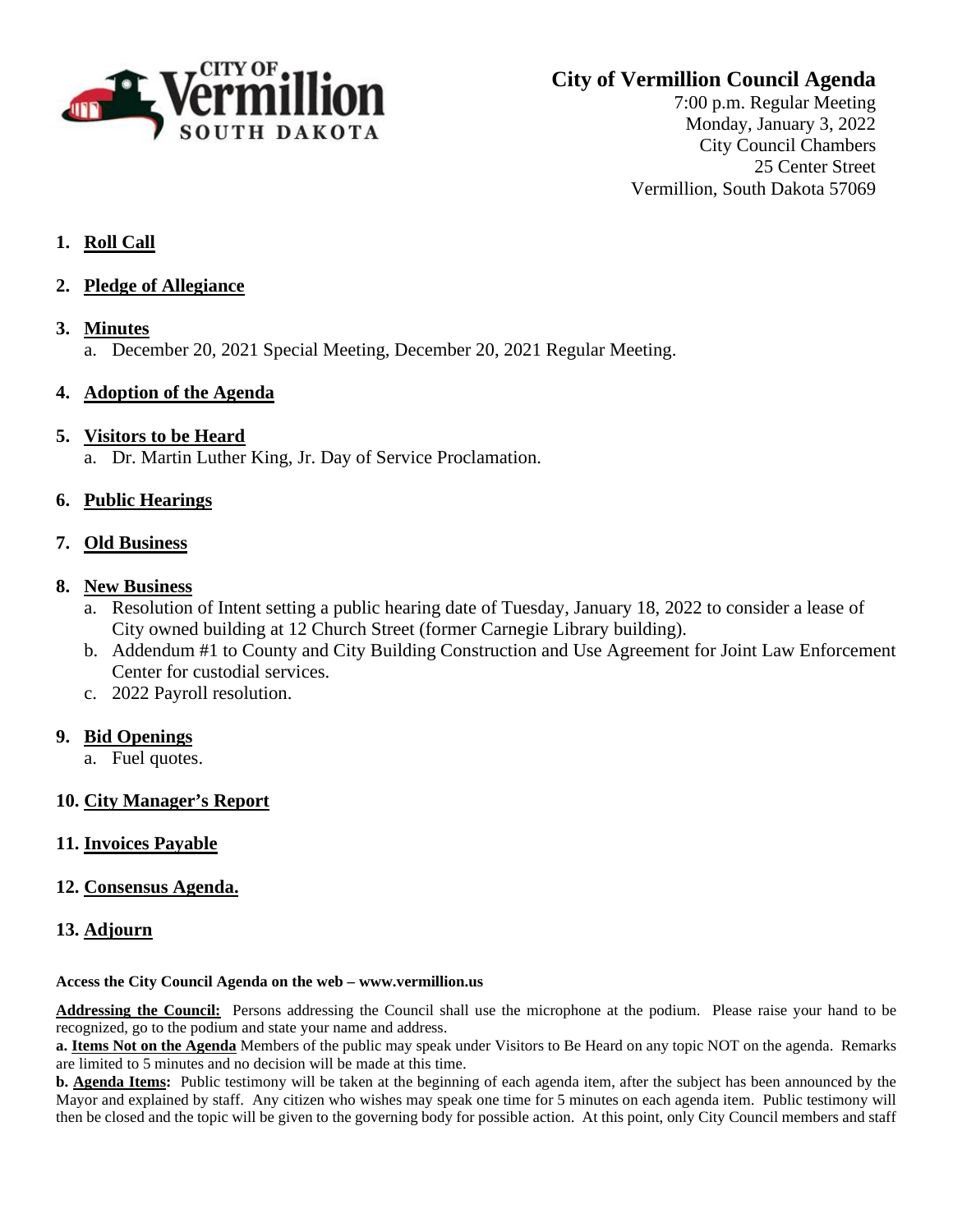may discuss the current agenda item unless a Council member moves to allow another person to speak and there is unanimous consent from the Council. Questions from Council members, however, may be directed to staff or a member of the public through the presiding officer at any time.

**Meeting Assistance:** The City of Vermillion fully subscribes to the provisions of the Americans with Disabilities Act of 1990. If you desire to attend this public meeting and are in need of special accommodations, please notify the City Manager's Office at 677-7050 at least 3 working days prior to the meeting so appropriate auxiliary aids and services can be made available.

**Council Meetings:** City Council regular meetings are held the first and third Monday of each month at 7:00 p.m. If a meeting falls on a City holiday, the meeting will be scheduled for the following Tuesday. The City Council typically has a Special Meeting on the first and third Monday of each month at Noon.

**Live Broadcasts of Council Meetings on Cable Channel:** Regular City Council meetings are broadcast live on Cable Channel 3

## *Vermillion City Council's Values and Vision*

*This community values its people, its services, its vitality and growth, and its quality of life and sees itself reinforcing and promoting these ideals to a consistently increasing populace.*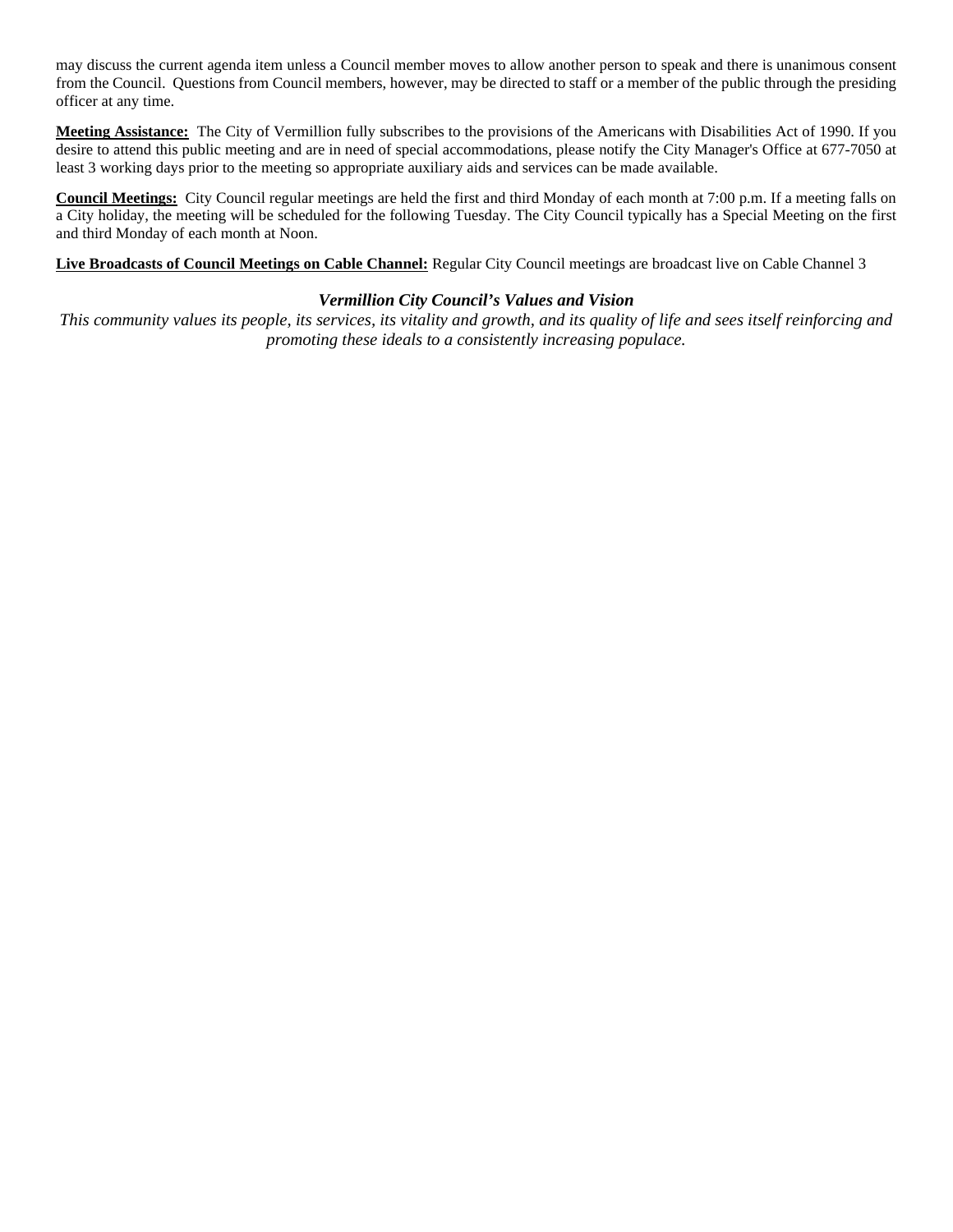Unapproved Minutes Council Special Session December 20, 2021 Monday 12:00 noon

The special session of the City Council, City of Vermillion, South Dakota was held on Monday, December 20, 2021 at 12:00 noon at the Jack Powell Conference Room – City Hall.

1. Roll Call

Present: Hellwege, Holland, Letellier, Price, Ward, Willson, Mayor Collier-Wise

Absent: Humphrey, Jennewein (Arrived at 12:01 p.m.)

2. Adoption of Agenda

417-21 Council Member Willson moved approval of the agenda. Council Member Price seconded the motion. Motion carried 7 to 0. Mayor Collier-Wise declared the motion adopted.

3. Visitors to be Heard

Council Member Lindsey Jennewein arrived at 12:01 p.m.

4. Educational Session – Introduction to Missouri River Energy Services-Joni Livingston

Joni Livingston, Missouri River Energy Services (MRES) VP of Member Services, reported on the services that MRES provides the City of Vermillion. Joni stated that MRES was formed by its members in 1965 and there are currently 61 members in 4 states. Joni noted that Vermillion became a part of MRES in 1976. MRES provides its members help with allocation of power and getting supplemental power supplies. Joni noted that Vermillion gets 60% of its power from WAPA with an agreement that expires in 2050. Joni stated that the City of Vermillion is 90% Carbon free with 63% of the power supply coming from renewable energy such as hydro and wind energy. Joni stated that there are two services the citizens of Vermillion can take part in. The first service being Bright Energy Solutions which allows citizens and businesses to get a rebate on green energy appliances purchase. The second is Bright Energy Sources which citizens can purchase renewable energy certificates which shows that their energy is carbon free. Discussion followed on MRES and their services.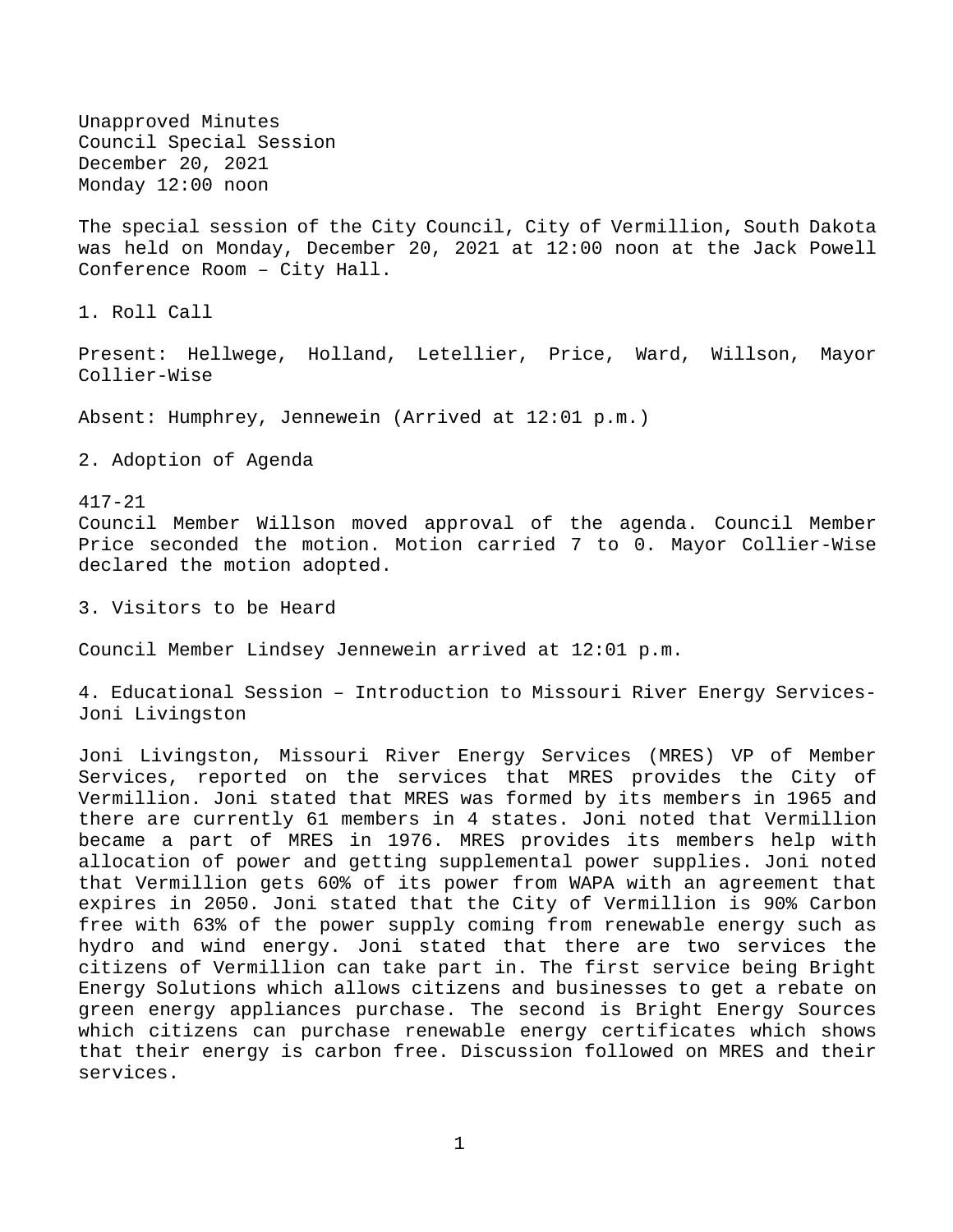5. Briefing on the December 20, 2021 City Council Regular Meeting

Council reviewed items on the agenda with City staff. No action was taken.

6. Adjourn

418-21 Council Member Ward moved to adjourn the Council special session at 12:58 p.m. Council Member Price seconded the motion. Motion carried 8 to 0. Mayor Collier-Wise declared the motion adopted.

Dated at Vermillion, South Dakota this 20th day of December 2021.

THE GOVERNING BODY OF THE CITY OF VERMILLION, SOUTH DAKOTA BY\_\_\_\_\_\_\_\_\_\_\_\_\_\_\_\_\_\_\_\_\_\_\_\_\_\_\_\_

Kelsey Collier-Wise, Mayor

ATTEST:

BY\_\_\_\_\_\_\_\_\_\_\_\_\_\_\_\_\_\_\_\_\_\_\_\_\_\_\_\_\_\_\_\_\_\_\_

Katie E Redden, Finance Officer

Unapproved Minutes City Council Regular Session December 20, 2021 Monday 7:00 p.m.

The regular session of the City Council, City of Vermillion, South Dakota was called to order on December 20, 2021, at 7:00 p.m. by Mayor Collier-Wise.

1. Roll Call

Present: Hellwege, Holland, Humphrey, Jennewein, Letellier, Price, Ward, Willson, Mayor Collier-Wise

2. Pledge of Allegiance

3. Minutes

A. Minutes of December 6, 2021, Special Meeting and December 6, 2021, Regular Session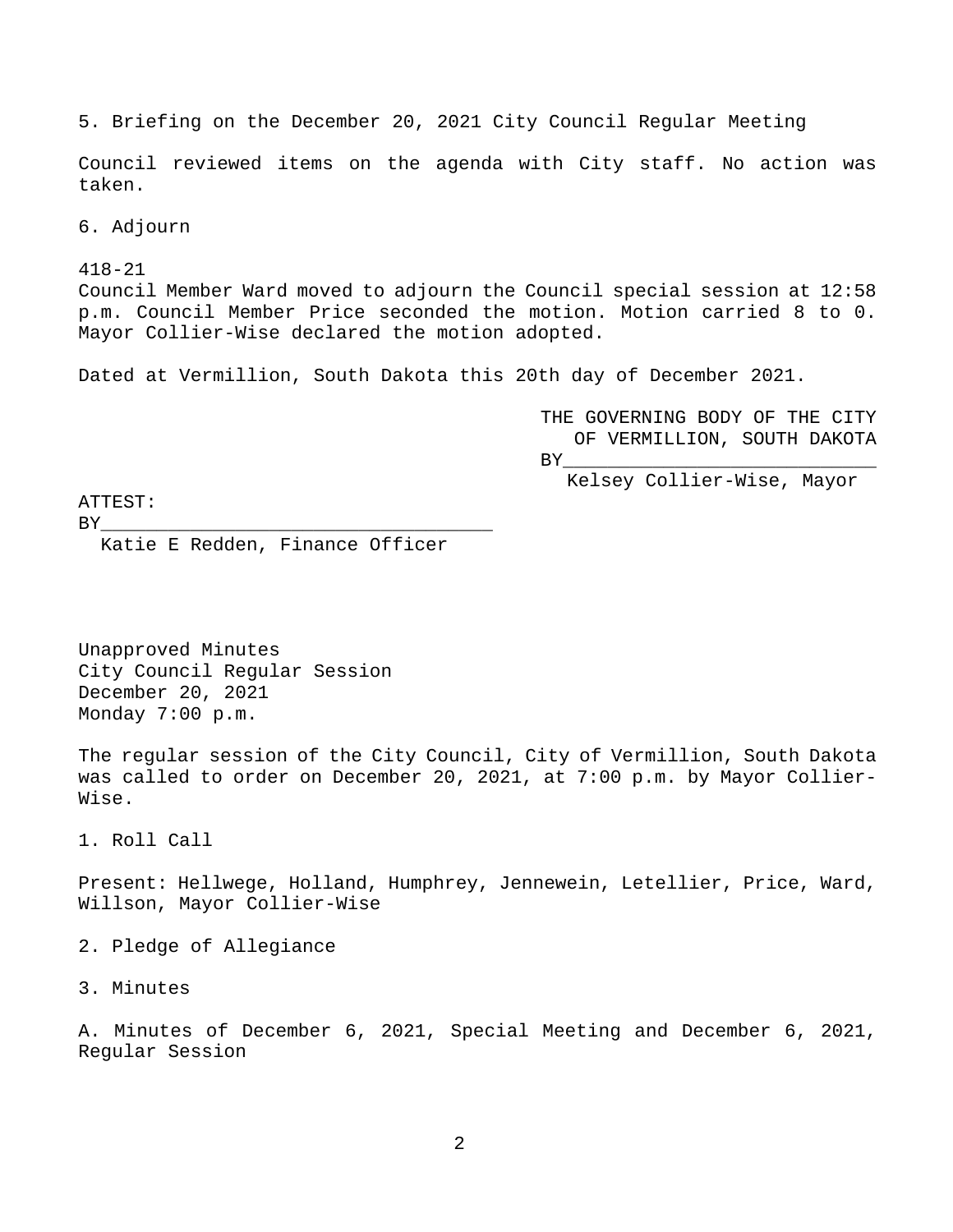419-21 Council Member Willson moved approval of the December 6, 2021, Special Meeting and December 6, 2021, regular session minutes. Council Member Hellwege seconded the motion. Motion carried 9 to 0. Mayor Collier-Wise declared the motion adopted.

4. Adoption of Agenda

420-21 Council Member Price moved approval of the agenda. Council Member Humphrey seconded the motion. Motion carried 9 to 0. Mayor Collier-Wise declared the motion adopted.

5. Visitors to be Heard

A. Proclamation recognizing Bob Iverson for 29 Years of Dedicated Service to the Planning & Zoning Commission

Mayor Collier-Wise presented the proclamation to Bob Iverson and thanked him for his time and dedication to the Planning & Zoning Commission.

Bob Iverson thanked City staff for all the help throughout the years.

6. Public Hearings

A. Installation of a Sanitary Sewer along East Main east of Cypress Drive

Shane Griess, Utility Manager, reported on a sanitary sewer along East Main St. east of Cypress Drive. Shane noted that in April of 2020, Mr. Michael Barkl entered into an agreement with the City of Vermillion for Lots 1 and 2, Block 2, Arroba Addn. Shane stated that a portion of that agreement allowed Mr. Barkl to build and connect a private sewer line to the existing sanitary sewer main approximately 275 feet west of his property. Shane noted that in May of 2020, a building permit was issued for a single-family home at 2506 E. Main with sewer connection fees for the private sewer line to connect to the existing sanitary sewer main paid for as part of that permit. Shane stated that in September of 2020, Mr. Barkl approached the City about installing a septic system on his property rather than connecting to City sewer as originally agreed. That request was rejected as it did not meet City and State requirements for septic systems. Shane noted that, in April of 2021, the City received a request for the water service to be turned on at 2506 E. Main. At this time, it was discovered that there had been a non-permitted septic system installed on the property. Shane stated that, in July of 2021, staff had conversations with Mr. Barkl about possible solutions to the sewer/septic system where petition documents were requested for the installation of sanitary sewer along East Main Street. Shane noted that, on November 5,

3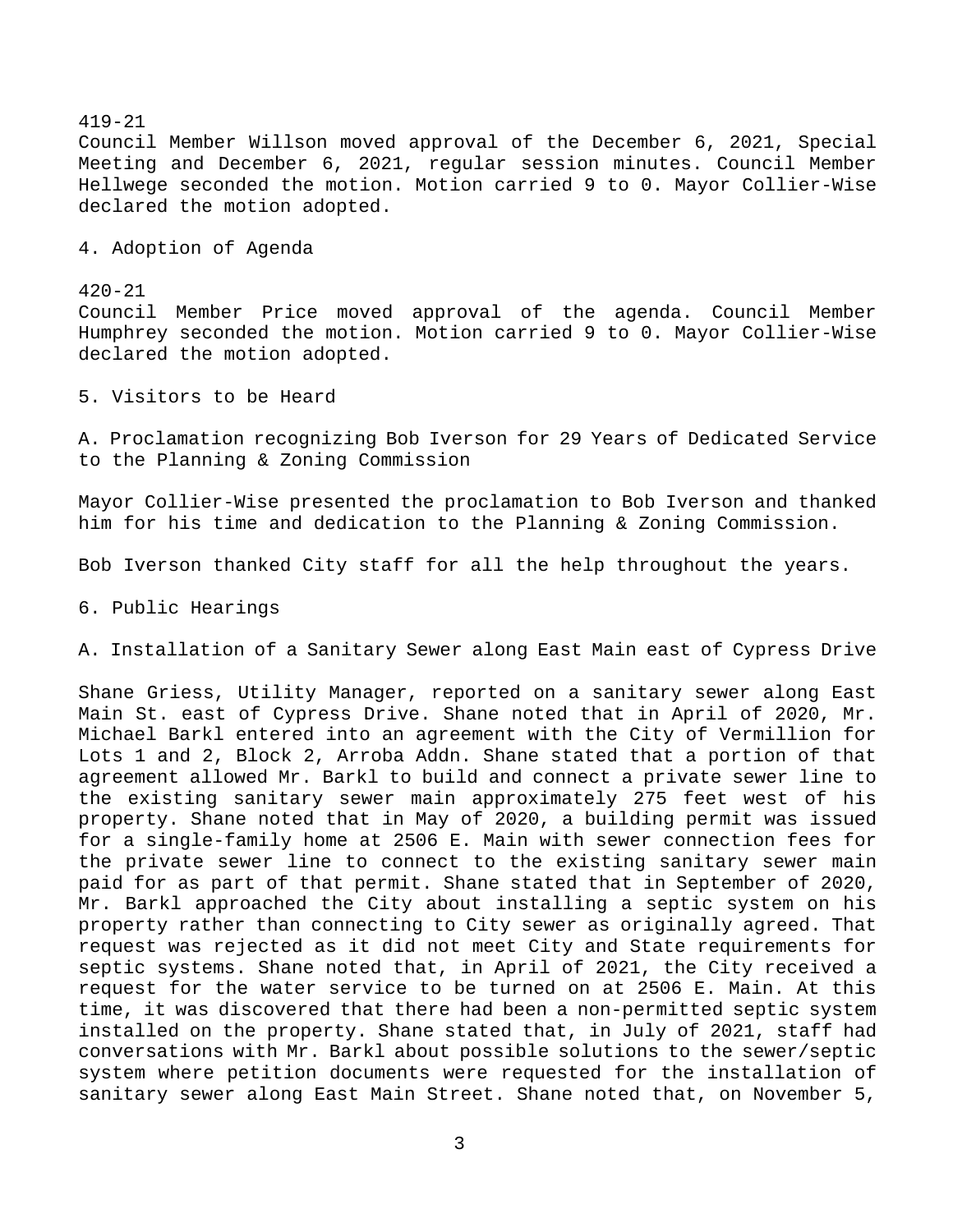2021, staff received the petition with signatures from owners owning 50% of the accessible frontage. There were 4 signatures on the petition with two of the signatures from property owners within City limits (20% of the frontage). The other two were from owners outside of City limits (30% of the frontage). Shane noted that, at the November 15th, 2021 City Council meeting, a Resolution of Necessity and Notice of Hearing setting the public hearing for the December 20, 2021 regularly scheduled City Council meeting was approved. Shane stated that the property owners fronting this improvement were notified by mail and the notice of hearing has been published in the Plain Talk. Shane noted that, if the City Council adopts the Resolution of Necessity for the Installation of Sanitary Sewer, staff will begin the process to have the sewer main installed and, following the completion of the project, the City Council will adopt a resolution approving the Fee in Lieu of Assessment roll with any added adjustment in the amounts. Shane noted that a fee in Lieu of Assessment means that no fees will be collected from the benefitting properties until they benefit from the improvement. In this case, until they connect to the sewer system.

#### 421-21

Council Member Hellwege moved to deny approval of the installation of a Sanitary Sewer along East Main St. east of Cypress Drive. Council Member Humphrey seconded the motion. Motion carried 9 to 0. Mayor Collier-Wise declared the motion denied.

## 7. Old Business

A. Second reading of Ordinance 1450 to amend Title XV, Land Usage; Chapter 155 Zoning Regulations; Section 155.026 rezoning Lot 1, Block 1, Bliss 2nd Addition, City of Vermillion, Clay County, South Dakota from NRC-Natural Resource Conservation District to the GB-General Business District. (Valiant Vineyards property at 1500 W. Main Street)

John Prescott, City Manager, reported on the second reading of Ordinance No. 1450 to amend Title XV land usage; Chapter 155 Zoning regulations; Section 155.026 rezoning Lot 1, Block 1, Bliss 2nd Addition. John noted that the City received a petition to rezone this area from Mr. Eldon Nygaard on behalf of Valiant Vineyards (Winery) on November 1st. John stated that the Winery is requesting that their property at 1500 West Main Street be rezoned from NRC Natural Resource Conservation District to GB General Business District. John noted that the area being considered is adjacent to a residential district to the east, agricultural land to the south, NRC district to the northwest (across West Main Street) and to the Bliss Pointe PDD to the northeast (across West Main Street). John stated that this property was annexed into the City in September 2011 at the request of the owner and when a property is annexed into the City, it is automatically placed in the NRC Natural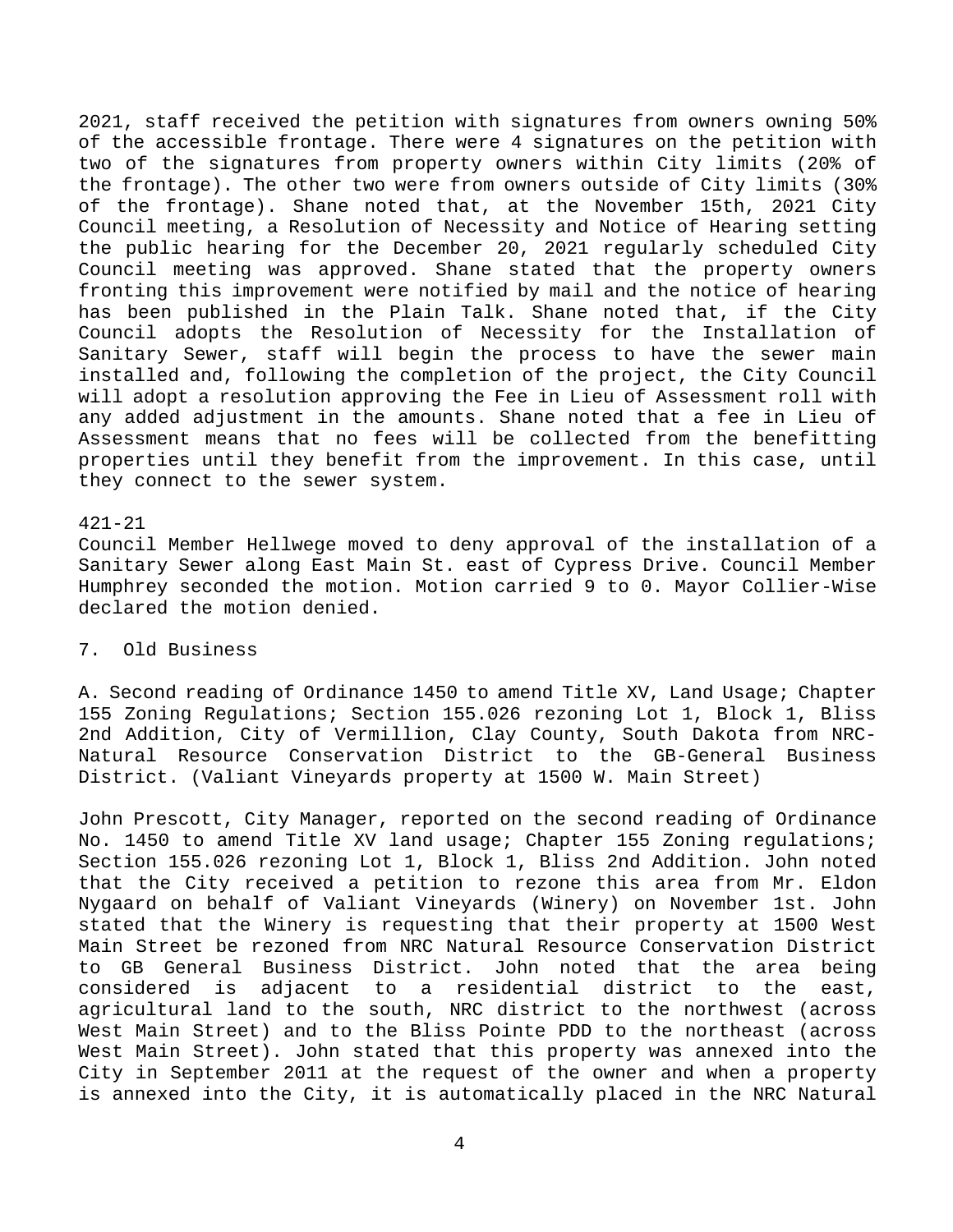Resource Conservation District. John noted that the Winery recently obtained the required signatures from property owners within 250-feet<br>from his property to bring the rezoning request forward for from his property to bring the rezoning request forward for consideration. John stated that the Planning and Zoning Commission reviewed the rezoning request at their November 22, 2021 meeting and unanimously recommended approval of the request. John noted that the land being considered for rezoning is not directly adjacent to a GB zone, it is directly across from the Bliss Pointe PDD Area "D" which allows for "light commercial uses." John noted that Area "D" was intended to function as a buffer between the GB district at the corner of West Main and Stanford Streets and the rest of the residentially zoned areas of Bliss Pointe. John noted that the Winery fits within a variety of uses. These are a specialty hotel, retail, restaurant, and on/off-sale alcoholic beverage establishment. John stated that the Winery produces its own wine on site of roughly 100 barrels (or 6,000 gallons). John noted that the City currently does not have a specific use allowing for wineries, brew pubs, or micro-breweries; however, in this instance the amount of wine produced is minimal compared to those allowed in other communities in South Dakota.

#### 422-21

Second reading of Ordinance 1450 Amending City Of Vermillion Code Of Ordinances Title XV Land Usage; Chapter 155, Zoning Regulations; Section 155.026 Entitled Adoption Of Official Zoning Map, Rezoning Lot 1, Block 1, Bliss 2nd Addition, City Of Vermillion, Clay County, South Dakota From The NRC Natural Resource Conservation District To The Gb General Business District to for the City of Vermillion, South Dakota

Mayor Collier-Wise read the title to the above-named Ordinance, and Council Member Holland moved adoption of the following:

BE IT RESOLVED that the minutes of this meeting shall show that the title to the proposed Ordinance No. 1450 entitled An Ordinance Amending City Of Vermillion Code Of Ordinances Title XV Land Usage; Chapter 155, Zoning Regulations; Section 155.026 Entitled Adoption Of Official Zoning Map, Rezoning Lot 1, Block 1, Bliss 2nd Addition, City Of Vermillion, Clay County, South Dakota From The NRC Natural Resource Conservation District To The Gb General Business District was first read and the Ordinance considered substantially in its present form and content at a regularly called meeting of the Governing Body on the 6 day of December, 2021 and that the title was again read at this meeting, being a regularly called meeting of the Governing Body on this 20th day of December, 2021 at the City Hall Council Chambers in the manner prescribed by SDCL 9-19-7 as amended.

BE IT RESOLVED and ordained that said Ordinance be adopted to read as follows: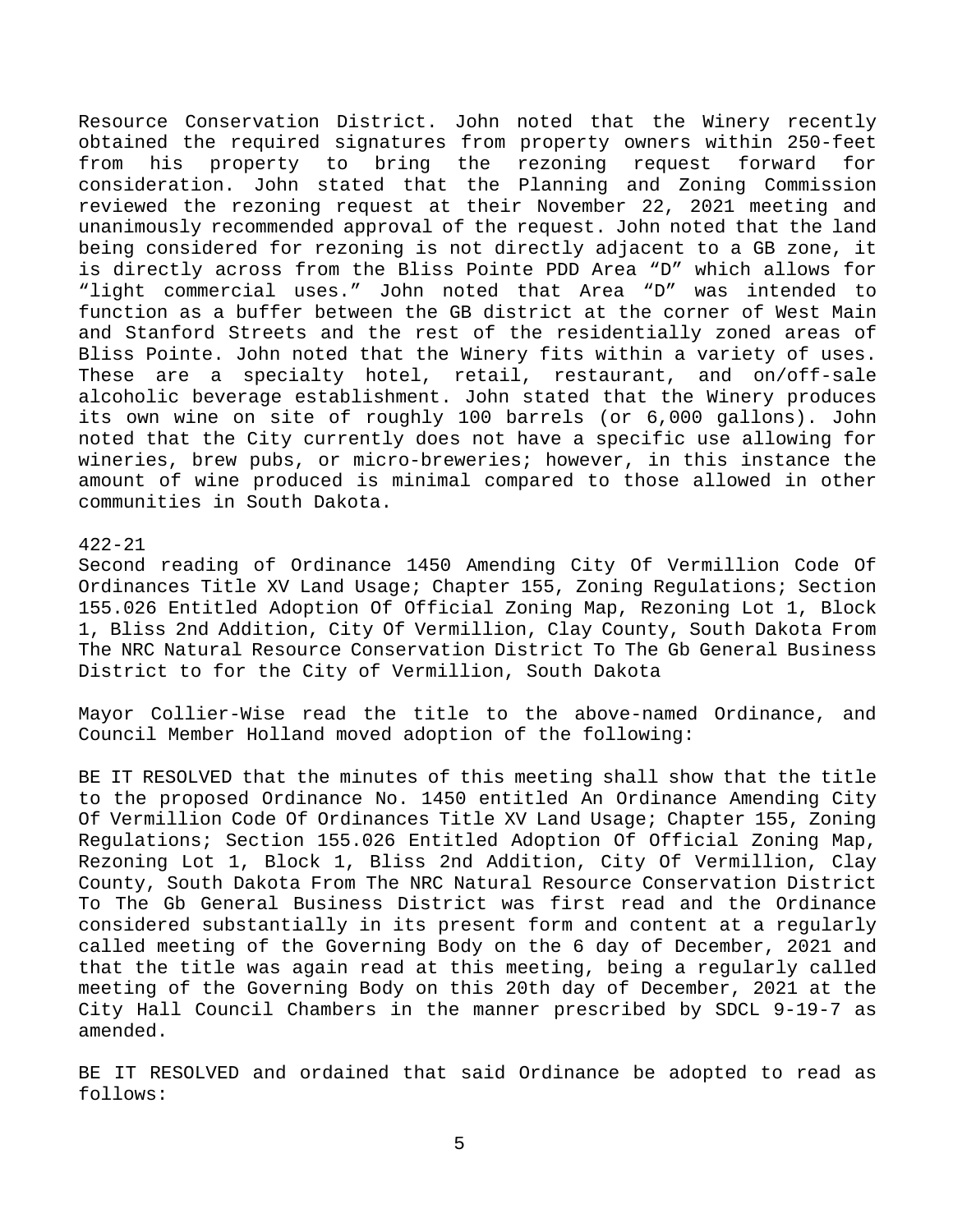#### ORDINANCE 1450

AN ORDINANCE AMENDING city of vermillion code of ordinances title xv land usage; CHAPTER 155, zoning REGULATIONS; SECTION 155.026 ENTITLED ADOPTION OF OFFICIAL ZONING MAP, REZONING Lot 1, block 1, bliss 2ND Addition, CITY OF VERMILLION, CLAY COUNTY, SOUTH DAKOTA FROM the NRC Natural Resource Conservation District to the GB GENERAL BUSINESS District.

BE IT ORDAINED, by the Governing Body of the City of Vermillion, South Dakota that the Code of Ordinances Section 155.026, Adoption of Official Zoning Map, be amended as follows:

That Lot 1, Block 1, Bliss 2nd Addition, City of Vermillion, Clay County, South Dakota be hereby excluded from the NRC Natural Resource Conservation District and included in the GB General Business District.

Dated at Vermillion, South Dakota this 20th day of December, 2021.

THE GOVERNING BODY OF THE CITY OF VERMILLION, SOUTH DAKOTA<br>BY  $\text{BY}$  and  $\text{BY}$  and  $\text{BY}$  are the set of  $\text{BY}$ 

Kelsey Collier-Wise, Mayor

ATTEST:

BY\_\_\_\_\_\_\_\_\_\_\_\_\_\_\_\_\_\_\_\_\_\_\_\_\_\_\_\_\_\_\_\_\_\_ Katie E. Redden, Finance Officer

Adoption of the Ordinance was seconded by Council Member Willson. Thereafter the question of the adoption of the Ordinance was put to a roll call vote of the Governing Body, and the members voted as follows: Hellwege-Y, Holland-Y, Humphrey-Y, Jennewein-Y, Price-Y, Letellier-Y, Ward-Y, Willson-Y, Mayor Collier-Wise-Y.

Motion carried 9 to 0. Mayor Collier-Wise declared that the Ordinance has been adopted and directed publication thereof as required by law.

B. Second reading of Ordinance 1449 to amend Title XV, Land Usage; Chapter 158 Medical Cannabis; Section 158.02 Definitions to clarify the definition for medical cannabis dispensary and medical cannabis establishment.

Stone Conley, Assistant to the City Manager, reported on the second reading of Ordinance No. 1449 to amend Title XV, Land Usage; Chapter 158 Medical Cannabis; Section 158.02 Definitions to clarify the definition for medical cannabis dispensary and medical cannabis establishment. Stone noted that Ordinance No. 1434 was adopted at the May 27, 2021, City Council meeting to establish medical cannabis regulations in response to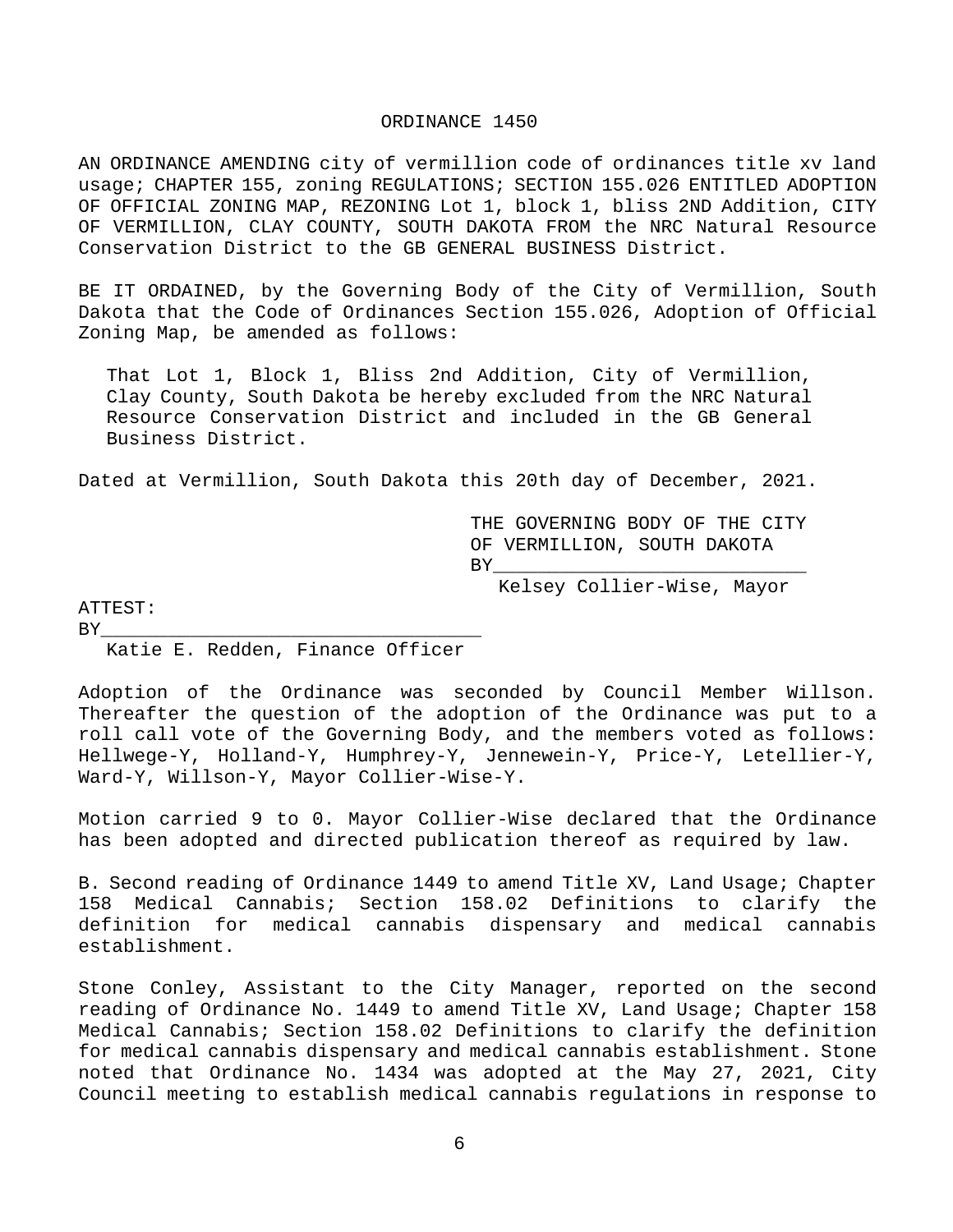Initiated Measure 26 adopted in November 2020. Stone stated that the ordinance included a "Definitions" section and Staff recently realized that there were two definitions of "Medical Cannabis Establishment" in the final version that was adopted. Stone noted that one of the<br>definitions mirrored the State's definition of Medical Cannabis definitions mirrored the State's definition of Dispensary. Stone stated that, on October 26, 2021, The Rules Review Committee approved the Department of Health Revised Rules with a 6-0 vote ultimately placing in effect the State Medical Cannabis Program's rules. Stone stated that, alongside the Department of Health's rules, SDCL 34- 20G-1 displays the State adopted definitions regarding medical cannabis establishments. Stone noted that one definition that is not found currently in Ordinance No. 1434, Section 158.02, is the definition of a Medical Cannabis Dispensary. This is one of the four categories of Medical Cannabis Establishments, recommended to be defined among the current list of definitions in Section 158.02. Stone noted that the proposed Ordinance would keep all existing language in Medical Cannabis Establishment definitions, but A portion of the language would be relabeled as Medical Cannabis Dispensary. Stone stated that proposed<br>Ordinance No. 1449 pertains to the definitions in the zoning 1449 pertains to the definitions in the zoning requirements.

#### 423-21

Second reading of Ordinance 1449 Amending City Of Vermillion Code Of Ordinances Title XV, Land Usage; Chapter 158 Medical Cannabis; Section 158.02 By Amending Definitions For Medical Cannabis Dispensary And Medical Cannabis Establishment to for the City of Vermillion, South Dakota

Mayor Collier-Wise read the title to the above-named Ordinance, and Council Member Ward moved adoption of the following:

BE IT RESOLVED that the minutes of this meeting shall show that the title to the proposed Ordinance No. 1449 Amending City Of Vermillion Code Of Ordinances Title XV, Land Usage; Chapter 158 Medical Cannabis; Section 158.02 By Amending Definitions For Medical Cannabis Dispensary And Medical Cannabis Establishment was first read and the Ordinance considered substantially in its present form and content at a regularly called meeting of the Governing Body on the 6th day of December, 2021 and that the title was again read at this meeting, being a regularly called meeting of the Governing Body on this 20th day of December, 2021 at the City Hall Council Chambers in the manner prescribed by SDCL 9-19- 7 as amended.

BE IT RESOLVED and ordained that said Ordinance be adopted to read as follows: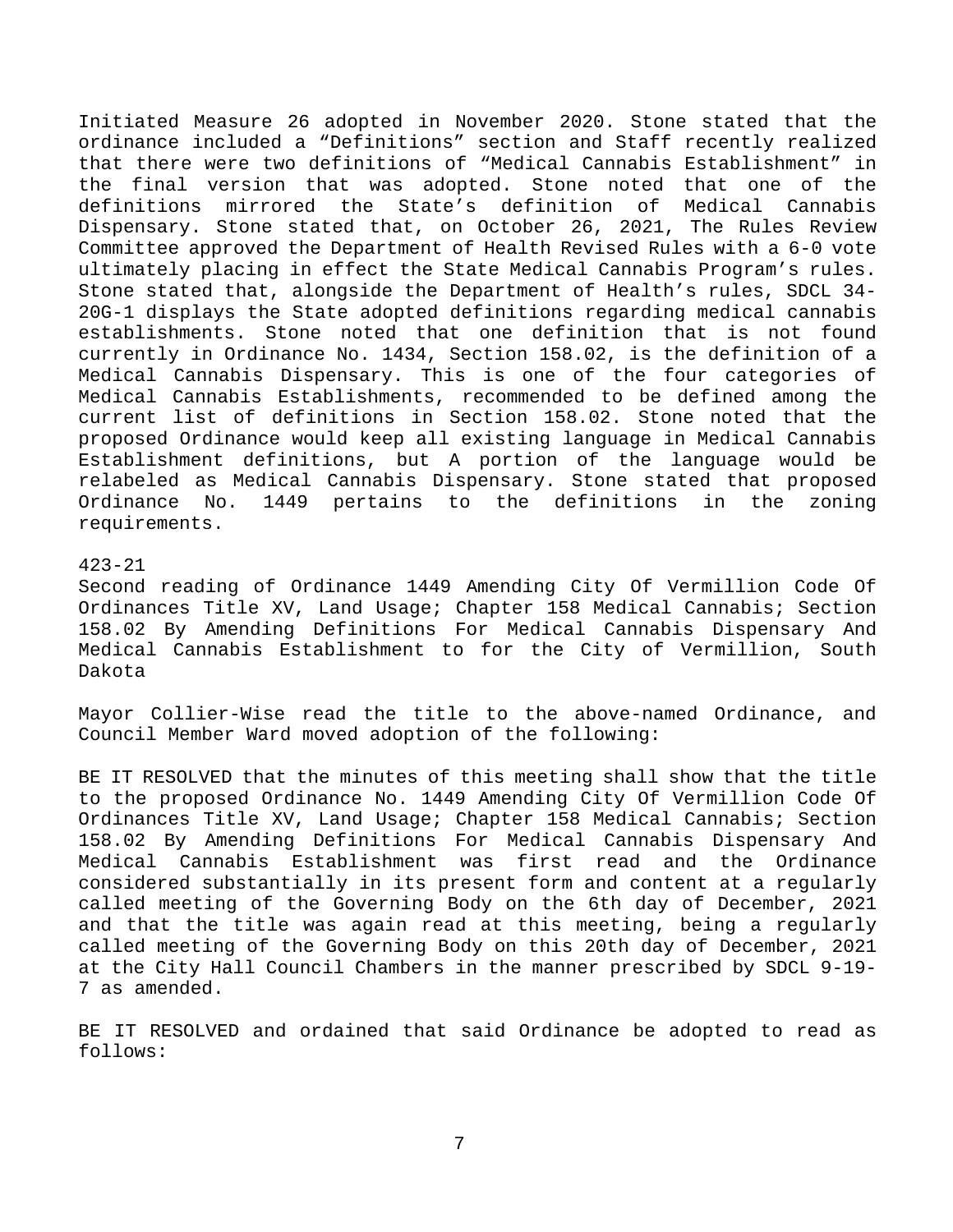#### ORDINANCE 1449

AN ORDINANCE AMENDING CITY OF VERMILLION CODE OF ORDINANCES TITLE XV, LAND USAGE; CHAPTER 158 MEDICAL CANNABIS; SECTION 158.02 BY AMENDING DEFINITIONS FOR MEDICAL CANNABIS DISPENSARY AND MEDICAL CANNABIS ESTABLISHMENT.

BE IT ORDAINED, by the Governing Body of the City of Vermillion, South Dakota that the City of Vermillion Code of Ordinances Title XV, Chapter 158 Medical Cannabis Establishments be amended as follows:

§ 158.02 Definitions.

Medical Cannabis Dispensary. An entity registered with the South Dakota Department of Health pursuant to this chapter that acquires, possesses, stores, delivers, transfers, transports, sells, supplies, or dispenses cannabis, cannabis products, paraphernalia, or related supplies and educational materials to cardholders.

Medical Cannabis Establishment. A cultivation facility, a cannabis testing facility, a cannabis product manufacturing facility, or a medical cannabis dispensary.

Dated at Vermillion, South Dakota this 20th day of December 2021.

THE GOVERNING BODY OF THE CITY OF VERMILLION, SOUTH DAKOTA BY\_\_\_\_\_\_\_\_\_\_\_\_\_\_\_\_\_\_\_\_\_\_\_\_\_\_\_\_

Kelsey Collier-Wise, Mayor

ATTEST:

BY\_\_\_\_\_\_\_\_\_\_\_\_\_\_\_\_\_\_\_\_\_\_\_\_\_\_\_\_\_\_

Katie E. Redden, Finance Officer

Adoption of the Ordinance was seconded by Council Member Hellwege. Thereafter the question of the adoption of the Ordinance was put to a roll call vote of the Governing Body, and the members voted as follows: Hellwege-Y, Holland-Y, Humphrey-Y, Jennewein-Y, Price-Y, Letellier-Y, Ward-Y, Willson-Y, Mayor Collier-Wise-Y.

Motion carried 9 to 0. Mayor Collier-Wise declared that the Ordinance has been adopted and directed publication thereof as required by law.

C. Second reading of Ordinance 1451 amending Title XI, Business<br>Regulations; Chapter 123 Medical Cannabis Establishments; Section Regulations; Chapter 123 Medical Cannabis Establishments; 123.14(A) to remove "shareholders" from the list of individuals required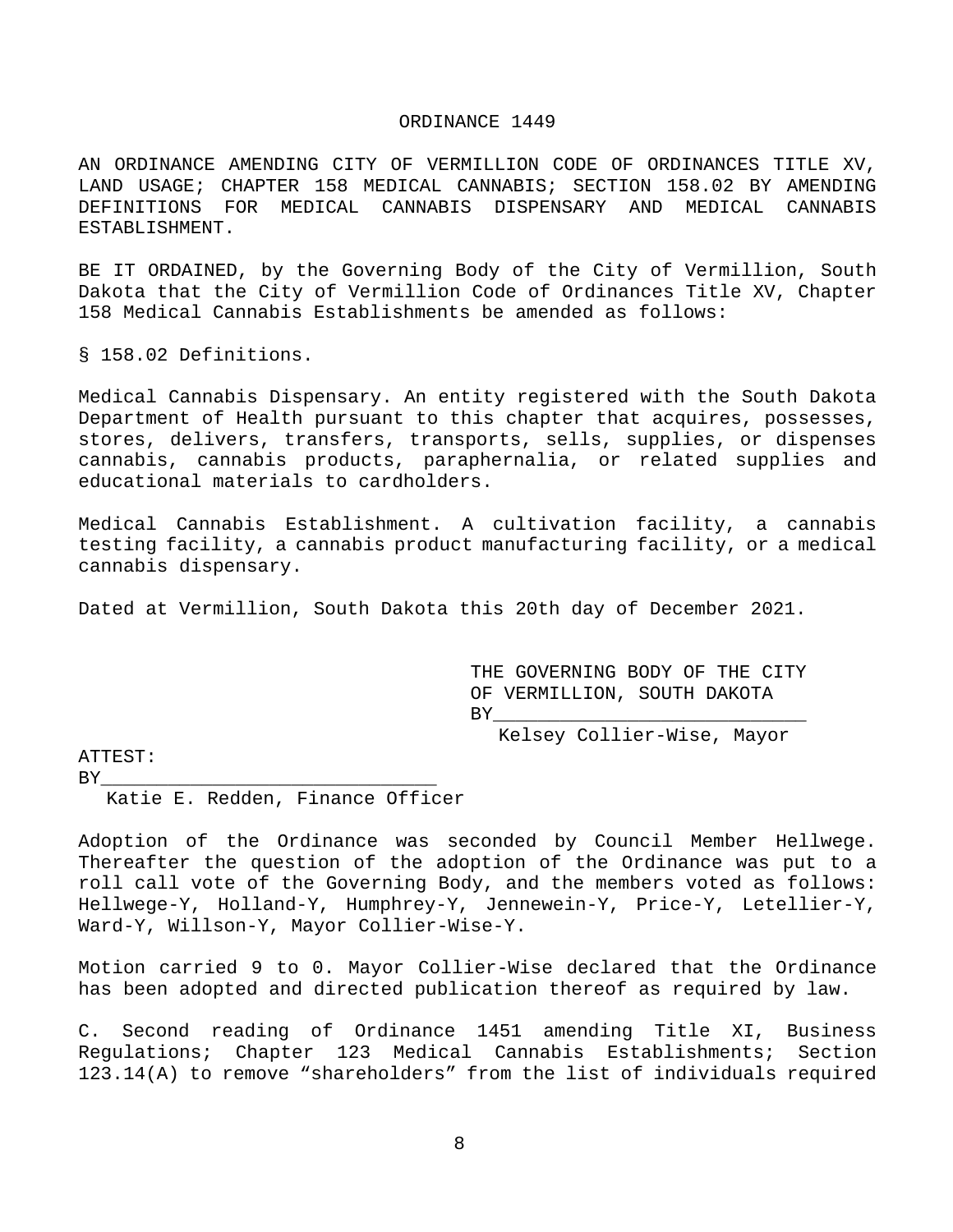to complete a background check as part of the application requirements for a license.

John Prescott, City Manager, reported on the second reading of Ordinance No. 1451 to amend Title XI, Business Regulations; Chapter 123 Medical Cannabis Establishments; Section 123.14(A) to remove "shareholders" from the list of individuals required to complete a background check as part of the application requirements for a license. John noted that the<br>proposed Ordinance No. 1451 removes corporate stakeholder or corporate stakeholder or stakeholder(s) from the Applicant and Licensee definitions in Section 123.01. John noted that the term shareholder is also proposed to be removed from Section 123.08 Establishment Requirements, Section 123.09 Application for Medical Cannabis Establishment License, and Section<br>123.14 Approval Process. John stated that if the term Corporate John stated that if the term Corporate Stakeholder or Stakeholder(s) is removed from Section 123.01 Definitions, it provides for consistency to remove the term from the other sections.

John noted that, in developing the proposed ordinance, a second proposed change was identified. John stated that the City ordinances on Medical Cannabis and the rules developed by the State of South Dakota, have an inconsistency in the term "Volunteer". John noted that in the State rules at 34-20G-61 a background check is required for each volunteer and the current City Ordinance does not address volunteers. John stated that, while City ordinance can require background checks for additional groups of individuals, it would seem practical to at least have the groups of individuals noted by the State for a background check listed in the City ordinance. John proposed to add Volunteer to Section 123.08(B) which would require a volunteer to be at least 21 years of age as the State required for volunteers and other individuals. John noted that volunteer is not proposed to be added to Section 123.08(A) or 123.08(C) as these<br>sections relate to the disqualification of an application or sections relate to the disqualification of an application or qualification for a business to have a South Dakota resident involved. John noted that the proposed ordinance would add volunteer to Section 123.09 and this would require the name, address, and date of birth of volunteers to be submitted as part of the application along with required background checks. John noted that it is also proposed to add volunteers to Section 123.14 – Approval Process. As the State rules list volunteers as individuals needing to complete a background check, the City Code would be modified to also include these individuals.

### 424-21

Second reading of Ordinance 1451 Amending City Of Vermillion Code Of Ordinances Title XI, Business Regulations; Chapter 123, Medical Cannabis; Sections 123.01, 123.08, 123.04, And 123.14 By Amending And Replacing "Shareholder" And "Volunteer" for the City of Vermillion, South Dakota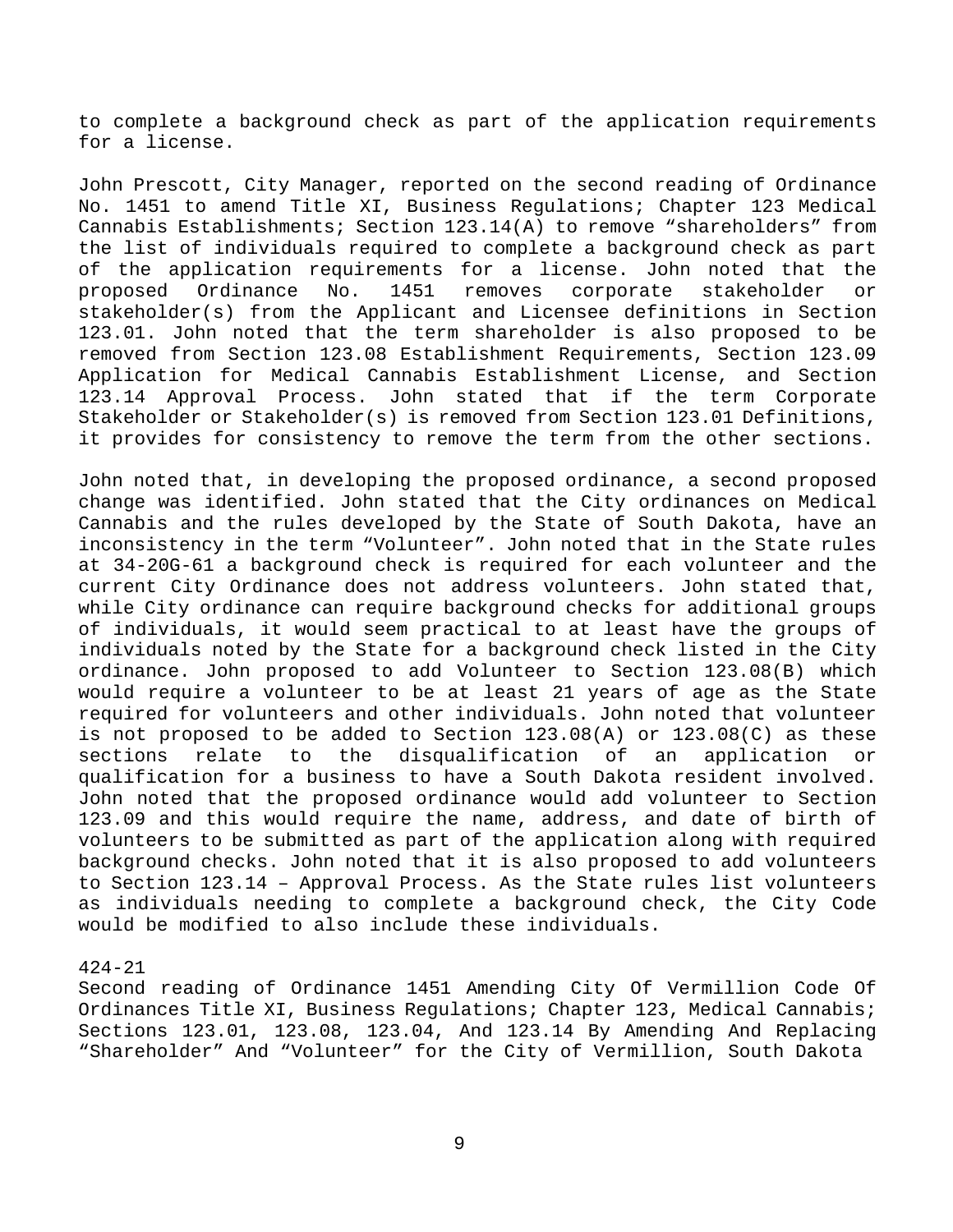Mayor Collier-Wise read the title to the above-named Ordinance, and Council Member Hellwege moved adoption of the following:

BE IT RESOLVED that the minutes of this meeting shall show that the title to the proposed Ordinance No. 1451 entitled An Ordinance Amending City Of Vermillion Code Of Ordinances Title XI, Business Regulations; Chapter 123, Medical Cannabis; Sections 123.01, 123.08, 123.04, And 123.14 By Amending And Replacing "Shareholder" And "Volunteer" was first read and the Ordinance considered substantially in its present form and content at a regularly called meeting of the Governing Body on the 6th day of December, 2021 and that the title was again read at this meeting, being a regularly called meeting of the Governing Body on this 20th day of December, 2021 at the City Hall Council Chambers in the manner prescribed by SDCL 9-19-7 as amended.

BE IT RESOLVED and ordained that said Ordinance be adopted to read as follows:

#### ORDINANCE 1451

AN ORDINANCE AMENDING CITY OF VERMILLION CODE OF ORDINANCES TITLE XI, BUSINESS REGULATIONS; CHAPTER 123, MEDICAL CANNABIS; SECTIONS 123.01, 123.08, 123.09, AND 123.14 BY AMENDING AND REPLACING "SHAREHOLDER" AND "VOLUNTEER".

BE IT ORDAINED, by the Governing Body of the City of Vermillion, South Dakota that the following sections of Chapter 123 be amended as follows:

§ 123.01 Definitions.

Applicant. Any person or entity who has submitted an application for a license or renewal of a license issued pursuant to this Chapter. If the applicant is an entity and not a natural person, applicant shall include all persons who are the members, managers, officers, directors, and volunteers of such entity.

Licensee. Any person or business entity that has been issued and holds a valid, current license pursuant to this Chapter. If the licensee is an entity and not a natural person, licensee shall encompass all persons who are the members, managers, officers, directors, volunteers, partners, or associates of such entity.

§ 123.08 ESTABLISHMENT REQUIREMENTS.

A medical cannabis establishment licensee is subject to the following requirements: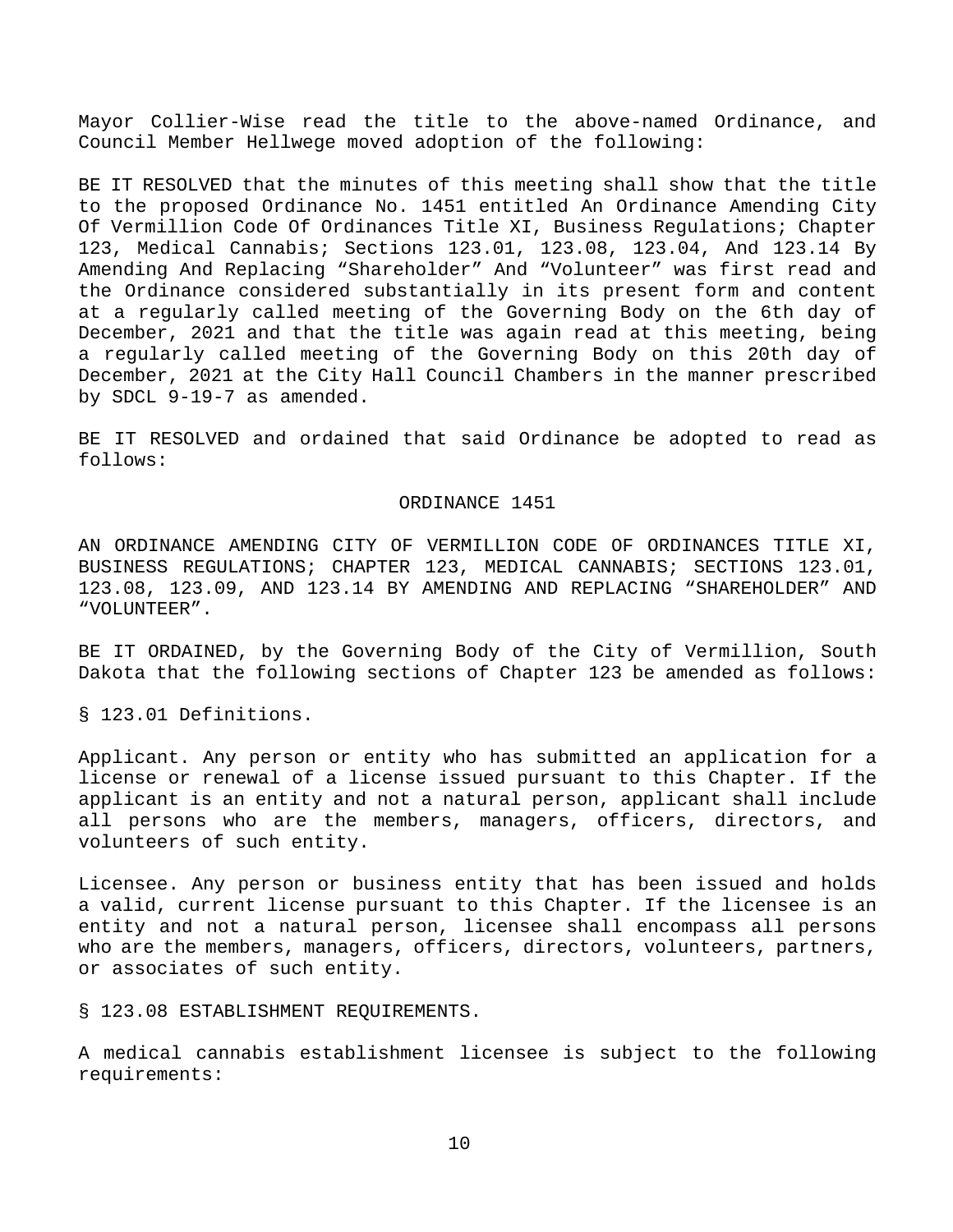(A) Any owner, LLC member or manager, director, officer, partnership, or association member who has served as an owner, LLC member or manager, director, officer, partnership, or association member for a medical cannabis establishment that has had its state registration certificate or any local, municipal, or county license revoked is disqualified as a licensee. (B) Any owner, LLC member or manager, volunteer, director, officer, partnership, or association member who is under 21 years of age is disqualified as a licensee.

(C) At least one of the owners, LLC members, or shall be a resident of the state of South Dakota.

#### § 123.09 Application for Medical Cannabis Establishment License

(A) The name, address, and date of birth of person or entity members, managers, volunteers, directors, officers, partners, or associates of the proposed medical cannabis establishment, as well as the name, address, and date of birth of any current employees at the time such application is filed.

§ 123.14 Approval Process

(A) Upon receipt of a complete application, the City Manager or the City Manager's designee shall circulate the application to all affected service areas and departments of the City to determine whether the application is in full compliance with all applicable laws, rules, and regulations. No license shall be sufficient for the City's governing body consideration until after the City Manager or the City Manager's designee has caused the proposed premises to be inspected to determine compliance of the premises with all applicable requirements of this Chapter and the City of Vermillion Code of Ordinances, and with the plans and descriptions submitted as part of the application. No license shall be approved by the City's governing body until after the City Manager or the City Manager's designee has completed a background check of the owners or entity members, managers, officers, directors, volunteers, partners or associates and proposed employees of the proposed establishment. The City's governing body or designee shall deny any application that does not meet the requirements or limitations of this Chapter, and shall deny any application that contains any false, misleading, or incomplete information.

Dated at Vermillion, South Dakota this 20th day of December 2021.

11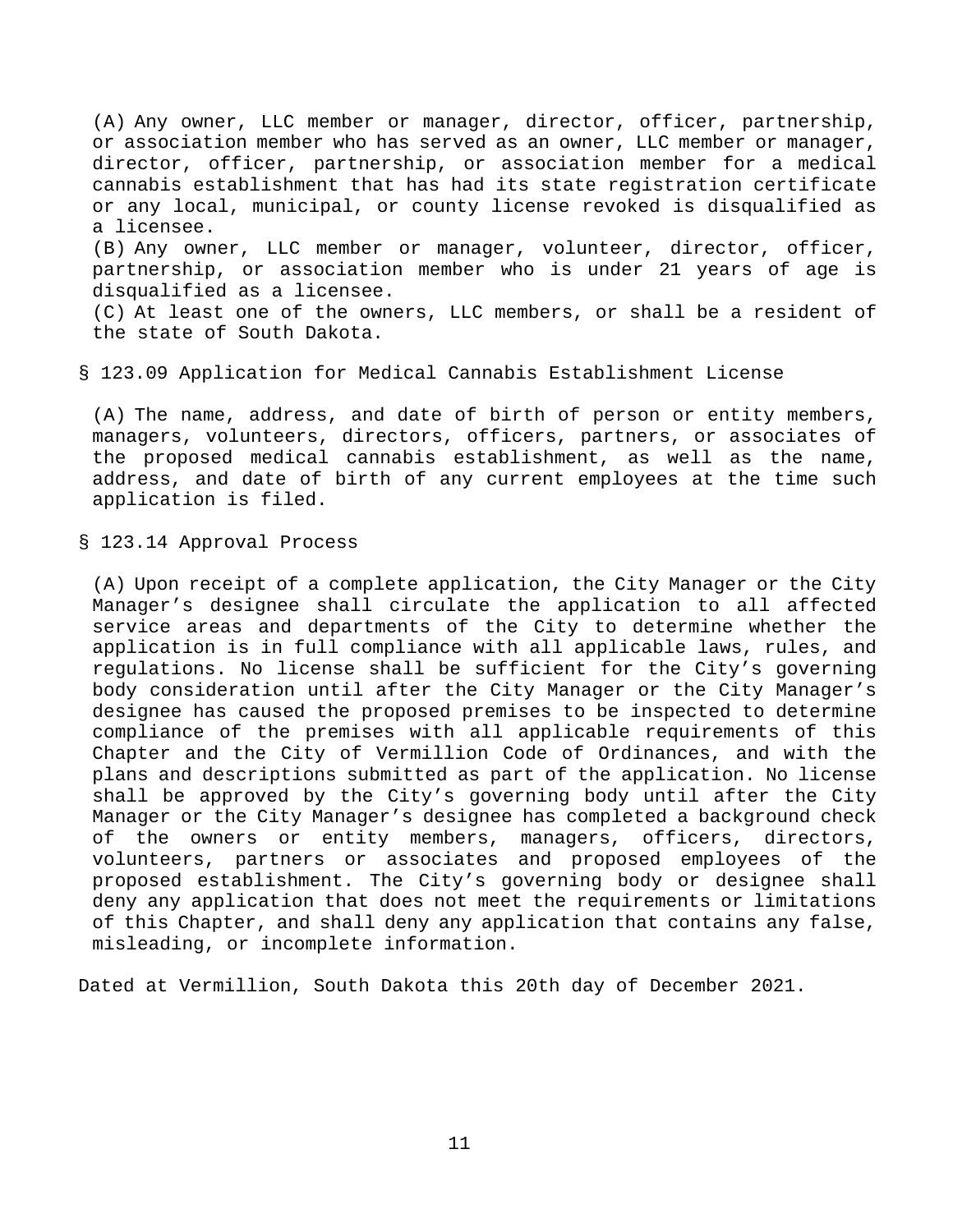THE GOVERNING BODY OF THE CITY OF VERMILLION, SOUTH DAKOTA BY\_\_\_\_\_\_\_\_\_\_\_\_\_\_\_\_\_\_\_\_\_\_\_\_\_\_\_\_

Kelsey Collier-Wise, Mayor

ATTEST:

BY\_\_\_\_\_\_\_\_\_\_\_\_\_\_\_\_\_\_\_\_\_\_\_\_\_\_\_\_\_\_ Katie E. Redden, Finance Officer

Adoption of the Ordinance was seconded by Council Member Holland. Thereafter the question of the adoption of the Ordinance was put to a roll call vote of the Governing Body, and the members voted as follows: Hellwege-Y, Holland-Y, Humphrey-Y, Jennewein-Y, Price-Y, Letellier-Y, Ward-Y, Willson-Y, Mayor Collier-Wise-Y.

Motion carried 9 to 0. Mayor Collier-Wise declared that the Ordinance has been adopted and directed publication thereof as required by law.

8. New Business

A. Resolution to extend Natural Gas Franchise with MidAmerican Energy until February 2027

John Prescott, City Manager, reported on a resolution to extend Natural Gas Franchise with MidAmerican Energy until February 2027. John stated that the City Council adopted Ordinance No. 1164 on January 15, 2007, and that ordinance renewed the natural gas franchise with MidAmerican Energy Company for fifteen years. John noted that the attached resolution would continue the existing franchise terms and conditions for the next five years or until February 2027. John stated that the existing franchise agreement included the annual presentation to the City Council. John noted that this agenda item has provided an opportunity for the City Council to visit with MidAmerican representatives on a regular basis vs. just when the franchise is expiring. John noted MidAmerican Energy has expressed that they are comfortable with the existing terms and conditions of the franchise agreement.

Mark Reinders, franchise manager with MidAmerican Energy, thanked the City for the long-term partnership.

425-21 After reading the same once, Council Member Hellwege moved adoption of the following: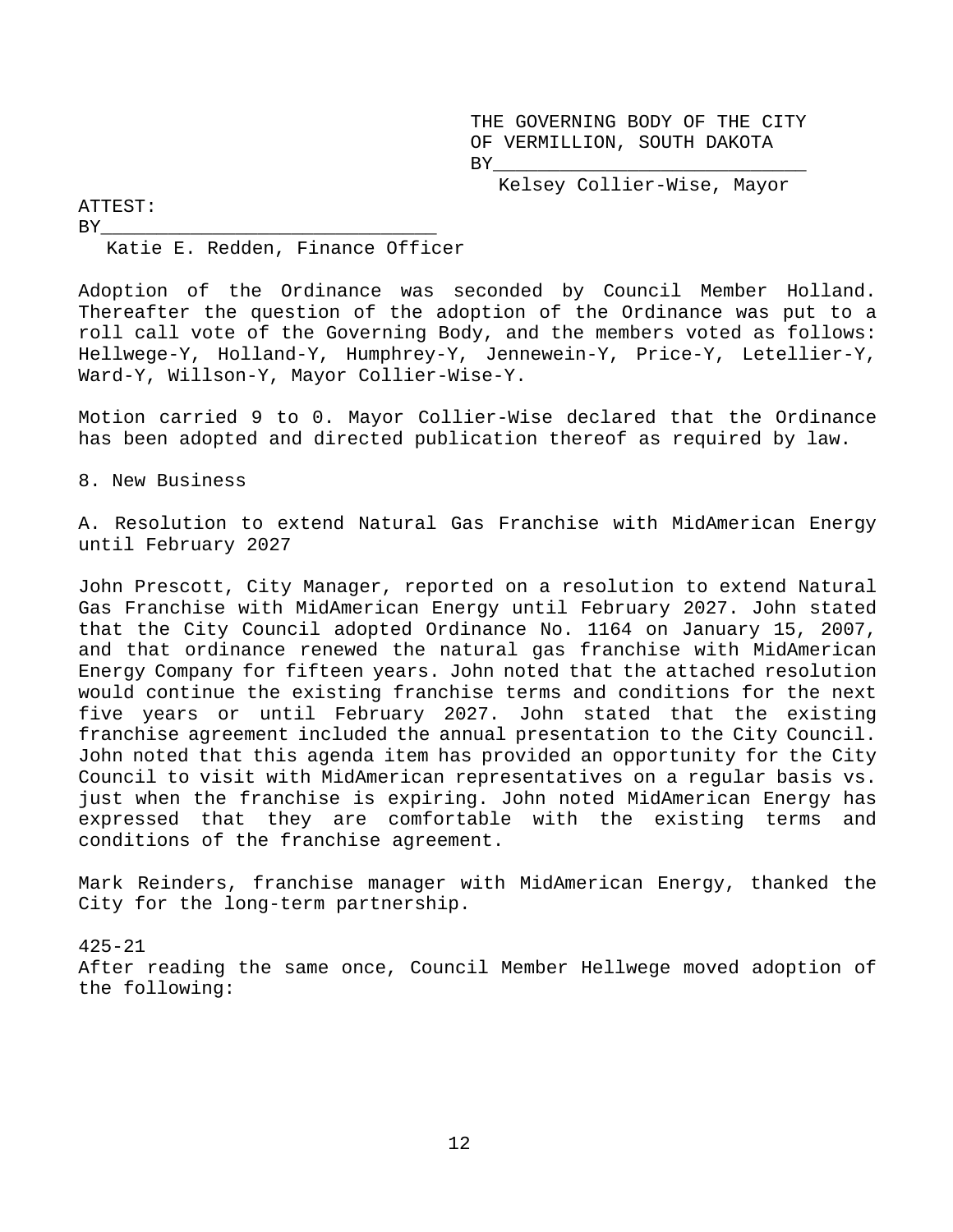RESOLUTION AMENDING AND CONTINUING THE FRANCHISE GRANTED TO MIDAMERICAN ENERGY, ITS SUCCESSORS AND ASSIGNS TO ACQUIRE, CONSTRUCT, ERECT, MAINTAIN AND OPERATE IN THE CITY OF VERMILLION, SOUTH DAKOTA, A NATURAL GAS SYSTEM AND TO FURNISH AND SELL NATURAL GAS TO THE CITY AND ITS INHABITANTS FOR A PERIOD OF FIVE YEARS

WHEREAS, the current natural gas franchise with MidAmerican Energy Company ("Company") was granted by Ordinance 1169 with an effective date of February 15, 2007 and codified by City Code; and

WHEREAS, said Ordinance embodies the terms of the agreement reached by the City and Company in the negotiations preceding its adoption; and

WHEREAS, the franchise has a maximum 20-year term as allowed by South Dakota law but was approved for 15 years. However, the franchise provides that if the City Council and Company agree at any time during the initial 15-year term to extend the franchise for an additional five years, the City Council shall implement this extension by resolution. The Company may accept the extension in writing within 30 days of receiving an official copy of the resolution; and

WHEREAS, the current natural gas franchise will terminate February 15, 2022, unless the City Council acts to extend the agreement; and

WHEREAS, it is in the best interests of the City and Company to continue the franchise.

NOW, THEREFORE, BE IT RESOLVED by the Governing Body of the City of Vermillion, South Dakota, at a regular meeting thereof in the City Council Chambers of said City at 7:00 p.m. on the 20th day of December 2021, that:

Section 27. Amendments. Ordinance 1169 is amended by adding a new subsection as follows:

- A. This franchise is continued for a period of five years, until February 15, 2027.
- B. Repealer. All ordinance and parts of the ordinance in conflict with this amendment are hereby repealed.
- C. Effective Date. This resolution shall be in effect after its final approval and publication as provided by law.

Dated at Vermillion, South Dakota this 20th day of December 2021.

13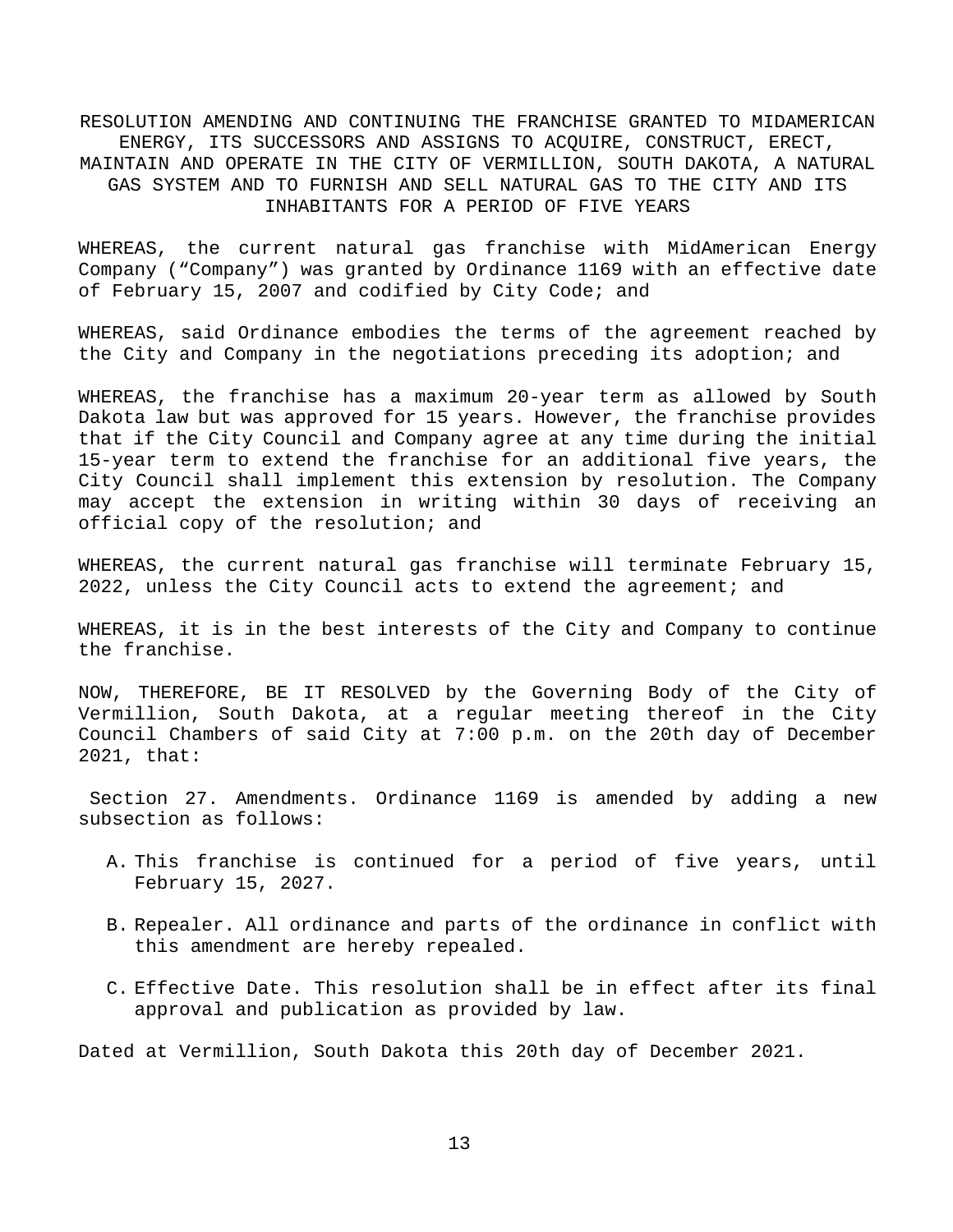THE GOVERNING BODY OF THE CITY OF VERMILLION, SOUTH DAKOTA By\_\_\_\_\_\_\_\_\_\_\_\_\_\_\_\_\_\_\_\_\_\_\_\_\_\_\_\_

Kelsey Collier-Wise, Mayor

ATTEST:

By\_\_\_\_\_\_\_\_\_\_\_\_\_\_\_\_\_\_\_\_\_\_\_\_\_\_\_\_ Katie E. Redden, Finance Officer

The motion was seconded by Council Member Willson. Discussion followed and the question of the adoption of the Resolution was presented for a vote of the Governing Body. 9 members voted in favor of and 0 members voted in opposition to the Resolution. Mayor Collier-Wise declared that the Resolution was adopted.

B. Resolution to adjust 2022 Prentis Plunge rates

Stone Conley, Assistant to the City Manager, reported on a resolution to adjust the 2022 Prentis Plunge admission and season pass rates. Stone stated that the last increase in pool pass fees occurred in 2017. Stone noted that a variety of pool pass options were offered to the public in addition to a daily admittance fee option along with reduced season pool passes for those individuals or families meeting certain income requirements. Stone noted that, during the 2021 budget review process, staff recommended adjusting season pass and daily admission rates. Stone noted that staff has reviewed the proposed rate schedule and concurred with the recommended rate changes. Deals utilized previously with regards to benefits or social assistance will also remain in effect. Stone noted that City staff has proposed Ages 0-6 free admission with paid adult, limit two under 7 with one paid adult, \$6 single day admissions for 7 years old and older, and a season pass for ages 7 years old and older at \$50. Stone noted that there will be continued financial assistance on season passes.

426-21 After reading the same once, Council Member Ward moved adoption of the following:

### RESOLUTION TO ADJUST FEE RATES FOR PRENTIS PLUNGE SWIMMING POOL

WHEREAS, the City Council establishes rates and fees for City services; and

WHEREAS, the City Council has previously changed the original swimming pool fee rates; and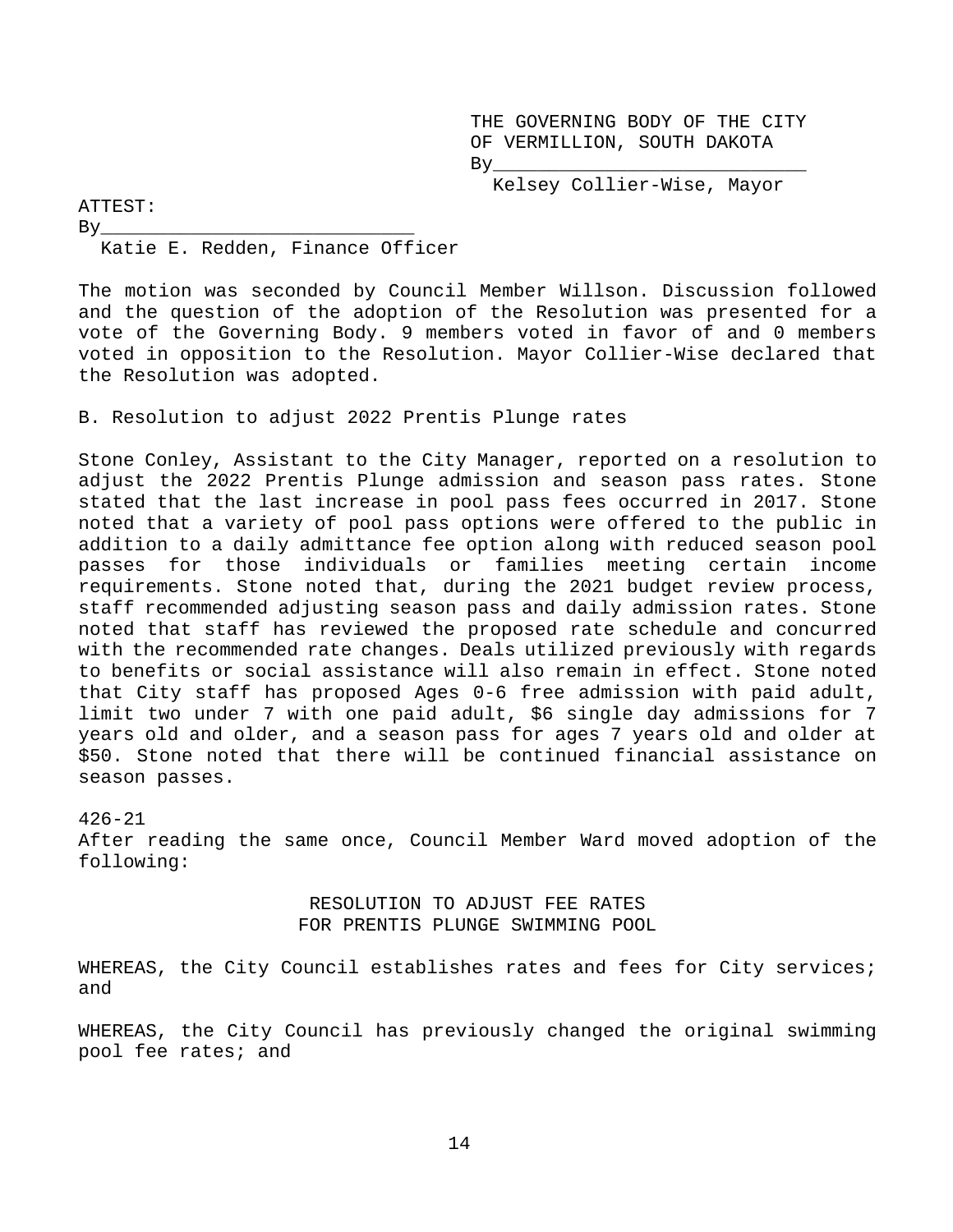WHEREAS, the cost of maintenance, operations, and supplies has increased, while the fee rates have not changed since 2019.

NOW, THEREFORE, BE IT RESOLVED by the Governing Body of the City of Vermillion, South Dakota, at a regular meeting thereof in the Council Chambers of City Hall at 7:00 p.m. on the 20th day of December 2021, that rates be amended as follows:

Ages 0 – 6 Free with paid adult; limit two children under 7 per paid adult Daily Admission Fee \$6.00 Season Pass \$50.00

Will also offer discounted admission days and a 10% off preseason pass sale event.

Dated at Vermillion, South Dakota this 20th day of December 2021.

THE GOVERNING BODY OF THE CITY OF VERMILLION, SOUTH DAKOTA By: \_\_\_\_\_\_\_\_\_\_\_\_\_\_\_\_\_\_\_\_\_\_\_\_\_\_\_\_\_

Kelsey Collier-Wise, Mayor

Attest:

By: \_\_\_\_\_\_\_\_\_\_\_\_\_\_\_\_\_\_\_\_\_\_\_\_\_\_\_\_\_\_\_\_

Katie E. Redden, Finance Officer

The motion was seconded by Council Member Hellwege. Discussion followed and the question of the adoption of the Resolution was presented for a vote of the Governing Body. 9 members voted in favor of and 0 members voted in opposition to the Resolution. Mayor Collier-Wise declared that the Resolution was adopted

C. Resolution to adjust 2022 Bluffs Golf Course fees

Stone Conley, Assistant to the City Manager, reported on a resolution to adjust the 2022 Bluffs Golf Course fees. Stone noted that, during the 2021 budget review process, staff recommended adjusting season pass, green fee, and cart rental rates. Stone stated that the Golf Advisory Board has reviewed the proposed rate schedule and concurred with the recommended rate changes. Stone noted that the one concern is that, with annual rate increases, the cost of a season pass may be reaching the point where the cost will drive pass holders away. Stone noted that the bulk of revenue at the Bluffs comes from three main sources: season passes, outings and green fees. Stone reported that the total rounds of golf in 2021 were 28,000 compared to 25,000 rounds in 2020. Season Pass totals were 90 Family, 110 Adult, 93 College, and 11 Junior for 304 total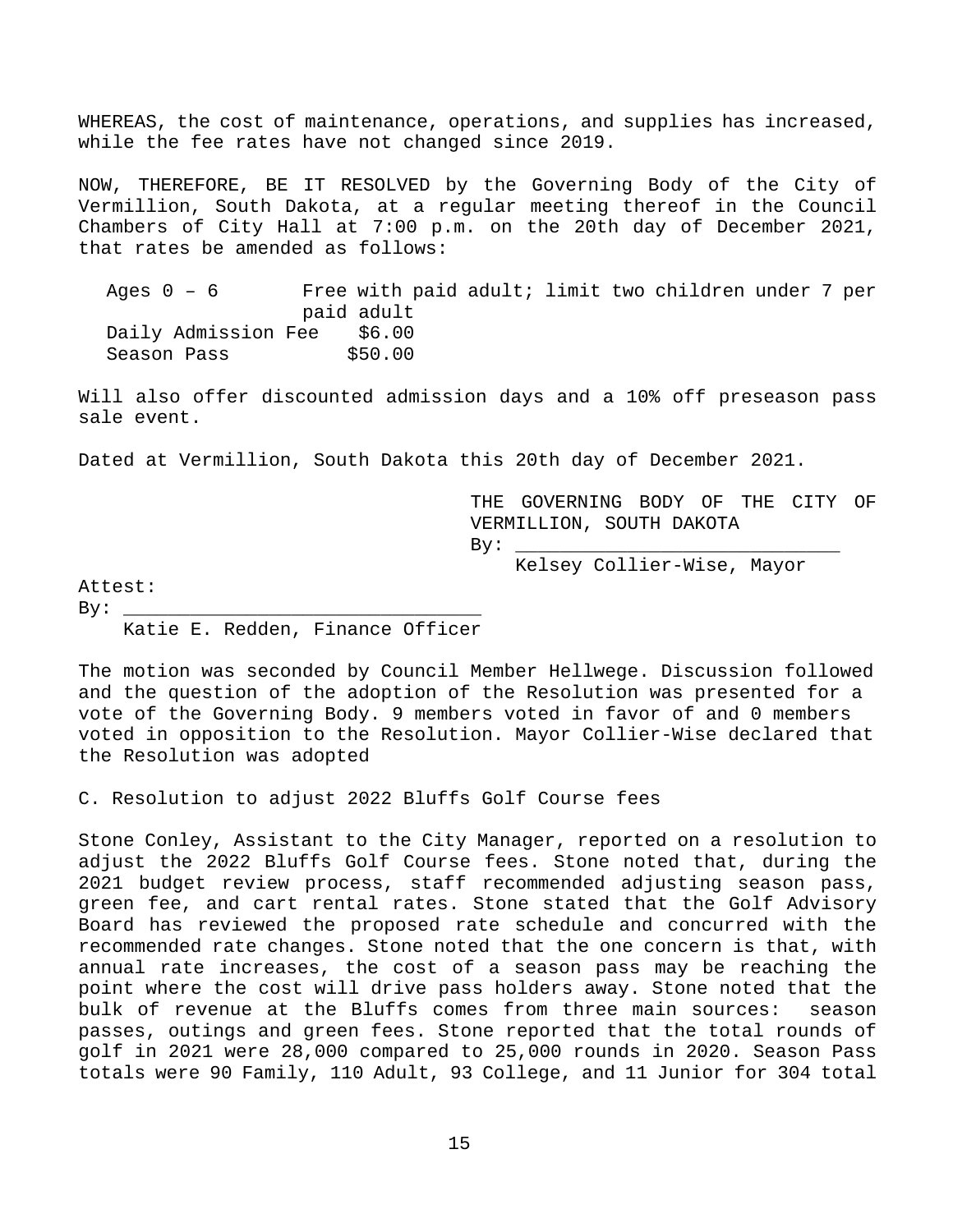Season Passes. Stone also noted how early or late the golf season begins impacts the total playable days and the number of rounds.

427-21 After reading the same once, Council Member Ward moved adoption of the following:

#### RESOLUTION ADJUSTING GOLF COURSE FEE RATES

WHEREAS, the City Council establishes rates and fees for City services; and

WHEREAS, the need for some fees change over time due to industry practices; and

WHEREAS, annual rates and per round fees are adjusted periodically to recover the increased costs of providing a service after January 1, 2022.

NOW, THEREFORE, BE IT RESOLVED, by the Governing Body of the City of Vermillion, South Dakota, at a regular meeting thereof in the Council Chambers of said City at 7:00 p.m. on the 20th day of December 2021, that rates be adjusted as follows:

Golf Course: Season Pass: 2 Person Family \$749.00 annually, plus one child \$819.00 annually, 2+ \$849.00 annually; Adult \$579.00 annually; college (full time) or under 25 \$299.00 annually.

Private Carts: Cart Storage (limit to 80 carts) \$379.00 annually, Trail fee (homeowners) \$249.00 annually.

Cart Passes: 2 Person Family \$749.00 annually; Adult \$549.00 annually.

Green Fees: 9-Hole Monday-Thursday \$20.00; 18-Hole Monday-Thursday \$27.00; 9-Hole Friday-Sunday & Holidays \$23.00; 18-Hole Friday-Sunday & Holidays \$35.00.

Cart Rental: 9-Hole (per person) \$15.00; 18-Hole (per person) \$20.00.

League Membership: 1 League \$185.00; 2 Leagues \$285.00.

League Cart: 1 League \$130.00; 2 Leagues \$185.00.

Dated at Vermillion, South Dakota this 20th day of December 2021.

16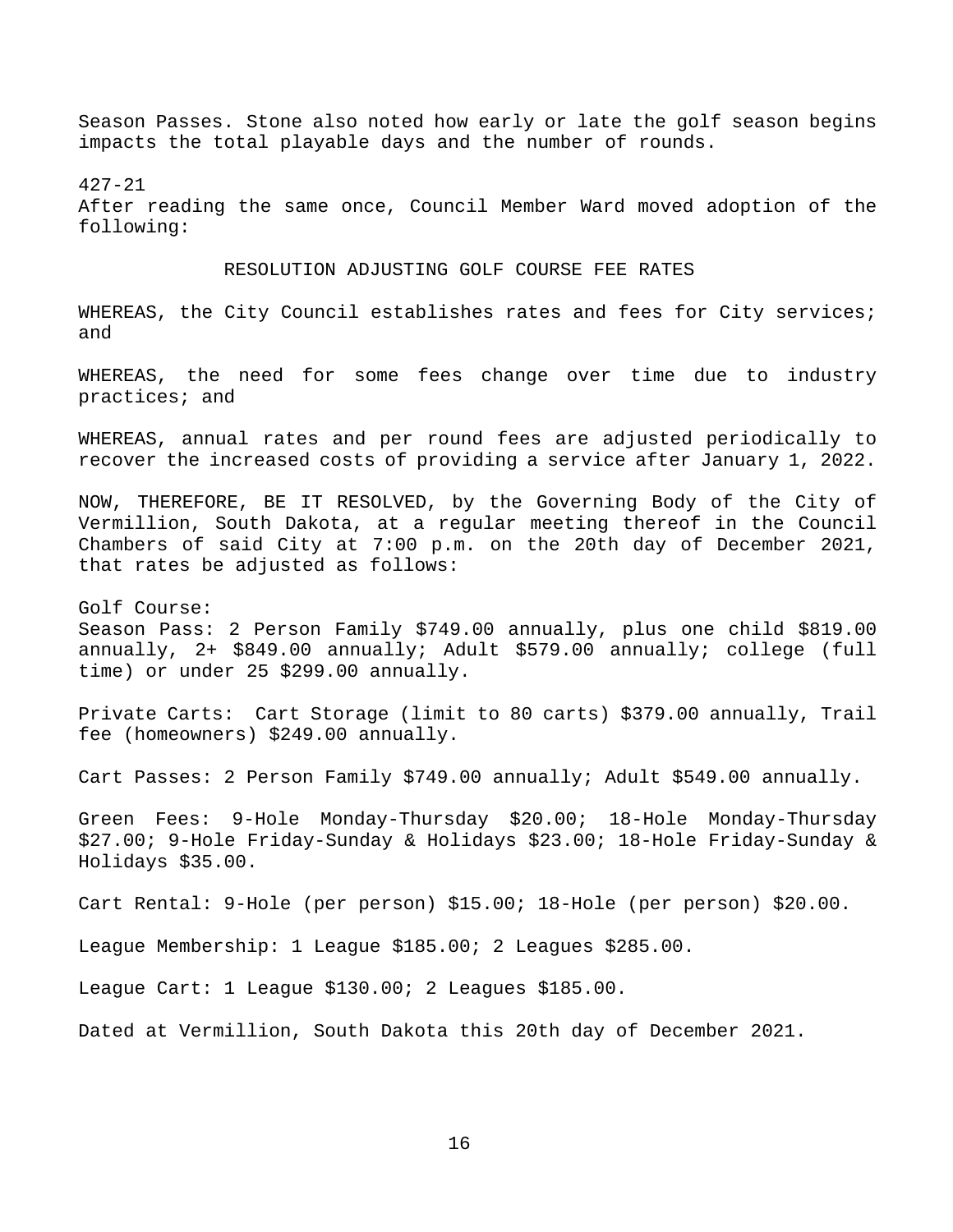THE GOVERNING BODY OF THE CITY OF VERMILLION, SOUTH DAKOTA  $By:$ Kelsey Collier-Wise, Mayor

Attest:

#### \_\_\_\_\_\_\_\_\_\_\_\_\_\_\_\_\_\_\_\_\_\_\_\_\_\_\_\_\_\_ Katie E. Redden, Finance Officer

The motion was seconded by Council Member Holland. Discussion followed and the question of the adoption of the Resolution was presented for a vote of the Governing Body. 9 members voted in favor of and 0 members voted in opposition to the Resolution. Mayor Collier-Wise declared that the Resolution was adopted

D. Garbage haulers license

Katie Redden, Finance Officer, reported that the following have made application, including the proof of insurance, for commercial collector's licenses for 2021: Loren Fischer Disposal - Loren Fischer, Owner; Fischer Disposal, LLC - Lonnie Fischer, Operator; Art's Garbage Service - Division of Waste Connections; Vermillion Garbage Service – VSG, Inc., and Waste Management of Sioux City Iowa. Katie noted that, as part of the renewal, applicants were requested to include any violations of City ordinance and the Police Chief did a local record check on each applicant with his results included in the memo. Discussion followed.

#### 428-21

Council Member Holland moved approval of the commercial collector's licenses for 2021 for the businesses listed. Council Member Price seconded the motion. Discussion followed on the commercial collection license process. Motion carried 9 to 0. Mayor Collier-Wise declared the motion adopted.

E. Planning and Zoning Commission member appointment.

Mayor Collier-Wise reported that included in the packet was a number of expression of interest forms for the Planning Commission position and that upon polling the Council members the recommendation is Nate Steele to fill the vacant spot that will expire in 2025.

#### 429-21

Council Member Price moved approval of the appointment of Nate Steele to the Planning Commission for a term expiring in 2025. Council Member Holland seconded the motion. Motion carried 9 to 0. Mayor Collier-Wise declared the motion adopted.

F. Public Safety Center Board member appointment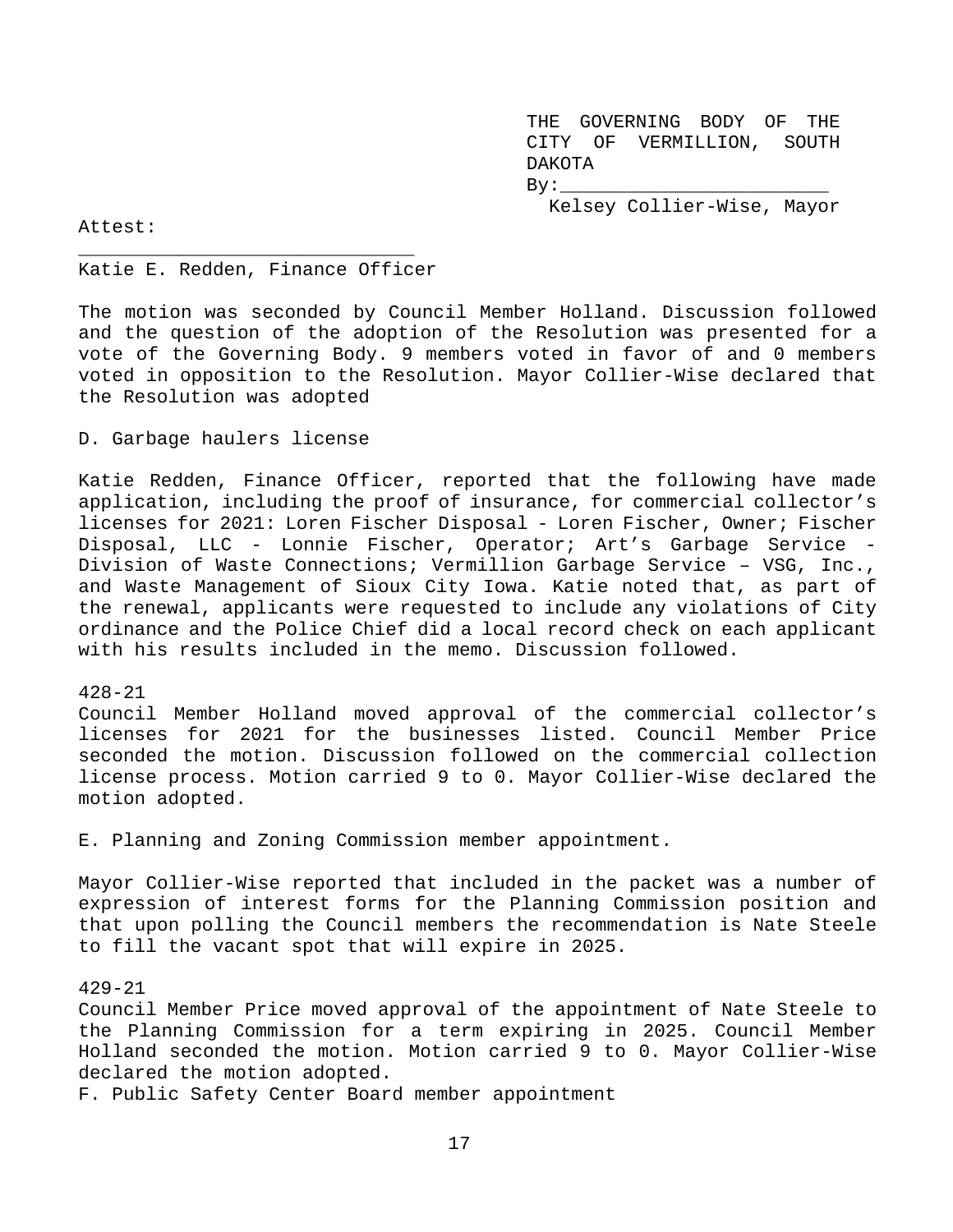Mayor Collier-Wise reported that when the Public Safety Center was built there was a Construction and Use Agreement entered into with Clay County that created a Public Safety Center Board to resolve any issue between the City and County on the use of the facility. The current Board members are Dave Thiesse (2021), Robert Fuller (2022), and Bruce Plate (2023). John stated that Sheriff Howe and Police Chief Betzen recommended the reappointment of Dave Thiesse for a three-year term ending December 31, 2024. Discussion followed on the Safety Center Board.

## 430-21

Council Member Price moved approval of the reappointment of Dave Thiesse to the Public Safety Center Board for a term that expires December 31, 2024. Council Member Willson seconded the motion. Motion carried 9 to 0. Mayor Collier-Wise declared the motion adopted.

G. Historic Preservation Commission member appointment

Mayor Collier-Wise reported that the City Council created the Historic Preservation Commission with the adoption of Ordinance No. 1376 which became effective on July 19, 2018. Mayor Collier-Wise reported that the ordinance provided for the creation of a seven-member board with four members being property owners in an officially designated historic district, and when available, two members who have expertise in the disciplines of history, architecture, architectural architecture, planning, urban planning, American studies, American civilization, cultural geography, cultural anthropology, or related fields. Mayor Collier-Wise reported that the terms of appointment are for three years with the initial appointments having staggered expirations. Mayor Collier-Wise reported that one expression of interest application was received and recommended Erin Beyers as a member of the City of Vermillion Historic Preservation Commission for a three year term.

#### 431-21

Council Member Price moved approval of the Mayor's recommendation of Erin Beyers for appointment to the Historic Preservation Commission. Council member Hellwege seconded the motion. Motion carried 9 to 0. Mayor Collier-Wise asked the City Manager to notify the individuals of their appointment.

H. County, School & City combined election agreement

Katie Redden, Finance Officer, reported that state statute provides that, if the governing body of a municipality chooses an election date other than the second Tuesday of April, the date of such election be established by January fourteenth of the election year. Katie reported that City ordinance calls for an election on the even numbered years to be combined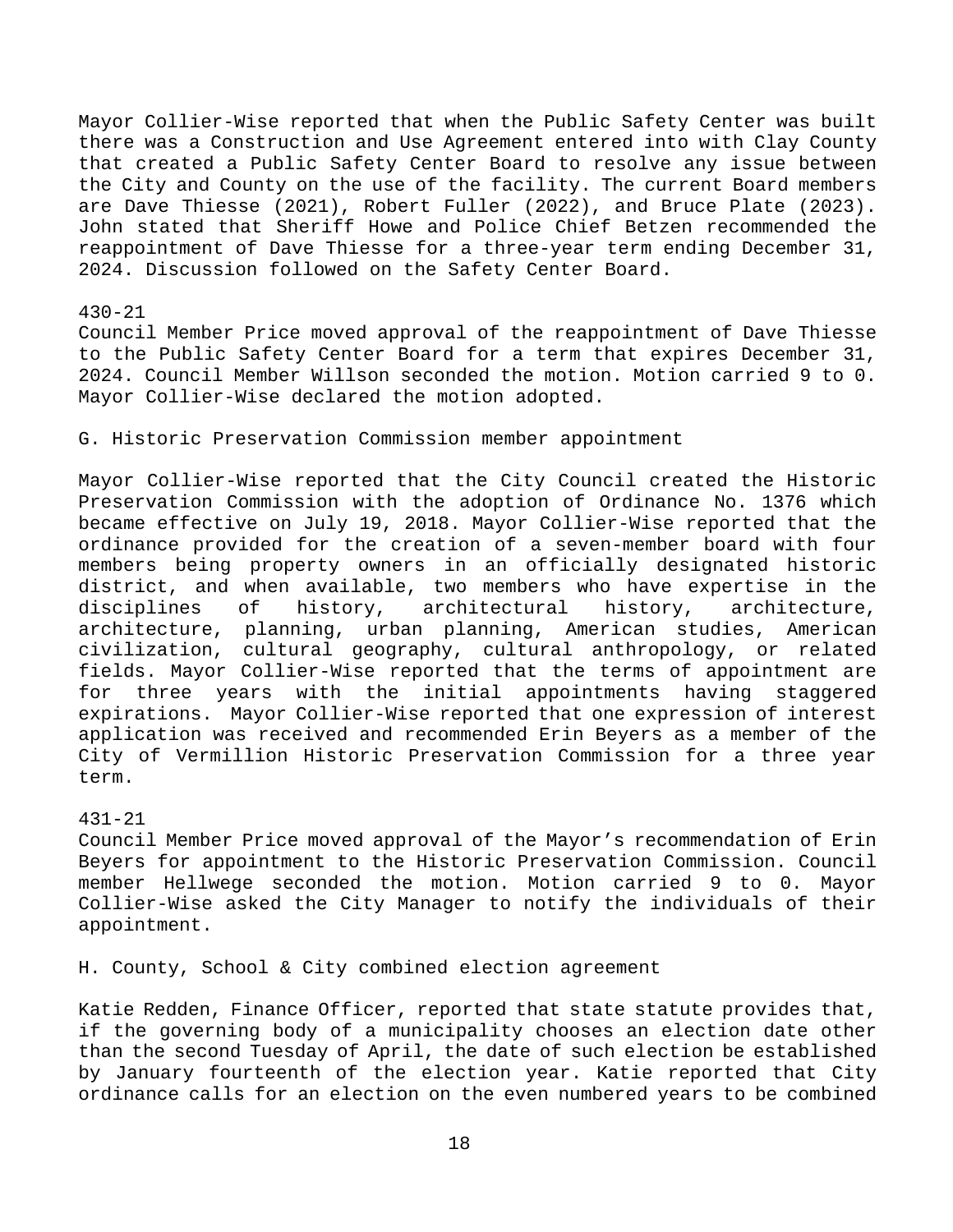with the primary election. Katie noted that the County Auditor indicated they are having an election for the courthouse project for June 7, 2022. Katie noted that the School District is also requesting to combine with the County election. Katie stated that the agreement proposed is the same terms as used in 2020 with the cost to the City of \$2,800. Katie noted that the cost of the special election on the daycare registration and malt beverage markup cost over \$3,500. Katie noted that the combined elections have provided for a higher voter turnout. Katie recommended adoption of the agreement. Discussion followed on the combined election agreement.

#### 432-21

Council Member Willson moved approval of the combined election agreement with Clay County and the School District for the 2022 City election to be combined with the June 7th primary at a cost of \$2,800. Council Member Hellwege seconded the motion. Motion carried 9 to 0. Mayor Collier-Wise declared the motion adopted.

9. Bid Openings

A. Water Treatment Chemicals

Shane Griese, Utilities Manager, reported that bids were opened on December 15, 2021 for the annual supply of lime and soda ash for the Water and Wastewater Treatment Plants. Shane reported that documents were sent to nine prospective bidders and six bids were received. Shane reported that the bid from Lhoist North America could not be read as no bid bond was received. Shane recommended awarding the quick lime bid to the low bidder Graymont LLC at \$177.55 per ton. Shane recommended the bid on the soda ash of DoBois Chemicals, Inc of \$394.00 per ton. Discussion followed.

Bids: Proposal 1: 500-tons quicklime: Lhoist North America bid not read as no bid bond; Pete Lien & Sons \$138.65/ton FOB plant, \$144.50 freight, \$31.79 Fuel Surcharge, total \$314.94; Mississippi Lime \$272.22/ton FOB plant, \$71.85 freight, total \$344.07; Graymont (WI) LLC \$177.55/ton; Proposal 2: 475-ton soda ash: DuBois Chemicals, Inc \$394.00/ton; Thatcher Company, Inc \$472.42/ton.

#### 433-21

Council Member Price moved approval of the low bid on Proposal 1 for quicklime to Graymont (WI) LLC at \$177.55 per ton and on Proposal 2 the only bid of DuBois Chemicals, Inc of \$394.00 per ton. Council Member Hellwege seconded the motion. Motion carried 9 to 0. Mayor Collier-Wise declared the motion adopted.

10. City Manager's Report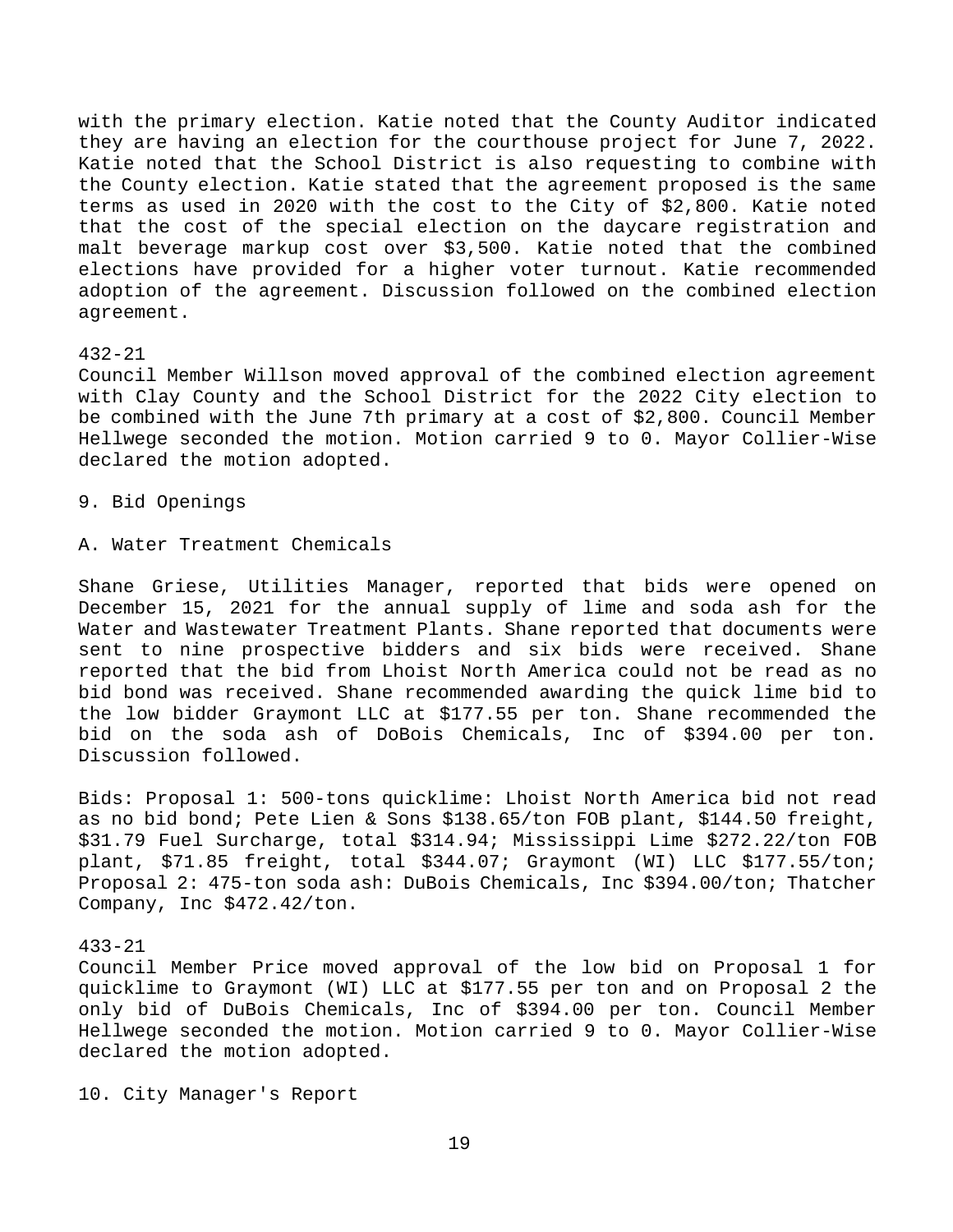A. John reported that the City Planning and Zoning Commission and the County Planning Commission will have a joint meeting on Monday, December 27, 2021 at 5:30 p.m. in the Jack Powell Conference room. They will be reviewing potential changes to the A-1 and Light Industrial zoning as well as definitions for uses in the JJZA. No action will be taken as this is not advertised as a public hearing.

B. John reported that City offices will be closed on Friday, December 24 and Friday, December 31, 2021 for the Christmas and New Year's holidays. Residents who typically have curbside recycling collection on these two Fridays will have their recycling collected on Monday, December 27th and Monday, January 3rd.

C. John reported that the Christmas Tree collection site opened on December 15th and accepts real trees. The site is located on the south side of Broadway Street just west of Dakota Street. Please remove any plastic that you might wrap the tree in for transporting it as well as lights and decorations. Accepting trees until January 17, 2022.

D. John reported that the Library is seeking responses to a library services survey. Citizens are asked to complete the survey before December 31st. The survey is available on the Library's website or there are paper copies at the Library.

E. John reported on a raffle notification: The St. Agnes Knights of Columbus are selling 100 raffle tickets at \$20 each. Tickets will be sold March 10 to April 5, 2022. Winners are based on the last digit of score of the respective teams playing in the Elite 8 of the NCAA Men's Basketball tournament. Prizes for the different games range from \$150 to \$200. \$1,000 in total will be paid in prizes while the other \$1,000 will go toward gymnasium improvements at St. Agnes school.

#### PAYROLL ADDITIONS AND CHANGES

Parks: Carter Haug \$11.00/hr; Ambulance: Ryne Whisler \$\$12.00/hr- \$12.00/training hr-\$18.00/holiday hr-\$2.00/on call-\$3.00/holiday on call; Communications: Patsie Torres \$18.44/hr; Recycling: \$22.37/hr

11. Invoices Payable

434-21 Council Member Price moved approval of the following invoices:

| A & B BUSINESS, INC    | COPIER CONTRACT | 190.95 |
|------------------------|-----------------|--------|
| AMAZON BUSINESS        | SUPPLIES        | 283.28 |
| AMERICA'S TEST KITCHEN | <b>BOOKS</b>    | 31.90  |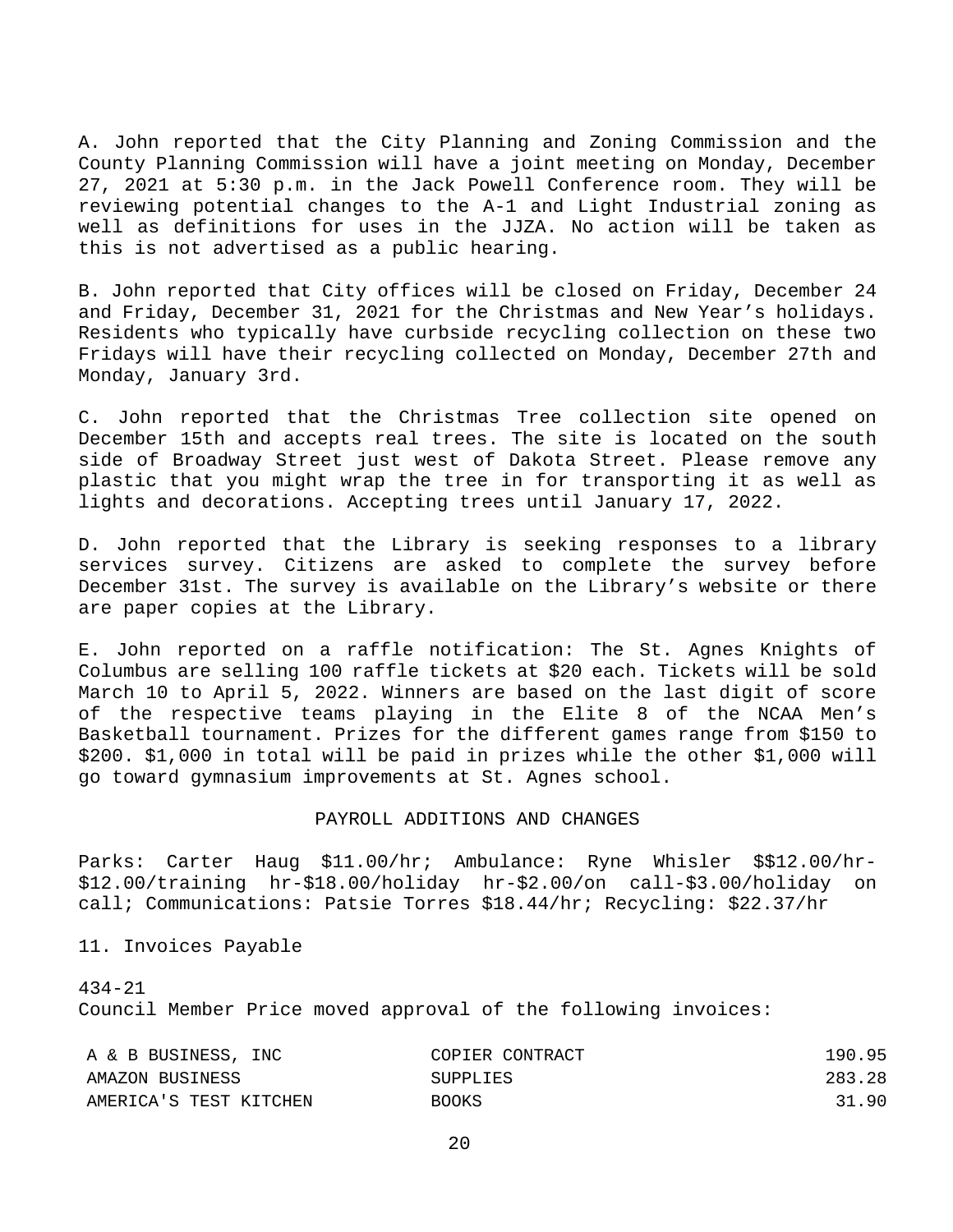| AMERICAN LEGAL PUBLISHING      | 2021 SUPPLEMENT PAGES                   | 203.00      |
|--------------------------------|-----------------------------------------|-------------|
| AMS BUILDING SYSTEM LLC        | WATER HEATER REBATE                     | 120.00      |
| ARAMARK UNIFORM SERVICES       | UNIFORM CLEANING                        | 340.30      |
| AT&T MOBILITY                  | MOBILE HOT SPOTS                        | 426.54      |
| AVI SYSTEMS                    | LIBRARY MTG ROOM SYSTEM                 | 13,897.92   |
| BIERSCHBACH EQPT & SUPPLY      | PORTABLE PUMP                           | 5,540.00    |
| BLACKSTONE PUBLISHING          | <b>BOOKS</b>                            | 93.50       |
| BOBS LOCK AND KEY              | PROFESSIONAL SERVICES                   | 42.25       |
| BORDER STATES ELEC SUPPLY      | SUPPLIES                                | 841.88      |
| BOUND TREE MEDICAL, LLC        | REGULATORS                              | 1,432.89    |
| BRIAN REZAC                    | REFUND PARKING TCKT OVERPMT             | 5.00        |
| BROADCASTER PRESS              | ADVERTISING                             | 1,472.65    |
| BUHLS CLEANERS                 | MAT/MOP SERVICES                        | 440.59      |
| BUREAU OF ADMINISTRATION       | TELEPHONE                               | 353.83      |
| BURNS & MCDONNELL              | PROFESSIONAL SERVICES                   | 41,436.43   |
| BUTLER MACHINERY CO.           | REPAIRS/PARTS                           | 4,967.55    |
| CALLAWAY GOLF                  | MERCHANDISE                             | 64.23       |
| CANNON TECHNOLOGIES, INC       | YUKON SOFTWARE/SUPPORT                  | 8,353.00    |
| CASK & CORK                    | MERCHANDISE                             | 423.00      |
| CENGAGE LEARNING INC/GALE      | <b>BOOKS</b>                            | 449.43      |
| CENTER POINT LARGE PRINT       | <b>BOOKS</b>                            | 209.68      |
| CENTURYLINK                    | TELEPHONE                               | 1,558.81    |
| CHARLES CORDER                 | REFUND PARKING TCKT OVERPMT             | 5.00        |
| CHRISTENSEN RADIATOR & REPAIRS | REPAIRS                                 | 68.85       |
| CITY OF SIOUX FALLS            | TESTING                                 | 29.00       |
| CITY OF VERMILLION             | LANDFILL VOUCHERS/STREET PATCH 1,180.29 |             |
| CLAY RURAL WATER SYSTEM        | WATER USAGE                             | 43.30       |
| CLAY-UNION ELECTRIC CORP       | ELECTRICITY                             | 1,586.99    |
| CONTROL INSTALLATIONS OF IOWA  | REPAIRS                                 | 1,488.60    |
| CORE & MAIN LP                 | <b>SUPPLIES</b>                         | 274.50      |
| DAKOTA BEVERAGE                | MERCHANDISE                             | 10,608.95   |
| DAKOTA PC WAREHOUSE            | ADAPTER                                 | 22.99       |
| DAKOTA ROCK FARMS              | SLUDGE HAULING                          | 26,512.50   |
| ECHO ELECTRIC SUPPLY           | <b>SUPPLIES</b>                         | 983.09      |
| ENERGY LABORATORIES            | TESTING                                 | 1,208.50    |
| FAST AUTO GLASS                | ROCK CHIP REPAIRS                       | 60.00       |
| FINDAWAY WORLD LLC             | <b>BOOKS</b>                            | 719.86      |
| GERSTNER OIL CO                | FUEL                                    | 14, 242. 18 |
| GLOBAL DIST.                   | MERCHANDISE                             | 154.00      |
| GLOBAL EQUIPMENT COMPANY       | BOOK DISPLAYS                           | 497.94      |
| GREGG PETERS                   | MANAGERS FEE                            | 6,000.00    |
| HACH CO                        | PARTS                                   | 2,486.04    |
| HAMILTON MEDICAL               | MOUNTING BRACKET                        | 146.32      |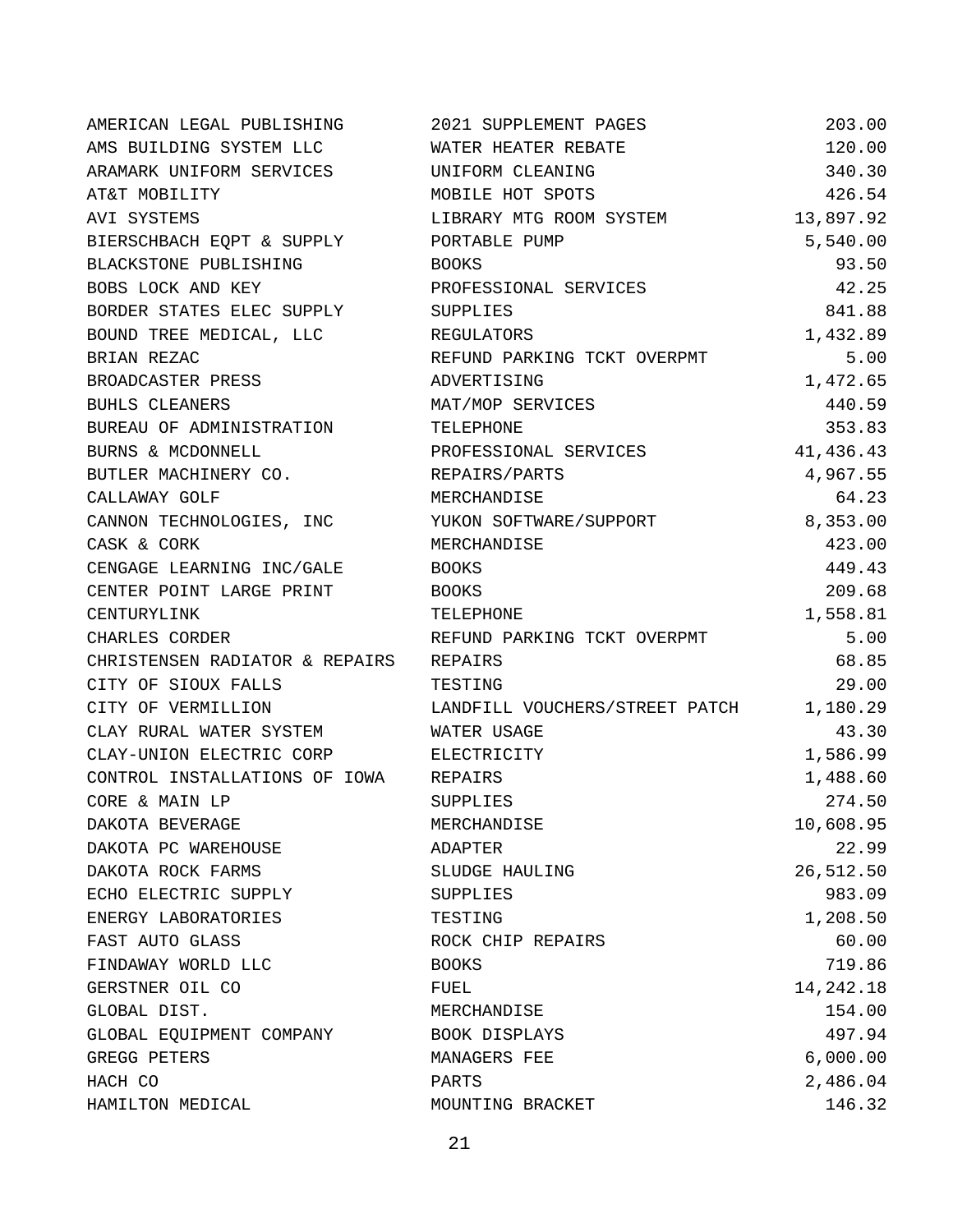| HARTINGTON TREE LLC             | STUMP GRINDING                | 828.00     |
|---------------------------------|-------------------------------|------------|
| HEIMAN FIRE EQUIPMENT           | PARTS                         | 939.37     |
| HEINEMANN RESTORATION INC       | REPAIRS                       | 5,933.33   |
| HY VEE FOOD STORE               | FLORAL                        | 79.98      |
| INGRAM                          | <b>BOOKS</b>                  | 2,049.05   |
| INSURANCE BENEFITS INC.         | AIRPORT LIABILITY             | 4,939.00   |
| INTL ASSOC. OF CHIEFS OF POLICE | DUES                          | 525.00     |
| JENNIFER GOETZINGER             | BRIGHT ENERGY SOLUTIONS       | 200.00     |
| JERRY'S CHEVROLET BUICK GM      | REPAIRS                       | 1,963.28   |
| <b>JESSICA NEWMAN</b>           | MEALS REIMBURSEMENT           | 225.00     |
| JIM GOBLIRSCH                   | MEALS REIMBURSEMENT           | 37.00      |
| JOHN A CONKLING DIST.           | MERCHANDISE                   | 2,347.05   |
| JOHNSEN HEATING & COOLING       | ARMORY HVAC SYSTEM            | 20,958.91  |
| JOHNSON BROTHERS OF SD          | MERCHANDISE                   | 17, 112.68 |
| JONES FOOD CENTER               | SUPPLIES                      | 961.87     |
| KAMILLA CLAEYS                  | REFUND PARKING TCKT OVERPMT   | 5.00       |
| KIMBALL MIDWEST                 | PARTS                         | 163.42     |
| L.G EVERIST, INC                | ICING SAND                    | 2,726.72   |
| LAYNES WORLD                    | AWARDS                        | 411.30     |
| LOREN FISCHER DISPOSAL          | HAUL CARDBOARD                | 1,180.00   |
| MART AUTO BODY & MARINE LLC     | TOWING                        | 75.00      |
| MASABA, INC                     | BRIGHT ENERGY SOLUTIONS       | 383.20     |
| MATHESON TRI-GAS, INC           | CYLINDER RENTAL/SUPPLIES      | 551.40     |
| MATT DAVIS                      | MEALS REIMBURSEMENT           | 225.00     |
| MATTER LAW OFFICE, PROF LLC     | PROFESSIONAL SERVICES         | 4,099.00   |
| MEAD LUMBER                     | SUPPLIES                      | 23.14      |
| MEDICAL WASTE TRANSPORT, INC    | HAUL MEDICAL WASTE            | 135.85     |
| MEDLINE INDUSTRIES, INC         | SUPPLIES                      | 684.50     |
| MICRO MARKETING LLC             | BOOK                          | 64.00      |
| MIDAMERICAN                     | GAS USAGE                     | 11,944.93  |
| MIDCONTINENT COMMUNICATION      | INTERNET/CABLE SERVICE        | 1,405.20   |
| MIDWEST ALARM CO                | REPAIRS/MONITORING            | 921.44     |
| MIDWEST READY MIX & EQUIPMENT   | FLOWABLE FILL/PEA ROCK        | 766.09     |
| MIDWEST TURF & IRRIGATION       | REPAIRS                       | 1,672.56   |
| MOORE WELDING & MFG             | REPAIRS                       | 25.00      |
| NATIONAL MUSIC MUSEUM           | FUNDING                       | 7,500.00   |
| NEBRASKA JOURNAL-LEADER         | ADVERTISING                   | 31.95      |
| NETSYS+                         | PROFESSIONAL SERVICES         | 770.00     |
| O'REILLY AUTO PARTS             | PARTS                         | 561.17     |
| OVERDRIVE INC                   | DIGITAL MAGAZINE SUBSCRIPTION | 4,350.00   |
| OVERHEAD DOOR OF SIOUX CITY     | REPAIRS                       | 778.90     |
| PCC, INC                        | COMMISSION                    | 5,948.22   |
| PHELPS                          | SUPPLIES                      | 520.94     |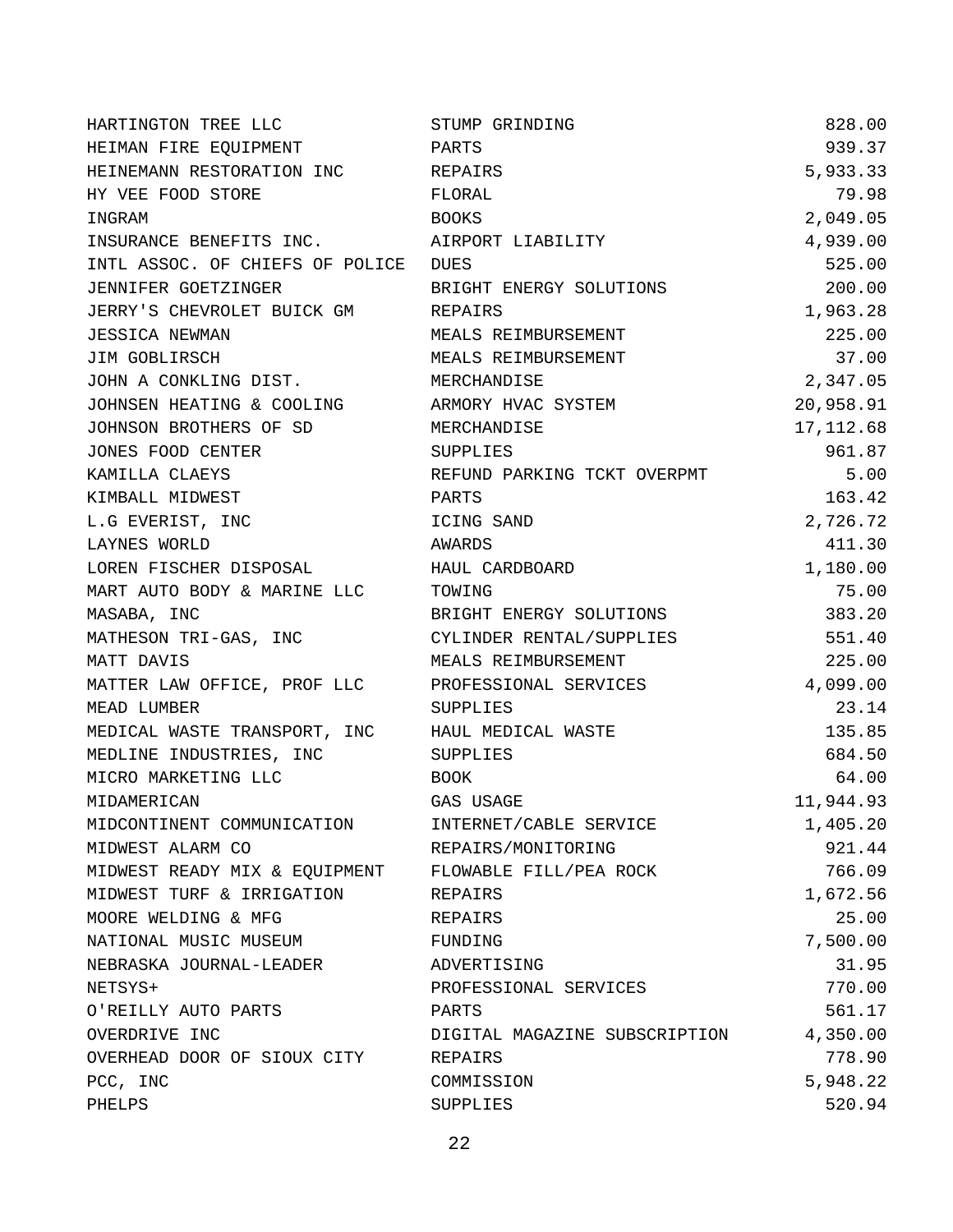| PING/KARSTEN MFG CORP           | MERCHANDISE                     | 618.97   |
|---------------------------------|---------------------------------|----------|
| POMPS TIRE SERVICE, INC.        | REPAIRS                         | 854.30   |
| PRAIRIE BERRY WINERY            | MERCHANDISE                     | 672.00   |
| PRESSING MATTERS                | <b>ENVELOPES</b>                | 129.00   |
| RACOM CORPORATION               | <b>REPAIRS</b>                  | 210.00   |
| REDI TOWING                     | TOWING                          | 975.00   |
| REPUBLIC NATIONAL DISTRIBUTING  | MERCHANDISE                     | 9,615.61 |
| RIVERSIDE HYDRAULICS & LAB      | PART                            | 13.44    |
| RIVERSIDE TECHNOLOGIES, INC     | SUPPORT/MAINTENANCE             | 3,772.00 |
| RONS AUTO GLASS, INC            | WINDSHIELD                      | 570.00   |
| RUNNING SUPPLY, LLC             | PARTS/SUPPLIES                  | 800.88   |
| SANFORD HEALTH OCCUPATIONAL     | TESTING                         | 576.00   |
| SANFORD HEALTH PLAN             | PARTICIPATION FEES              | 48.00    |
| SANITATION PRODUCTS INC         | PARTS                           | 92.36    |
| SCANTRON CORPORATION            | PRINTER RIBBONS                 | 68.98    |
| SD DENR                         | LANDFILL OPERATIONS FEE         | 3,623.27 |
| SD DEPT OF HEALTH               | FOOD LICENSE RENEWAL            | 275.00   |
| SD FEDERAL PROPERTY AGENCY      | ENTRENCHING TOOL                | 35.00    |
| SD MUNICIPAL STREET MAINTENANCE | MEMBERSHIP DUES                 | 35.00    |
| SIOUXLAND HUMANE SOCIETY        | FEES                            | 37.00    |
| SNAP-ON INDUSTRIAL              | SUPPLIES                        | 867.55   |
| SOUTH DAKOTA 811                | LOCATES                         | 583.80   |
| SOUTHERN GLAZER'S OF SD         | MERCHANDISE                     | 9,994.87 |
| SOUTHERN LIVING BOOKS           | BOOK.                           | 42.91    |
| STAPLES BUSINESS CREDIT         | SUPPLIES                        | 1,912.12 |
| STUART C. IRBY CO.              | PARTS                           | 4,337.30 |
| STURDEVANTS AUTO PARTS          | PARTS                           | 84.63    |
| SYNCB/AMAZON                    | BOOKS/DVDS/SUPPLIES             | 2,611.88 |
| T BROTHERS LOGISTICS LLC        | HAULING                         | 350.00   |
| TASTE OF HOME BOOKS             | <b>BOOK</b>                     | 10.00    |
| THE LUMBERYARD LLC              | <b>SUPPLIES</b>                 | 36.72    |
| THE UPS STORE #6751             | POSTERS/LAMINATING              | 63.14    |
| THOMAS L PRICE INC              | EVALUATION/SCREENING            | 700.00   |
| TRACTOR SUPPLY CREDIT PLAN      | SHOVEL/SPADES                   | 106.95   |
| TWIN CITY HARDWARE              | SUPPLIES                        | 315.54   |
| TWO WAY SOLUTIONS               | REPAIRS                         | 217.98   |
| ULINE                           | DOG WASTE BAG/LINERS            | 516.45   |
| UNITED PARCEL SERVICE           | SHIPPING                        | 232.29   |
| <b>US BANK</b>                  | AGENT ADMINISTRATIVE FEES       | 700.00   |
| US POSTMASTER                   | POSTAGE/FIRST CLASS PRESORT FEE | 1,656.00 |
| USA BLUEBOOK                    | SUPPLIES                        | 431.29   |
| USD MARKETING & U RELATION      | STEMLESS WINE GLASSES           | 39.60    |
| USPS-POC                        | POSTAGE FOR METER               | 700.00   |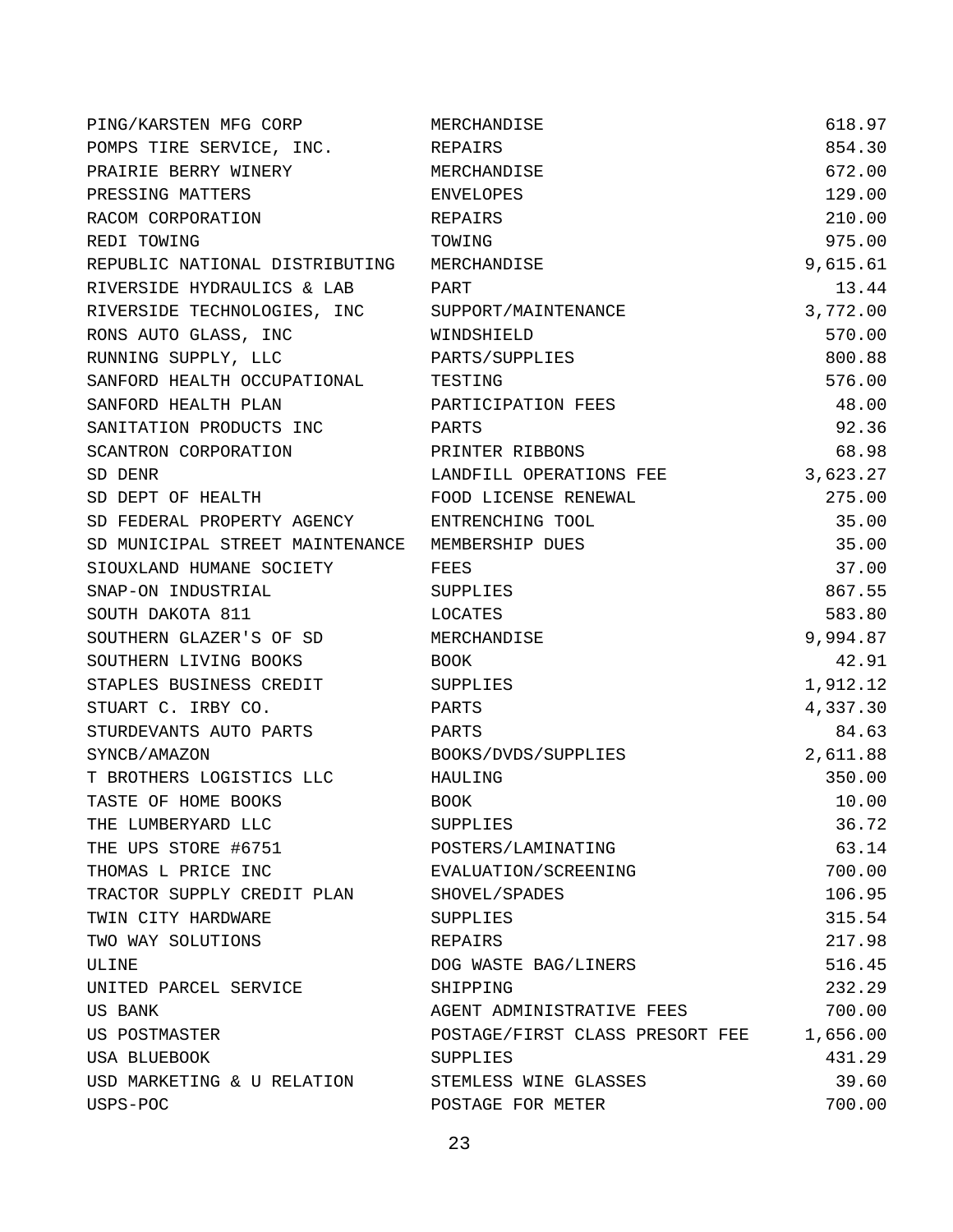| VERMEER HIGH PLAINS            | PARTS                        | 1,278.86  |
|--------------------------------|------------------------------|-----------|
| VERMILLION ACE HARDWARE        | SUPPLIES                     | 114.49    |
| VERMILLION AREA ARTS COUNCIL   | FUNDING                      | 2,000.00  |
| VERMILLION AUTO WORKS          | REPAIRS                      | 228.80    |
| VERMILLION CHAMBER OF COMMERCE | VERMILLION BUCKS             | 250.00    |
| VERONICA STYS                  | REFUND AMBULANCE OVERPAYMENT | 373.17    |
| WASTE MANAGEMENT OF WI-MN      | WASTE HAULING                | 915.77    |
| WESCO DISTRIBUTION, INC        | SUPPLIES                     | 31,453.60 |
| WH OVER MUSEUM                 | CONTRIBUTION                 | 16,000.00 |
| YANKTON MOTORSPORTS LLC        | REPAIRS                      | 394.95    |
| ZEE MEDICAL SERVICE            | <b>SUPPLIES</b>              | 93.20     |
| ZEP SALES & SERVICE            | <b>SUPPLIES</b>              | 451.40    |

2022 INVOICES

| ESO SOLUTIONS              | SOFTWARE/MAINTENANCE | 15,604.58  |
|----------------------------|----------------------|------------|
| MUNICIPAL ELEC ASSOCIATION | MEMBERSHIP DUES      | 4,198.00   |
| SDML WORKERS COMP FUND     | 2022 WORKERS COMP    | 102,974.00 |

Council Member Willson seconded the motion. Motion carried 9 to 0. Mayor Collier-Wise declared the motion adopted.

12. Consensus Agenda

13. Adjourn

435-21 Council Member Ward moved to adjourn the Council Meeting at 7:47 p.m. Council Member Price seconded the motion. Motion carried 9 to 0. Mayor Collier-Wise declared the motion adopted.

Dated at Vermillion, South Dakota this 20th day of December, 2021.

|                                  | THE GOVERNING BODY OF THE CITY |
|----------------------------------|--------------------------------|
|                                  | OF VERMILLION, SOUTH DAKOTA    |
|                                  | BY FOUND TO PUT                |
|                                  | Kelsey Collier-Wise, Mayor     |
| ATTEST:                          |                                |
| ΒY                               |                                |
| Katie E. Redden, Finance Officer |                                |

Published once at the approximate cost of  $\frac{1}{\sqrt{1-\frac{1}{n}}}\cdot$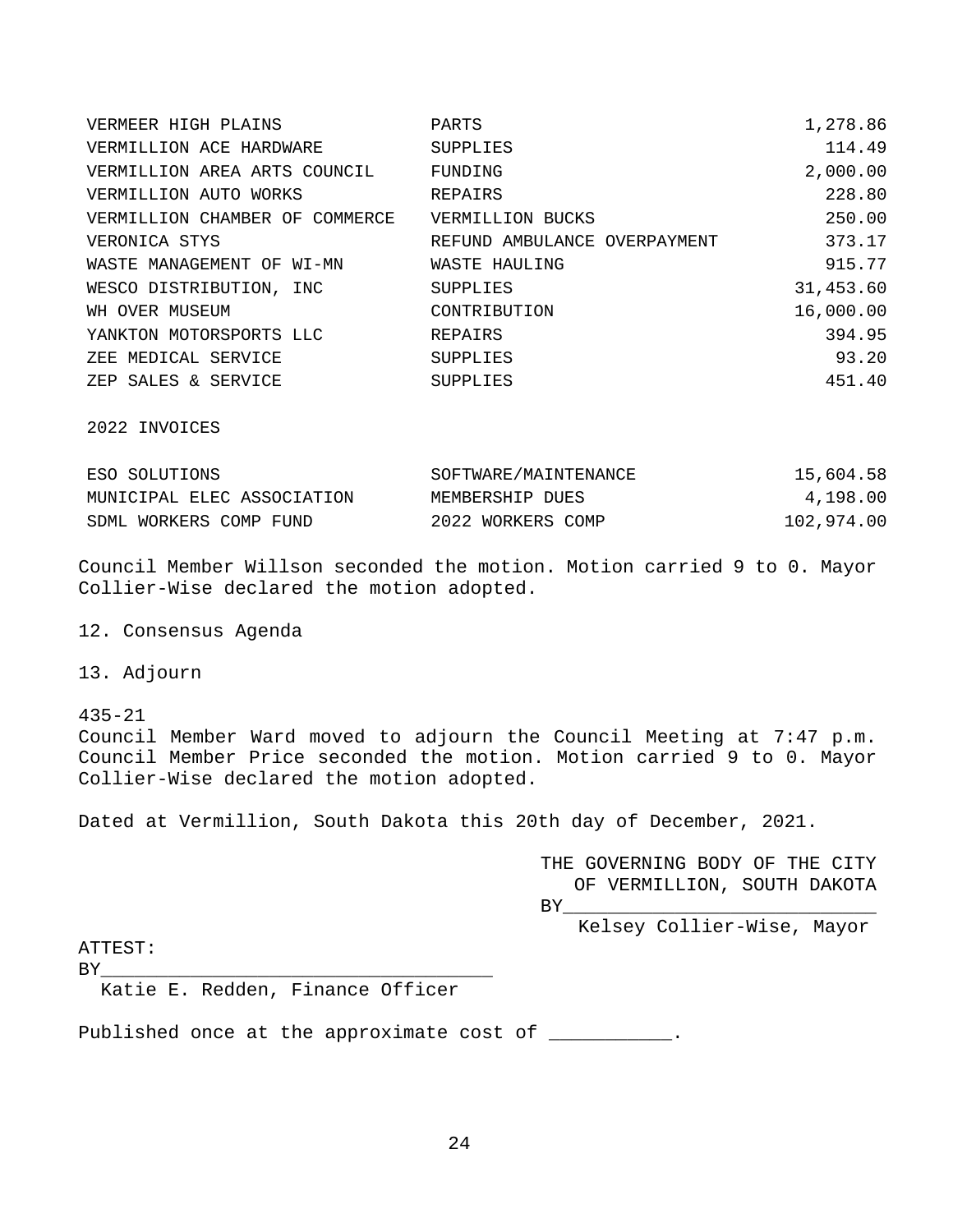

**WHEREAS**, Dr. Martin Luther King, Jr. devoted his life to the advancement of civil rights and public service. He believed in a nation of freedom and justice for all, and challenged all citizens to help build a more perfect union and live up to the purpose and potential of America; and

**WHEREAS**, Dr. King recognized that everyone can be great because everyone can serve, and during his lifetime encouraged all Americans to serve their neighbors and their communities; and

**WHEREAS**, in 1994, Congress initiated the King Day of Service, a nationwide effort to transform the federal holiday honoring Dr. Martin Luther King, Jr. into a day of community service, grounded in Dr. King's teachings, that helps solve social problems while focusing on bringing people together and breaking down the barriers that have divided us as a nation; and

**WHEREAS**, hundreds of thousands of volunteers in cities and towns across the nation participate in King Day service projects, in all 50 states, the District of Columbia, Guam, and Puerto Rico; and

WHEREAS, the King Day of Service, which falls on Monday, January 17<sup>th</sup> this year, is a time for the people of Vermillion to recognize Dr. King's teachings on advancing equality and opportunity for all by contributing their own time and talents in a day of service.

**NOW, THEREFORE, BE IT RESOLVED** we, the governing body of the City of Vermillion, South Dakota, do hereby proclaim January 17, 2022, as

# **DR. MARTIN LUTHER KING, JR. DAY OF SERVICE**

and encourage our citizens to honor the memory of Dr. King, to put his teachings into action by participating in the MLK Day of Service.

Dated at Vermillion, South Dakota this 3<sup>rd</sup> day of January, 2022.

FOR THE GOVERNING BODY OF THE CITY OF VERMILLION, SOUTH DAKOTA

 $\mathbf{B} \mathbf{v}$ 

Kelsey Collier-Wise, Mayor

ATTEST:

 $By \_\_$ 

Katie E. Redden, Finance Officer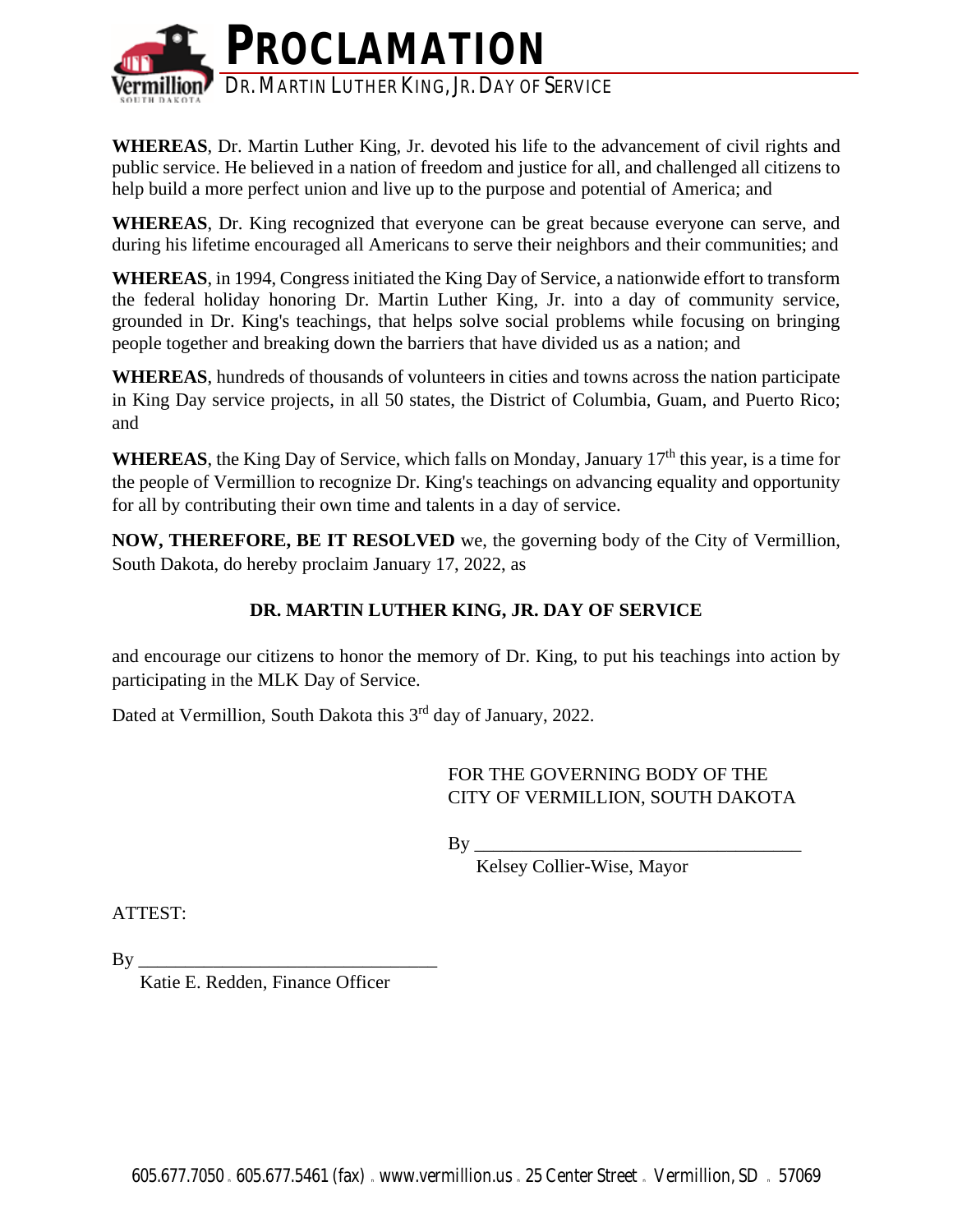

# *Council Agenda Memo*

*From:* John Prescott, City Manager

*Meeting:* January 3, 2022

- *Subject:* Resolution of Intent setting a public hearing to consider a Lease agreement for 12 Church Street
- *Presenter:* John Prescott

*Background:* The City has leased the former Carnegie Library building at 12 Church Street since 1979. Minick, Nelson & McCulloch, Attorneys at Law, were the first to lease the building after the Library moved out. Mr. McCulloch was a continual tenant from that time until his passing in September. The lease with Mr. McCulloch expired prior to his death. The City does not have a current lease with the current tenant. Generally, the leases have been for a three-year term with a series of three-year renewals available.

**Discussion:** For the City to enter into a lease for a term exceeding one hundred twenty (120) days and for an annual value exceeding five hundred dollars (\$500), a public hearing is required as follows:

9-12-5.2. Lease to private person--Resolution of Intent--Notice and hearing--Authorization. If the governing body decides to lease any municipally owned property to any private person for a term exceeding one hundred twenty (120) days, and for an amount exceeding five hundred dollars (\$500) annual value, it shall adopt a Resolution of Intent to enter into such lease and fix a time and place for public hearing on the adoption of the resolution. Notice of the hearing shall be published in the official newspaper once, at least ten days prior to the hearing. Following the hearing, the governing body may proceed to authorize the lease upon the terms and conditions it determines.

Attached is a Resolution of Intent to set a public hearing date for the Tuesday, January 18, 2022 City Council meeting. A public hearing notice of the meeting will also be published.

*Financial Consideration:* The current \$500 monthly rent payment from 12 Church Street is placed in the City's General Fund.

*Conclusion/Recommendations:* Administration recommends approval of the Resolution of Intent to set a public hearing for Tuesday, January 18, 2022 to consider a lease for 12 Church Street.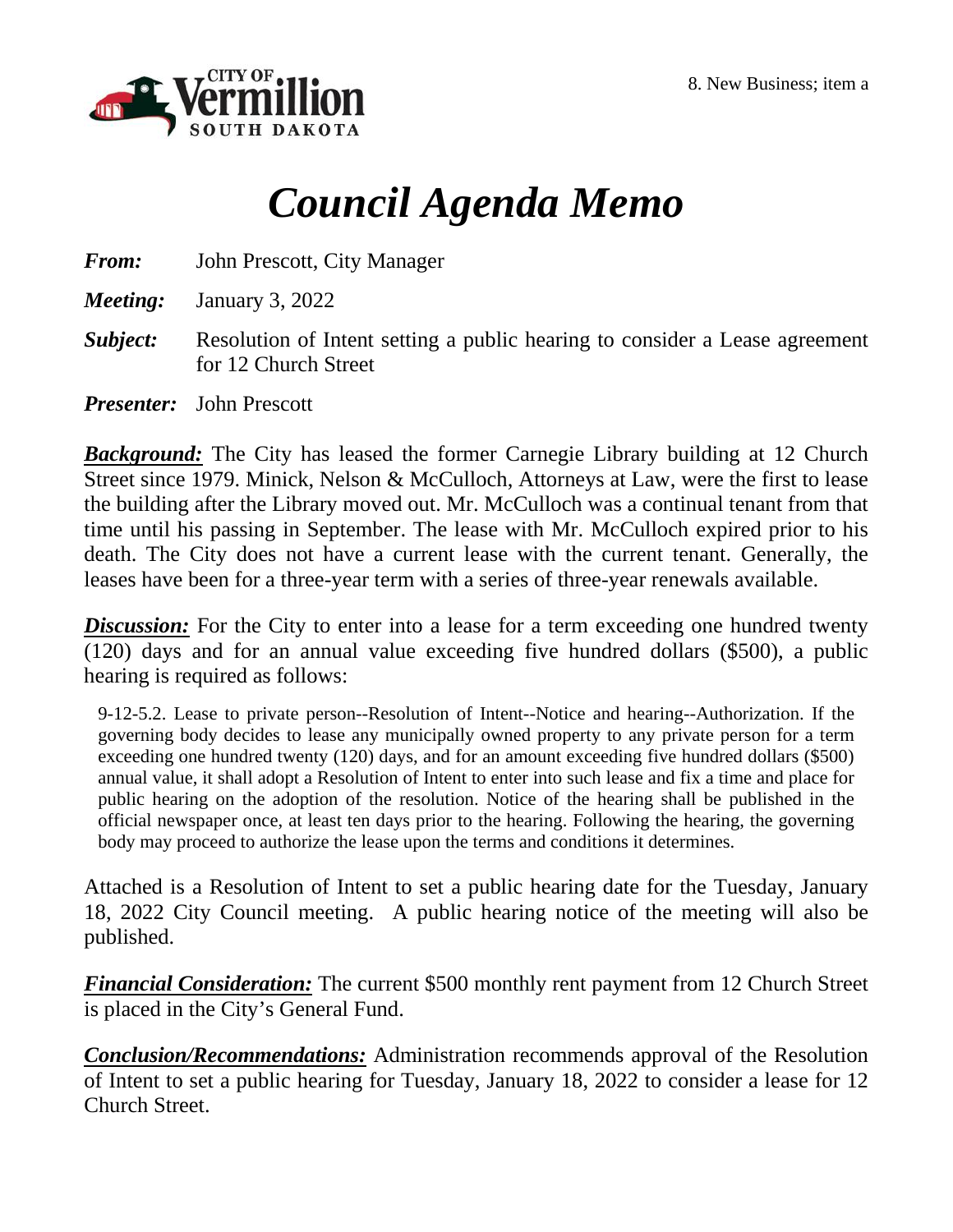## **RESOLUTION OF INTENT TO ENTER INTO A LEASE OF CITY OWNED BUILDING AT 12 CHURCH STREET**

**BE IT HEREBY RESOLVED,** by the Governing Body of the City of Vermillion, South Dakota, at a regularly called meeting thereof, in the Council Chambers of said City Hall at 7:00 p.m. on the 3<sup>rd</sup> day of January 2022 that the necessity has arisen for the consideration of a lease of a City owned building at 12 Church Street (former Carnegie Library building).

**BE IT FURTHER RESOLVED**, that any person interested may appear and show cause, before the Governing Body of the City of Vermillion, at the City Council Chambers of said City at 7:00 p.m. on the 18<sup>th</sup> day of January, 2022 why a lease of 12 Church Street should not, at said time and place, be adopted and passed by the Governing Body, at which time the Governing Body will finally approve, disapprove, or modify the same in its discretion.

Dated at Vermillion, South Dakota this 3<sup>rd</sup> day of January, 2022.

THE GOVERNING BODY OF THE CITY OF VERMILLION, SOUTH DAKOTA:

By:\_\_\_\_\_\_\_\_\_\_\_\_\_\_\_\_\_\_\_\_\_\_\_\_\_\_\_\_

Kelsey Collier-Wise, Mayor

ATTEST:

By:\_\_\_\_\_\_\_\_\_\_\_\_\_\_\_\_\_\_\_\_\_\_\_\_\_\_\_\_\_\_\_\_\_\_

Katie E. Redden, Finance Officer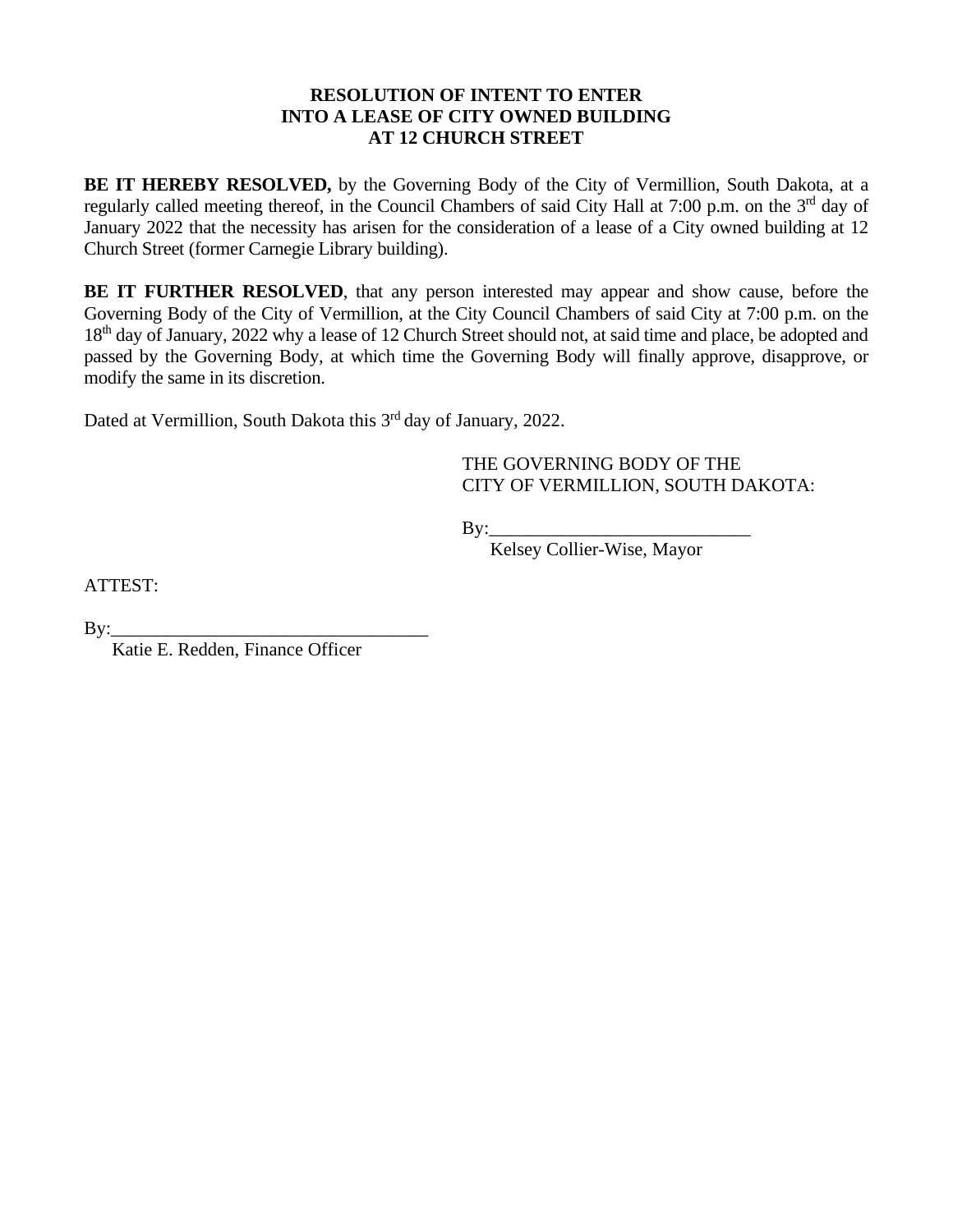

# *Council Agenda Memo*

*From:* John Prescott, City Manager

*Meeting:* January 3, 2022

*Subject:* Addendum #1 to Joint Law Enforcement Center agreement

*Presenter:* John Prescott

*Background:* The City and County have traditionally employed an individual who cleans the law enforcement center. A portion of the wage is paid by the City through the Police Department budget. The 2022 City budget includes funding for approximately 550 hours of wages plus FICA, workers compensation insurance, etc. for this individual. The balance of the wage is paid by Clay County. Clay County will be hiring a Facilities Management Director who will oversee this position. Currently, the Police Chief and Sheriff oversee this position.

**Discussion:** The County desires to have the Facilities Management Director manage this position. The County has requested the City Council approve Addendum #1 to the Joint Law Enforcement Center Use Agreement. This addendum would have the City pay a total annual fee of \$10,000 to the County in quarterly installments for cleaning services. The annual fee could be increased if both parties agree. The City would no longer pay direct wage costs on an hourly basis or employ the individual completing the cleaning and maintenance tasks. The Police Chief and County Sheriff are supportive of the change.

*Financial Consideration:* The annual cost is comparable to the budgeted amount.

*Conclusion/Recommendations:* Administration recommends approval of Addendum #1 to the County and City Building Construction and Use Agreement for Joint Law Enforcement Center for custodial services.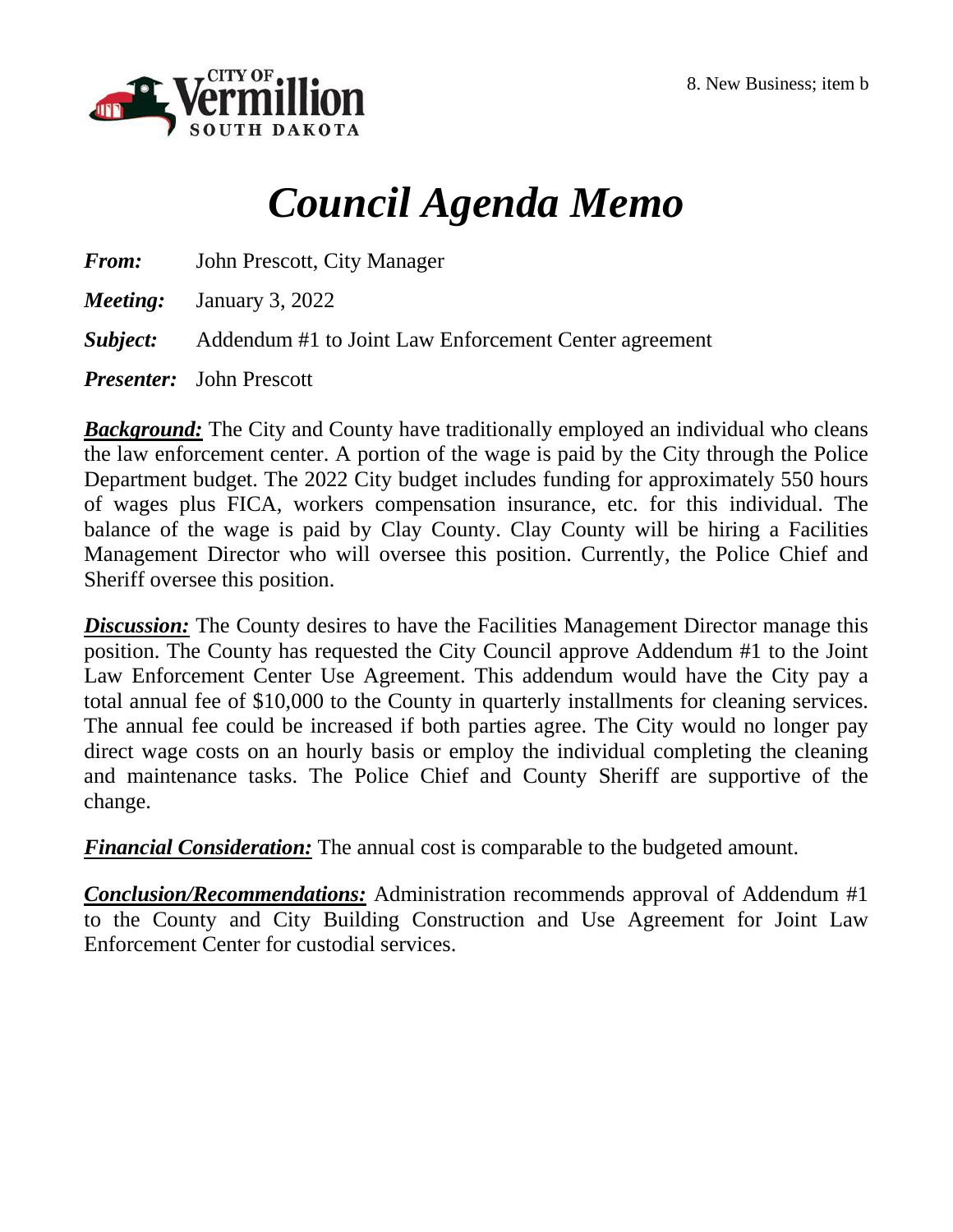# **Addendum #1 to the**

# **Use Agreement for Joint Law Enforcement Center Dated June 21, 1988 Custodial Services**

Whereas Clay County has implemented a Facilities Management Director position to maintain the grounds and structures located at 211 W. Main St & 15 Washington St. Vermillion SD, the City of Vermillion and Clay County have determined it preferable that the county provide custodial and light maintenance services to the Vermillion Police Department within the Public Safety Center. Such services will include custodial staff time as well as cleaning equipment and supplies.

## **Personnel**

Custodial employees shall report to and be supervised by the Clay County Facilities Management Director. Specific hours of work, tasks, and performance shall be the under the determination and responsibility of the Facilities Management Director and shall be sufficient to provide for cleanliness, maintenance, and a professional appearance of the Public Safety Center. All custodial and maintenance personnel shall be reviewed and approved for security clearance by the Vermillion Police Chief and the Clay County Sheriff. Nothing in this Addendum shall supersede the authority of the Police Chief and Sheriff to determine the course of management including use, security, and operational concerns of the facility as provided by the Use Agreement. Public Safety Center Staff shall cooperate with the Facilities Management Director to provide for effective and convenient opportunities to perform custodial and maintenance duties.

## **Supplies and Equipment**

Janitorial supplies and Equipment including mops, buckets, brooms, vacuum cleaners, buffers, entry mats and other similar items not mentioned shall be provided by the County. Janitorial supplies and equipment currently housed and used within the safety center, most having been jointly purchased, shall remain and be provided to the Facilities Management Director for ongoing use and shall become County property. The County Facilities Management Director shall ensure that the Public Safety center is properly supported by consumable supplies including toilet paper, paper towels, dishwashing soap, hand soap, hand sanitizer and similar items not mentioned. Certain supplies typically considered office or personal supplies such as small office wastebaskets, facial tissue, and other items of comfort for personal preference are not provided for in this agreement.

#### **Maintenance**

Nothing in this agreement will supersede the current Use Agreement regarding building maintenance repair costs. The Facilities Management Director shall assume responsibility of preventative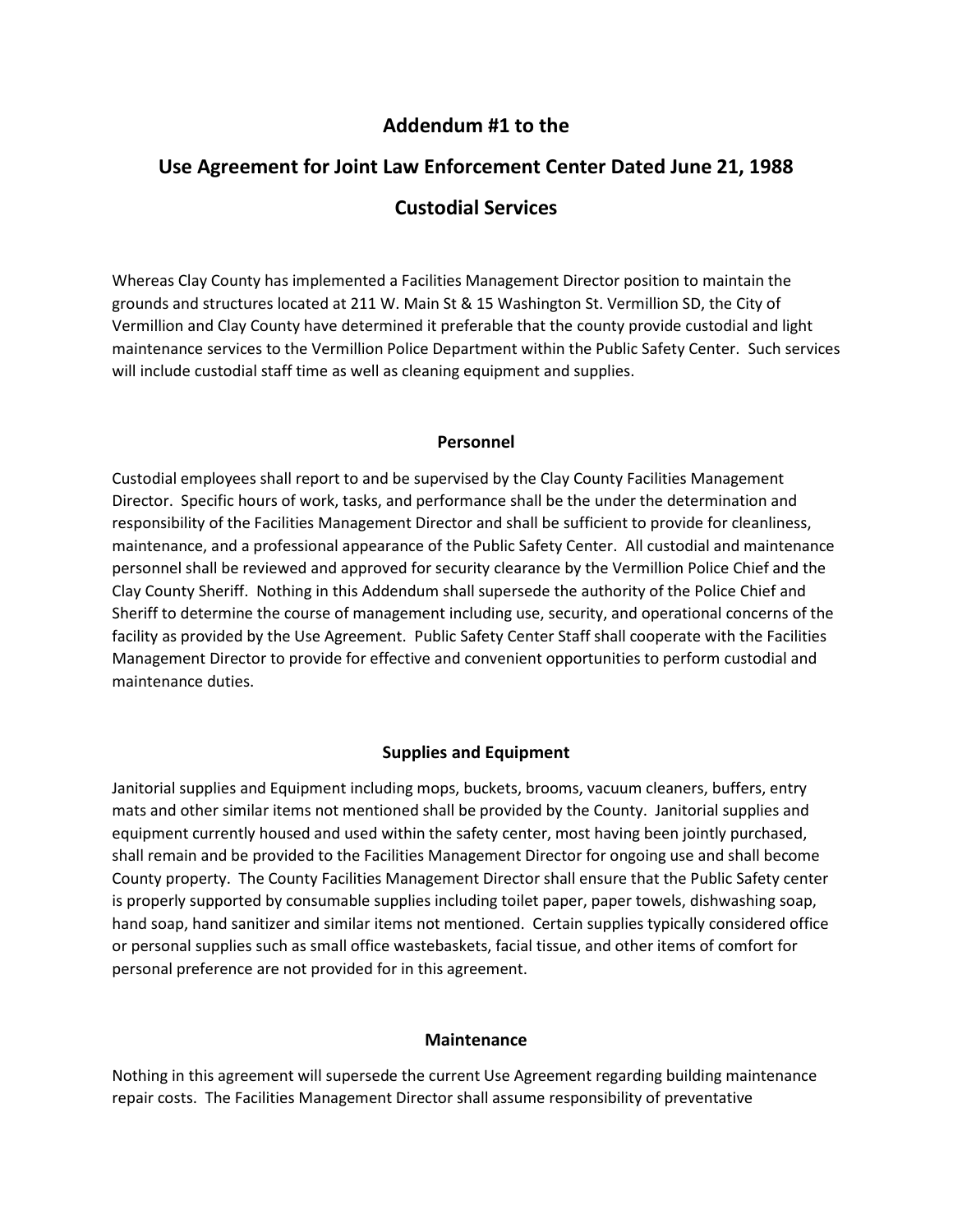maintenance and repair of Public Safety Center building systems including, but not limited to, the electrical generator, boiler, air handling units, well, plumbing, electrical, floors, walls, and ceilings. The Facilities Management Director may perform light maintenance tasks when appropriate but will seek services of professional contractors, plumbers, or electricians when necessary. Payment of costs for such expenses shall be the responsibility of the Police Department and the Sheriff's Office, shared pursuant to the current cost sharing and the Use Agreement.

## **Compensation**

Custodial staff will be employees of Clay County and personnel costs shall be the responsibility of the County. Building supplies previously mentioned shall be provided by the County. In return for the County providing custodial and maintenance service to the Vermillion Police Department, the City of Vermillion shall pay the County the sum of \$10,000.00 per year effective Jan 1, 2022, payable quarterly in equal installments. This fee is determined by historical data from past years and may be adjusted by mutual agreement annually.

As an addendum to the current Use Agreement executed on June 21, 1988, this addendum will remain in effect, except by amendment or cancellation of the Use Agreement itself.

In witness wherof, the parties have signed and executed this addendum on this \_\_\_\_\_ day of\_\_\_\_\_\_\_\_\_\_\_\_\_\_\_, 20\_\_\_\_.

\_\_\_\_\_\_\_\_\_\_\_\_\_\_\_\_\_\_\_\_\_\_\_\_\_\_\_\_\_\_\_\_\_ \_\_\_\_\_\_\_\_\_\_\_\_\_\_\_\_\_\_\_\_\_\_\_\_\_\_\_\_\_\_\_\_\_\_

\_\_\_\_\_\_\_\_\_\_\_\_\_\_\_\_\_\_\_\_\_\_\_\_\_\_\_\_\_\_\_\_\_ \_\_\_\_\_\_\_\_\_\_\_\_\_\_\_\_\_\_\_\_\_\_\_\_\_\_\_\_\_\_\_\_\_\_

Board of Commissioners **Vermillion City Council** Clay County

By: \_\_\_\_\_\_\_\_\_\_\_\_\_\_\_\_\_\_\_\_\_\_\_\_\_\_\_\_\_\_ By: \_\_\_\_\_\_\_\_\_\_\_\_\_\_\_\_\_\_\_\_\_\_\_\_\_\_\_\_\_\_\_

Chairman Mayor

Attest:

Clay County Sheriff Vermillion Police Chief

Clay County Auditor Vermillion Finance Officer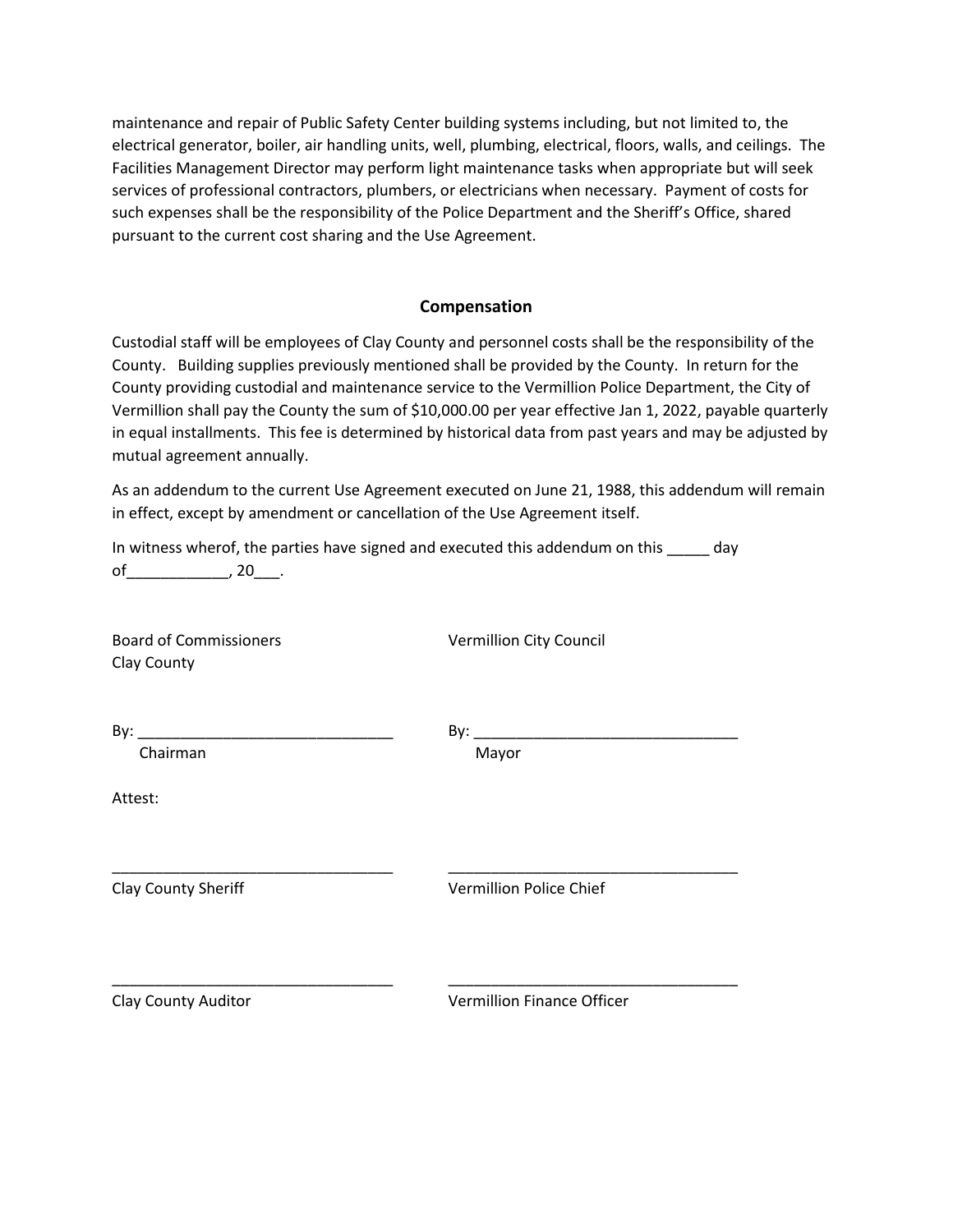



# *Council Agenda Memo*

*From:* John Prescott, City Manager

*Meeting:* January 3, 2022

*Subject:* 2022 Payroll Resolution

*Presenter:* John Prescott

*Background:* State statute requires the publication of the complete list of all salaries of officers and employees of the City. The City Council has traditionally approved a resolution at the first City Council meeting of the year adopting the salaries, which is then included in the meeting minutes. A change in employee pay during the course of the year is reported with the City Council minutes following the adjustment. The state law with respect to the publication of payroll information is as follows:

6-1-10. Publication of payroll information. Notwithstanding the provisions of §§7-18-3, 9- 18-1, and 13-8-35, the boards of county commissioners, the governing board of each municipal corporation, and school boards shall publish, with the minutes of the first meeting following the beginning of the fiscal year, or within thirty days thereafter, or in the minutes of the first meeting following the completion of salary negotiations with employees for that fiscal year, or within thirty days thereafter, a complete list of all the salaries of all officers and employees and, thereafter, shall publish once any salary paid to any officer or employee who has been added or whose salary has been increased.

*Discussion:* Three-year collective bargaining agreements were negotiated and approved by the City Council in September and December 2021. The City has two collective bargaining agreements with AFSCME and one collective bargaining agreement with FOP. All three agreements cover the years of 2022, 2023, and 2024. The agreements generally provide for a 3% cost of living adjustment in 2022 for employees covered by either of the two AFSCME agreements and the FOP agreement. Some employees may receive slightly more than a 3% change in their wage as adjustments are made to the pay schedules.

The attached resolution also provides for a 3% increase for non-union, professional, and management employees. For over a decade, the City Council has received the same cost of living adjustment as provided to employees. The payroll resolution includes a 3% increase in City Council wages for 2022.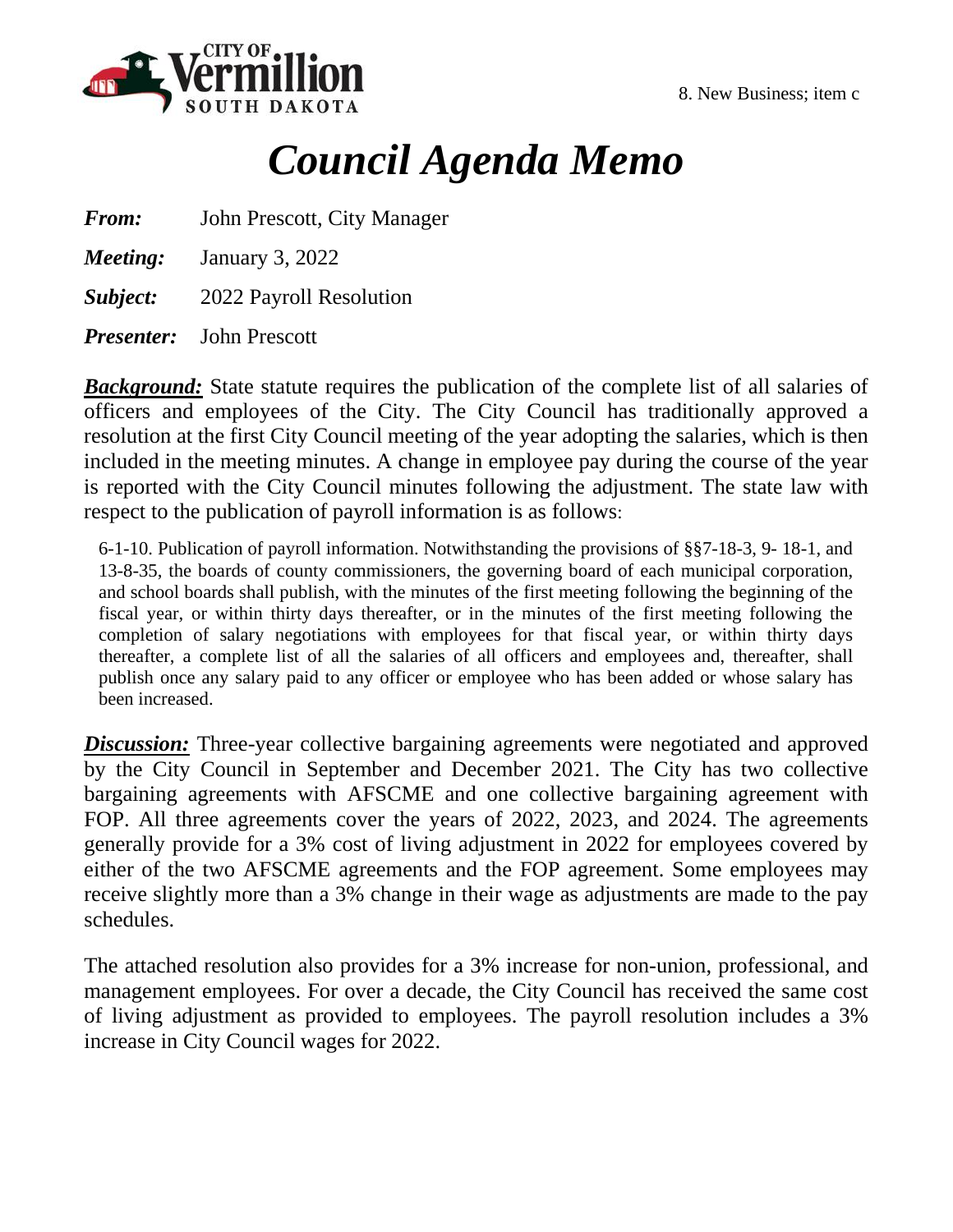Also of note, the South Dakota minimum wage increased to \$9.95 per hour on January 1, 2022. This adjustment is reflected on the attached resolution for applicable employees. Additionally, the City includes volunteer board and commission members in the payroll resolution. Through the City Council officially recognizing them as volunteers on the resolution, it better positions the individuals to be covered under the South Dakota Municipal League's workers' compensation fund in the event there is a claim.

Also included in the resolution again this year is a designation of City Staff as essential employees. Nearly all City of Vermillion employees qualify as either first responders or essential critical infrastructure workers according to the U.S. Department of Homeland Security. As the COVID-19 funding is still being distributed, administration believes it may be beneficial to again designate City Staff as essential officially in order to recognize the outstanding work they have done throughout the pandemic, and to put the City in a position to utilize any future stimulus funding related to essential employee or first responder staffing.

*Financial Consideration:* The 2022 budget includes sufficient funding to cover the wage rates reflected in the salary resolution.

*Conclusion/Recommendations:* Administration recommends the City Council approve the resolution and authorize the publication thereof as required by law.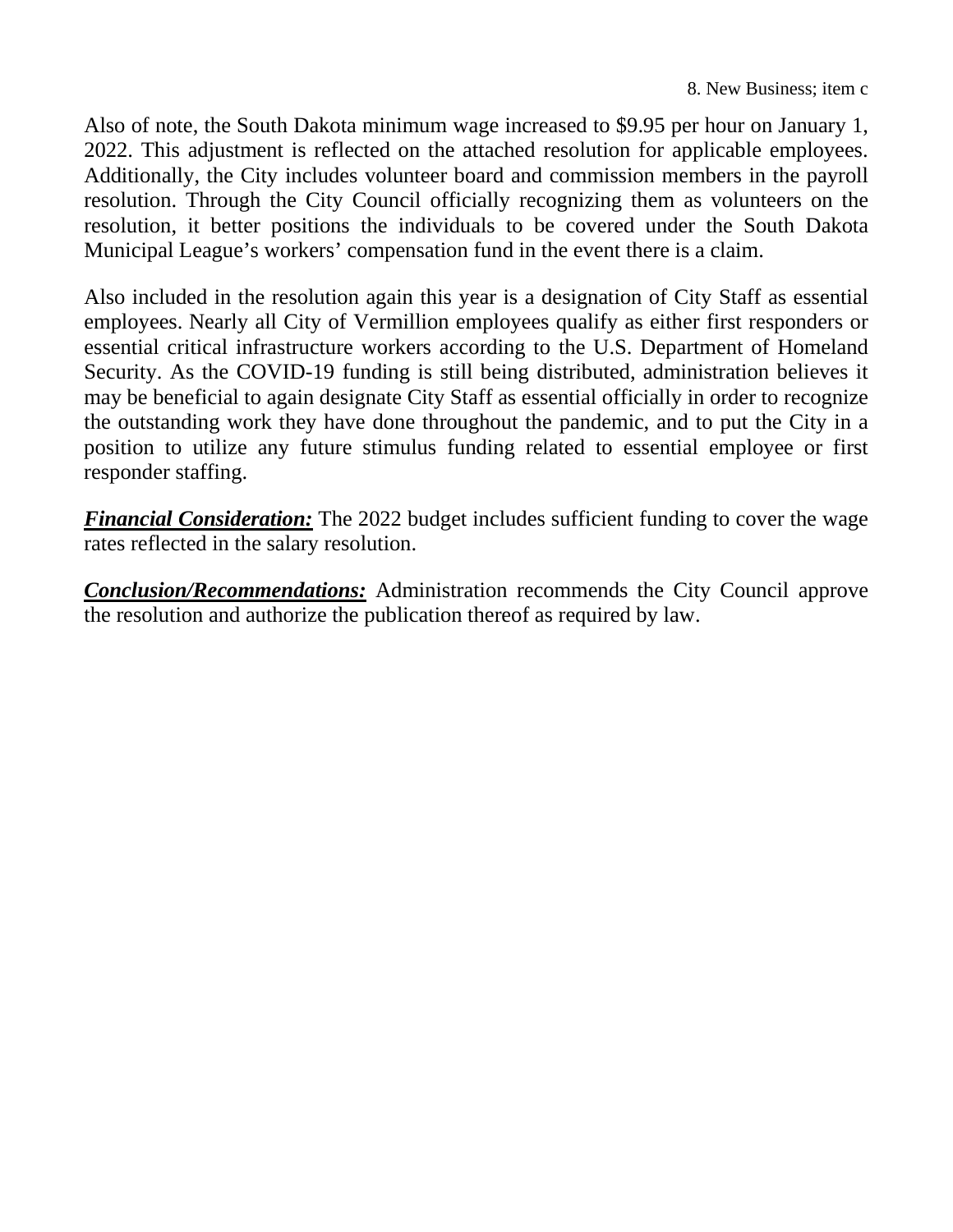# **CITY OF VERMILLION 2022 PAYROLL RESOLUTION**

**WHEREAS,** effective and responsive delivery of City services is dependent upon the employment of a highly competent and motivated workforce; and

**WHEREAS,** the City of Vermillion, as an employer, makes periodic adjustments to wages and compensation for inflation and in comparison to other municipal employers; and

**WHEREAS,** the City of Vermillion has previously approved collective bargaining agreements with AFSCME Local 1052 covering the calendar year 2022 that includes placement of employees on a wage schedule which generally provides a 3% increase in wages; and

WHEREAS, the City of Vermillion has previously approved a collective bargaining agreement with the Fraternal Order of Police Lodge 19 covering the calendar year 2022 that includes placement of employees on a wage schedule which generally provides a 3% increase in wages; and

**WHEREAS,** the City of Vermillion desires to increase wages and salaries for elected officials, management, professional, and non-union employees by 3% on January 1, 2022; and

**WHEREAS,** the City of Vermillion, South Dakota, provides essential services that protect, serve, and support the health, safety, and well-being of the citizens and those visiting the community, and

**WHEREAS,** nearly all City of Vermillion employees qualify as either first responders or essential critical infrastructure workers according to the U.S. Department of Homeland Security.

**NOW, THEREFORE, BE IT RESOLVED,** that the Governing Body of the City of Vermillion hereby approves and adopts the following wage rates for the calendar year 2022, and declares all employees fitting the category of first responders or essential critical infrastructure workers essential.

## **BI-WEEKLY SALARIES:**

**Mayor/City Council:** Kelsey Collier-Wise/\$485.42; Julia Hellwege/\$281.06; Brian Humphrey/\$281.06; Rich Holland/\$281.06; Travis Letellier/\$281.06; Lindsey Jennewein/\$281.06; Katherine Price/\$281.06; Steve Ward/\$281.06; Howard Willson/\$281.06; **General Government:** John Prescott/\$5,732.00; Stone Conley/\$1,819.20; **Fire/EMS:** Matthew Callahan/\$3,206.40; Anthoney Klunder/\$525.00; Matthew Taggart/\$1,628.00; **Code Enforcement:** Kalin Knief/\$2,232.80; **Telecommunications:** Ryan Anderson/\$2,539.20; **Engineering:** José Domínguez/\$3,736.80; Shane Griese/\$2,604.00; **Finance:** Katie Redden/\$2,891.20; **Library:** Daniel Burniston/\$2,680.00; **Light and Power:** Monty Munkvold/\$3,731.20; Parks & Recreation/Golf: James Goblirsch/\$3,346.40; Tyler Trageser/\$1,964.00; Dennis Chandler/\$1,831.20; Mark Clark/\$2,891.20; Russell Jensen/\$2,336.00; **Police:** Matthew Betzen/\$4,061.60; Chad Passick/\$3,532.80; Crystal Brady/\$3,096.80; Luke Trowbridge/\$3,096.80; **Solid Waste:** Timothy Taggart/\$2,531.20; **Street:** Pete Jahn/\$2,942.40; **Water:** Curtis Haakinson/\$2,708.80;

## **HOURLY WAGES:**

**Fire/EMS:** Dawn Abbott-Thompson/\$15.70, \$2.00/hr on-call; Sommer Anstine/\$17.10, \$2.00/hr on-call; Madison Christensen/\$14.20, \$2.00/hr on-call; Ryun Fischbach/\$14.70, \$2.00/hr on-call; Maria Glover/\$17.30, \$2.00/hr on-call; Dylan Hinds/\$16.20, \$2.00 on-call; Allaina Howard/\$14.20, \$2.00 on-call; Chase Howe/\$14.20, \$2.00 on-call; Valarie Hower/\$16.80, \$2.00/hr on-call; Kayla Kloucek/\$14.20, \$2.00/hr on-call; Benjamin Kulesa/\$14.20, \$2.00/hr on-call; Joe Kyte/\$17.50, \$2.00/hr on-call; Audrey Larsen/\$18.39; Jordan Leach/\$14.40, \$2.00/hr on-call; Isabelle Lehman/\$14.20, \$2.00/hr on-call; Neil Melby/\$15.10, \$2.00/hr on-call; Hannah Meyer/\$14.20, \$2.00/hr on-call; Ty Murray/\$17.71; Richard Roder/\$12.00; Braxton Schmidt/\$14.10; Jennifer Seehafer/\$14.10, \$2.00/hr on-call; Nathan Steussy/\$14.30, \$2.00/hr on-call; Joel Stroman/\$14.30, \$2.00/hr on-call; Benjamin Tegethoff/\$14.10, \$2.00/hr on-call; Ryne Whisler/\$14.00, \$2.00/hr on-call; Michael Wildermuth/\$19.30, \$2.00/hr on-call; Matthew Wilmes/\$14.40, \$2.00/hr oncall; Lisa Wood/\$15.10, \$2.00/hr on-call; **Code Enforcement:** Jim Balleweg/\$25.36; Justin Roetman/\$18.91 **Custodial:** Ron Maher/\$14.09; **Electric:** Austin Anderson/\$39.03; Chad Christopherson/\$39.03; Todd Halverson/\$40.15; Karen Harris/\$22.74; Joshua Manning/\$28.14; Brandon Steeneck/\$38.39; Travis Tarr/\$41.67; Phil Wiebelhaus/\$38.39; **Engineering:** Todd Nordyke/\$25.00; **Finance:** Vicki Fader/\$20.84; Sherry Howe/\$30.72; Jian Huang/\$21.28; Janis Johnson/\$20.37; Sara McBride/\$16.21; **General Government:** Marty Washington/\$19.72; **Library:** Kendra Brewer/\$15.88; Kaia Brose/\$10.25; Linda Calleja/\$18.70; Jeffrey Engeman/\$19.51; Royce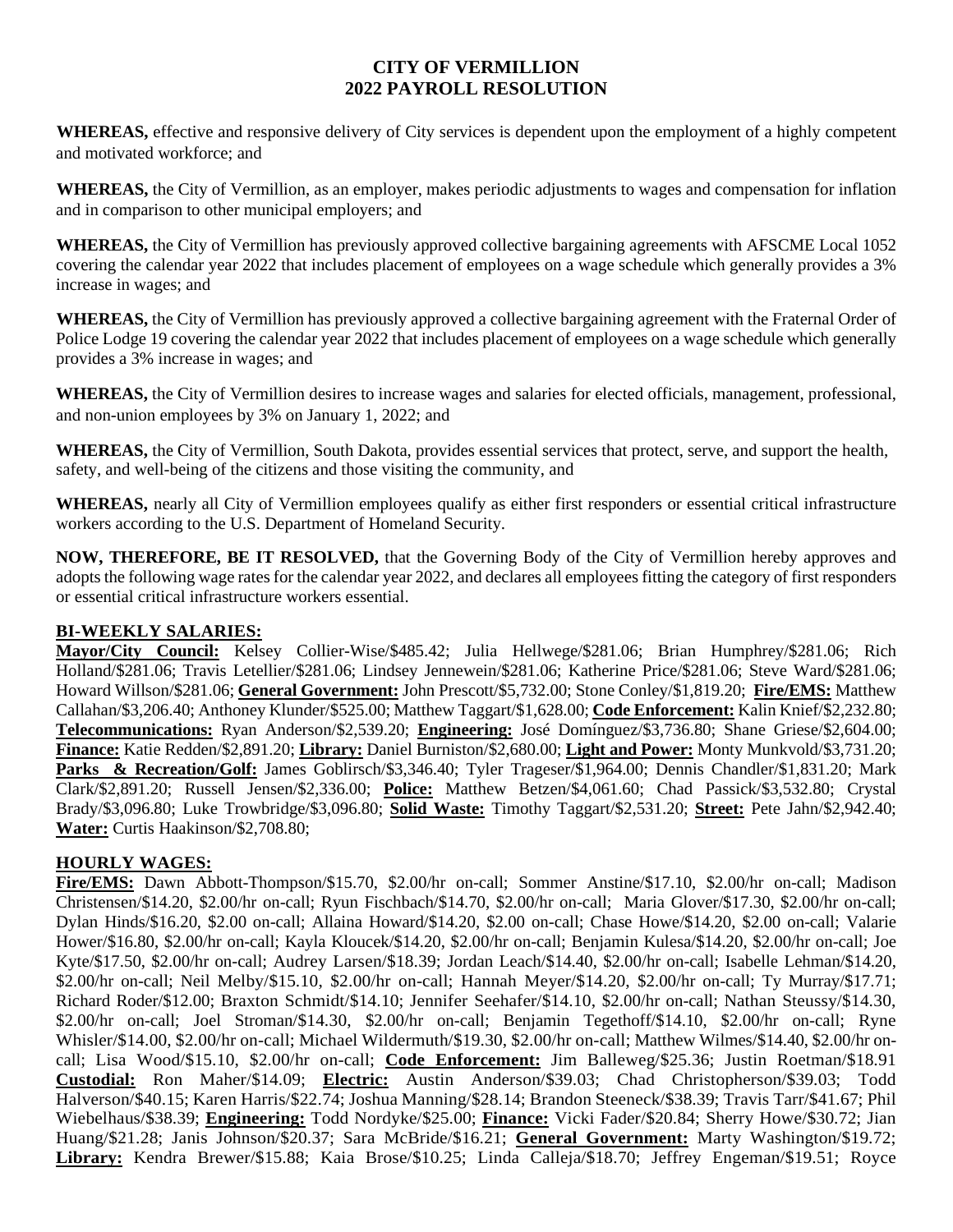Miller/\$13.78; Wendy Nilson/\$24.41; Amanda Raiche/\$21.42; Kate Struckman-Johnson/\$12.67; Sophia Wermers/\$13.62; **Parks & Recreation/Golf:** Aimee Adams/\$10.25; Victoria Andre/\$10.25; Broden Askew/\$10.25; Kelcee Bacon/\$20.00 per game; Alexandra Baer/\$10.25; Margaret Barnett/\$10.25; Tamara Baisden/\$30.00 per game; Josh Bern/\$11.25; Naomi Bingham/\$10.25; Emery Bohnsack/\$10.50; Emma Bohnsack/\$10.25; Nathaniel Bohnsack/\$11.00; Ashlyn Bowker/\$10.50; Mackenzie Brady/\$10.25; Paige Chapman/\$10.25; Grace Chaussee/\$10.25; Paige Davis/\$10.25; Mya Dejong/\$10.75; Shaina Determan/\$10.25; Evelyn Diederich/\$10.25; Timothy Dixon/\$10.25; Bridget Farmer/\$10.25; Shannon Fitzsimmons/\$10.25; Jonathan Flemming/\$10.50; Jasmine Freng/\$10.25; Chloe Fullenkamp/\$10.50; Wyatt Gestring/\$10.25; Jake Goblirsch/\$10.25; Kennedy Goblirsch/\$11.25; Parker Goblirsch/\$10.25; Rachel Greiner/\$10.25; Morgan Halverson/\$10.25; Payten Halverson/\$10.25; Amari Hodge/\$10.25; Aliyah Jackson/\$10.25; Asiah Jackson/\$10.25; Kayleen Job/\$10.25; Carley Johnson/\$10.50; Lilly Johnson/\$10.75; Elizabeth Juhnke/\$10.25; McKenzie Kerkman/\$10.75; Ethan Kerner/\$10.25; Emile Khan/\$10.25; Josi Kjenstad/\$10.25; Haley Larson/\$10.25; Peyton Larson/\$10.25; Sophie Larson/\$10.25; Alisha Leber/\$10.25; Rylee Lehmkuhl/\$10.50; Kristen Leitru/\$10.25; Mason Litz/\$10.50; Alexis Malimaneck/\$10.25; Tyler Mann/\$11.25; Lindsey Meikle/\$10.50; Brandon Mockler/\$10.25; Maxwell Morris/\$30.00 per game; Kaimana McCreadie/\$10.25; Michael Naber/\$10.25; Rylee Nordyke/\$10.25; Tomalyn Peckham/\$10.25; Sadie Pederson/\$10.75; Wesley Privett/\$11.25; Shaelynn Puckett/\$10.25; Maya Radigan/\$10.25; Nathan Robertson/\$10.25; Alissa Rolling/\$12.25; Abigail Roob/\$10.25; Alexis Saunders/\$10.25; Madeline Schwebach/\$11.25; Jameson Shaheen/\$10.50; Taryn Taggart/\$10.25; Drew Thelen/\$10.25; Dylan Thelen/\$10.25; Jaxon Thorson/\$10.50; Madison Treiber/\$10.25; Mark Upward/\$10.25; Anna Van Holland/\$10.50; Charles Ward/\$10.25; Brendan Webb/\$10.50; Abigail Weideman/\$10.25; Jordan Weisser/\$10.50; Emma Willert/\$10.25; Camille Ysbrand/\$14.25; Max W. Anderson/\$12.25; Dan Hanson/\$22.75; Carter Haug/\$12.25; Christopher White/\$11.25; Grant Campbell/\$14.78; Alexandra Carr/\$10.25; Jack Cochrane/\$10.25; Rylan Craig/\$10.25; Sam Craig/\$10.25; Kyle Feauto/\$10.25; Austin Felts/\$10.25; Ashley German/\$10.25; Noah Gilbertson/\$10.25; Jackson Girard/\$10.25; Dalton Godfrey/\$10.25; Shanel Goranowski/\$10.25; Alexander Hill/\$10.25; Claire Hilton/\$10.25; Drew Kaitfors/\$10.25; Carter Larson/\$10.25; Carson Lee/\$10.25; Carter Mart/\$10.25; Tayhgen McGrath/\$10.25; Michaela Mohr/\$10.25; Kyleigh Moran/\$10.25; Blake Paulson/\$10.25; Willis Robertson/\$10.25; Regan Sankey/\$10.25; Sydney Siegel/\$10.25; Timothy Tracy/\$10.25; Courtney Waterbury/\$10.25; Max D. Anderson/\$11.25; Aaron Baedke/\$13.25; Greg Baedke/\$11.25; Jack Baustian/\$11.25; Danny Brown/\$11.50; Devin Gilbertson/\$11.25; Connor Larson/\$11.25; Tyler Leif/\$11.25; Joshua Prescott/\$11.50; Mason Rozell/\$11.25; Travis Taggart/\$20.32; Darrin Witt/\$11.25; **Police:** Cindy Carrington/\$16.02; Matthew Davis/\$28.01; Debra DeRocher/\$19.28; Mark Foley/\$29.81; Vanessa Gleason/\$17.86; Drew Gortmaker/\$26.66; Ryan Hough/\$36.69; Anthoney Klunder/\$30.55; Chet Moser/\$28.37; Jessica Newman/\$30.12; Joe Ostrem/\$31.64; Evan Rolling/\$25.07; Alex Taggart/\$23.64; Jonathan Warner/\$30.55; **Solid Waste/Recycling:** Jasper Johnson/\$18.96; Mark Milbrodt/\$26.35; Daniel Milroy/\$19.82; Jordyn Mockler/\$15.87; Brian Waage/\$19.82; Jeremiah Kashas/\$19.64; Todd Moe/\$23.04; Jim Zimmerman/\$25.02; Alec Leber/\$12.00; Jessie Lovett/\$17.92; **Street:** Paul Brunick/\$12.00; Scott Iverson/\$20.02; Jeffrey Mart/\$25.72; Cory Moore/\$23.51; Collin Schrawyer/\$11.50; Joshua Timmerman/\$19.12; Rich Walker/\$12.00; Thomas Worden/\$11.50; Tyler Zimmerman/\$25.69; **Telecommunications:** Amanda Arndt/\$19.95; Anthony Iverson/\$19.95; Jena Jones/\$19.47; Marsha Kinzie/\$25.53; Derek Ronning/\$24.31; David Stammer/\$25.53; Jessica Standley/\$25.53; **Wastewater:** Nicholas Anglin/\$18.81; Fred Balleweg/\$33.73; Ethan Gullikson/\$18.81; Ryan Hage/\$10.75; Michael Heine/\$30.90; Michael Watterson/\$20.03; **Water:** Dennis Davis/\$0.60 per meter; Brian Hamilton/\$20.42; Aaron Hammer/\$20.42; Zachary Hammond/\$21.90; Dale Husby/\$25.09; Eric McPherson/\$30.90; Wade Mount/\$26.83; Andrew Wickre/\$21.78; **Volunteer Firefighters:** Dawn Abbott-Thompson; Kellen Cusick; Phil Dohn; Ryun Fischbach; Allaina Howard; Hunter Jackson; Cody Jansen; Kase King; Josh Kleinhesselink; Anthoney Klunder; Tony Kronaizl; Noah Krull; Shannon Kymala; Mary Lane; Jordan Leach; Gunnar Malek-Madani; Scott Martinson; Isaac Muehlbeier; Mike Murra; Caleb Nadeau; Blake Nelson; Shelby Roda; Blaine Schoellerman; Bill Sperry; Mark Taggart; Keith Thompson; John Walker; Noah Walker; Dylan Whelchel; Ryne Whisler; Brandon Wiemers; Matthew Wilmes; **Associate Firefighters:** Doug Brunick; Ray Decker; Don Forseth; Rich Walker; **Planning & Zoning Commission:** (Each member receives \$15.00 per meeting.) Matthew Fairholm; Kate Fitzgerald; Don Forseth; Keith Gestring; Susan Heggestad; Greg Merrigan; Nate Steele; Doug Tuve; Jim Wilson; **Library Board:** (Each member receives \$15.00 per meeting.) Catherine Beem; Alexis Oskolkoff; Greg Redlin; Gabrielle Strouse; Eric Young;

## **VOLUNTEER BOARDS & COMMISSIONS:**

**Business Improvement District No. 1:** Judy Benson; David Herbster; Greg Huckabee; Dan Kenton; Collin Lind; **Business Improvement District No. 2:** Bekki Engquist-Schroeder; Michelle Maloney; Patrick Morrison; Martin Prendergast; Jim Waters; **Golf Advisory Board:** Amber Brooks; David Carr; Joni Hook; Ann Jensen; Gina Mockler; Rodney Oberle; **Historic Preservation Commission:** Erin Beyers; Cyndy Chaney; William Dendinger; Ed Gerrish;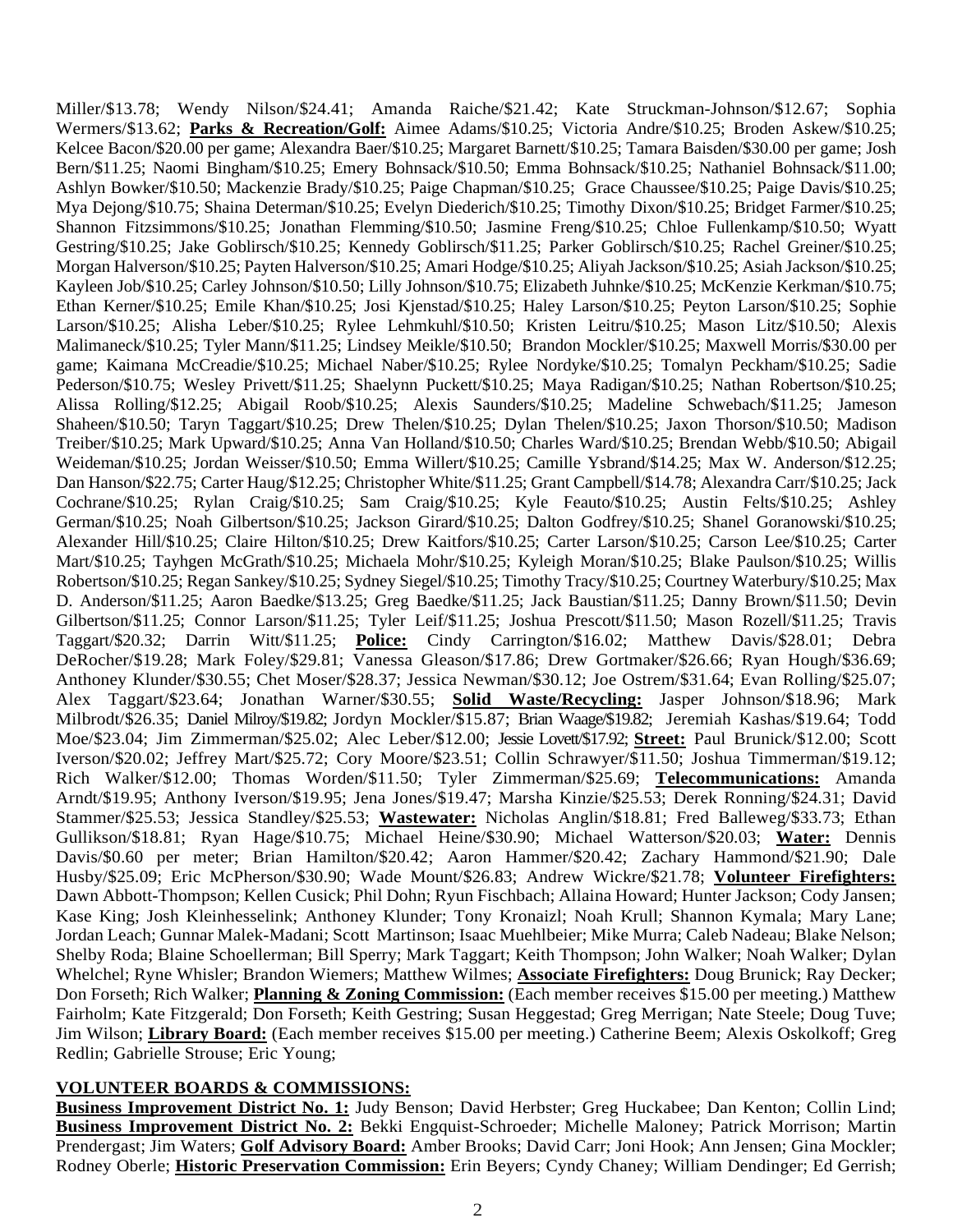Susan Keith-Gray; Dietrik Vanderhill; Jim Wilson; **Housing Authority:** Elizabeth Abbot; Cindy Benzel; Craig Develder; Catherine Johnson; Maria Trowbridge; **Human Relations Commission:** Kamara Bentour; Jordan Bonstrom; Shannon Cole; Brenda Fergen; Wendy Hess; Alexis Oskolkoff; Gerald Yutrzenka; **Joint Powers Solid Waste Advisory Board:** Mark Sweeney; **Public Safety Center Board:** Robert Fuller; Bruce Plate; Dave Thiese; **Tree Board:** Aaron Baedke; Jake Kidney.

**PROVIDED, HOWEVER,** the City Manager may make wage increases for the completion of education requirement, for passing certification tests, for fulfillment of job requirements set at the date of employment, and the City Manager may make meritorious wage increases for Department Heads within the budgetary appropriation of the respective departments.

Dated at Vermillion, South Dakota this 3<sup>rd</sup> day of January 2022.

FOR THE GOVERNING BODY OF THE CITY OF VERMILLION, SOUTH DAKOTA

By\_\_\_\_\_\_\_\_\_\_\_\_\_\_\_\_\_\_\_\_\_\_\_\_\_\_\_\_\_\_\_\_\_\_\_

Kelsey Collier-Wise, Mayor

ATTEST:

By\_\_\_\_\_\_\_\_\_\_\_\_\_\_\_\_\_\_\_\_\_\_\_\_\_\_\_\_\_\_\_\_\_\_\_

Katie E. Redden, Finance Officer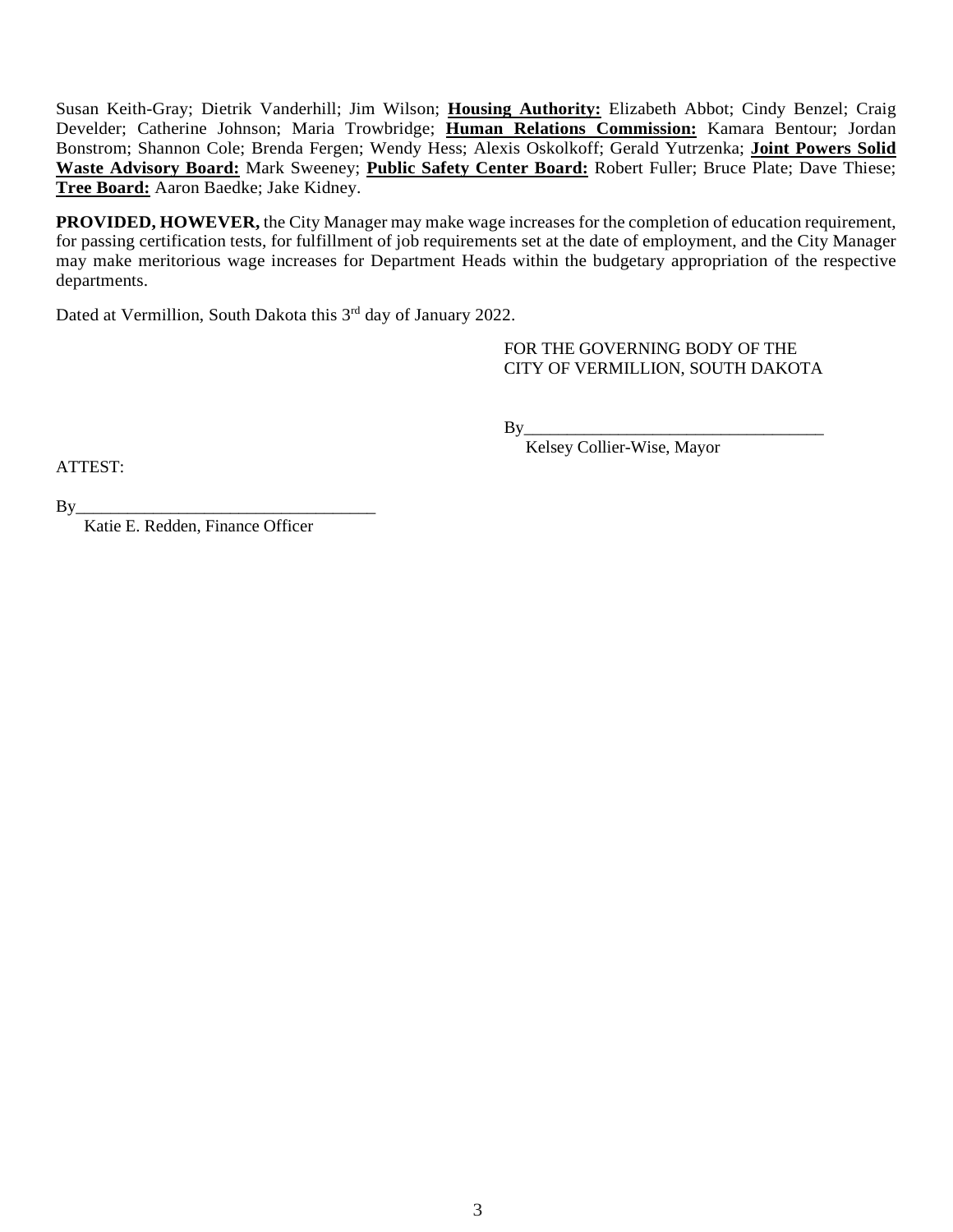CITY OF VERMILLION INVOICES PAYABLE-JANUARY 3, 2022

| 1 A & A REFRIGERATION              | <b>REPAIRS</b>                | 265.85    |
|------------------------------------|-------------------------------|-----------|
| 2 AMAZON BUSINESS                  | <b>SUPPLIES</b>               | 496.52    |
| 3 APPEARA                          | <b>SHOP TOWELS</b>            | 45.00     |
| 4 AQUA-PURE INC                    | <b>CHEMICALS</b>              | 2,128.00  |
| 5 ARAMARK UNIFORM SERVICES         | <b>UNIFORM CLEANING</b>       | 170.15    |
| 6 BANNER ASSOCIATES, INC           | PROFESSIONAL SERVICES         | 5,520.50  |
| 7 BASIN ELECTRIC POWER COOP.       | <b>REPAIRS</b>                | 1,183.34  |
| 8 BEST WESTERN PLUS RAMKOTA        | <b>LODGING</b>                | 205.98    |
| 9 BLACK CLOVER ENTERPRISES         | <b>MERCHANDISE</b>            | 1,450.00  |
| <b>10 BLACKSTONE PUBLISHING</b>    | <b>BOOKS</b>                  | 97.70     |
| 11 BLUFFS GOLF COURSE              | <b>ACCOUNTS RECEIVABLE</b>    | 100.00    |
| 12 BOUND TREE MEDICAL, LLC         | <b>SUPPLIES</b>               | 91.28     |
| 13 CAPITAL ONE                     | <b>SUPPLIES</b>               | 1,404.65  |
| 14 CASK & CORK                     | <b>MERCHANDISE</b>            | 272.75    |
| 15 CHESTERMAN CO                   | <b>MERCHANDISE</b>            | 225.49    |
| 16 CHRISTENSEN RADIATOR & REPAIRS  | <b>CUTTING EDGES</b>          | 490.25    |
| <b>17 CITY OF VERMILLION</b>       | COPIES/POSTAGE                | 1,115.46  |
| <b>18 CITY OF VERMILLION</b>       | <b>UTILITY BILLS</b>          | 34,148.85 |
| 19 COAST TO COAST SOLUTIONS        | <b>MERCHANDISE</b>            | 346.88    |
| 20 COFFEE KING, INC                | <b>SUPPLIES</b>               | 64.75     |
| 21 COLONIAL LIFE ACC INS.          | <b>INSURANCE</b>              | 3,164.62  |
| 22 CORE & MAIN LP                  | <b>SUPPLIES</b>               | 2,711.02  |
| 23 CORNHUSKER INTERNATIONAL TRUCKS | <b>PARTS</b>                  | 294.60    |
| <b>24 DAKOTA BEVERAGE</b>          | <b>MERCHANDISE</b>            | 6,029.65  |
| 25 DAKOTA PC WAREHOUSE             | REPAIRS/INK CARTRIDGES        | 299.96    |
| <b>26 DAKOTA PUMP INCORP</b>       | <b>PARTS</b>                  | 5,368.32  |
| 27 DELTA DENTAL PLAN               | <b>INSURANCE</b>              | 5,985.84  |
| <b>28 DENNIS MARTENS</b>           | MAINTENANCE                   | 833.34    |
| 29 DEPT. ENVIRONMENT NATL RES      | STORMWATER-ENVIRONMENTAL FEE  | 600.00    |
| <b>30 ECHO ELECTRIC SUPPLY</b>     | <b>SUPPLIES</b>               | 545.12    |
| 31 ERIC McPHERSON                  | CDL TEST REIMBURSEMENT        | 176.00    |
| 32 ERICKSON SOLUTIONS GROUP        | PROFESSIONAL SERVICES         | 5,924.25  |
| <b>33 FOREMAN MEDIA</b>            | 12/6 COUNCIL MTG              | 50.00     |
| 34 FRIEBERG, NELSON & ASK, LLP     | PROFESSIONAL SERVICES         | 540.00    |
| 35 GLOBAL DIST.                    | <b>MERCHANDISE</b>            | 200.00    |
| 36 GLOBAL EQUIPMENT COMPANY        | WIRE SHELF INSTRUMENT CARTS   | 701.93    |
| 37 GRAHAM TIRE CO.                 | <b>TIRES</b>                  | 1,636.44  |
| 38 GRAYMONT (WI) LLC               | <b>CHEMICALS</b>              | 4,092.03  |
| <b>39 GREGG PETERS</b>             | <b>RENT</b>                   | 937.50    |
| <b>40 GREGORY PRAVECEK</b>         | REFUND PARKING TCKT OVERPMT   | 5.00      |
| 41 HANSEN LOCKSMITHING             | <b>FOBS</b>                   | 40.00     |
| 42 HEIMAN FIRE EQUIPMENT           | <b>STORAGE SHELF/SUPPLIES</b> | 681.88    |
| 43 HELMS & ASSOCIATES              | PROFESSIONAL SERVICES         | 1,603.87  |
| 44 HY VEE FOOD STORE               | <b>SUPPLIES</b>               | 183.70    |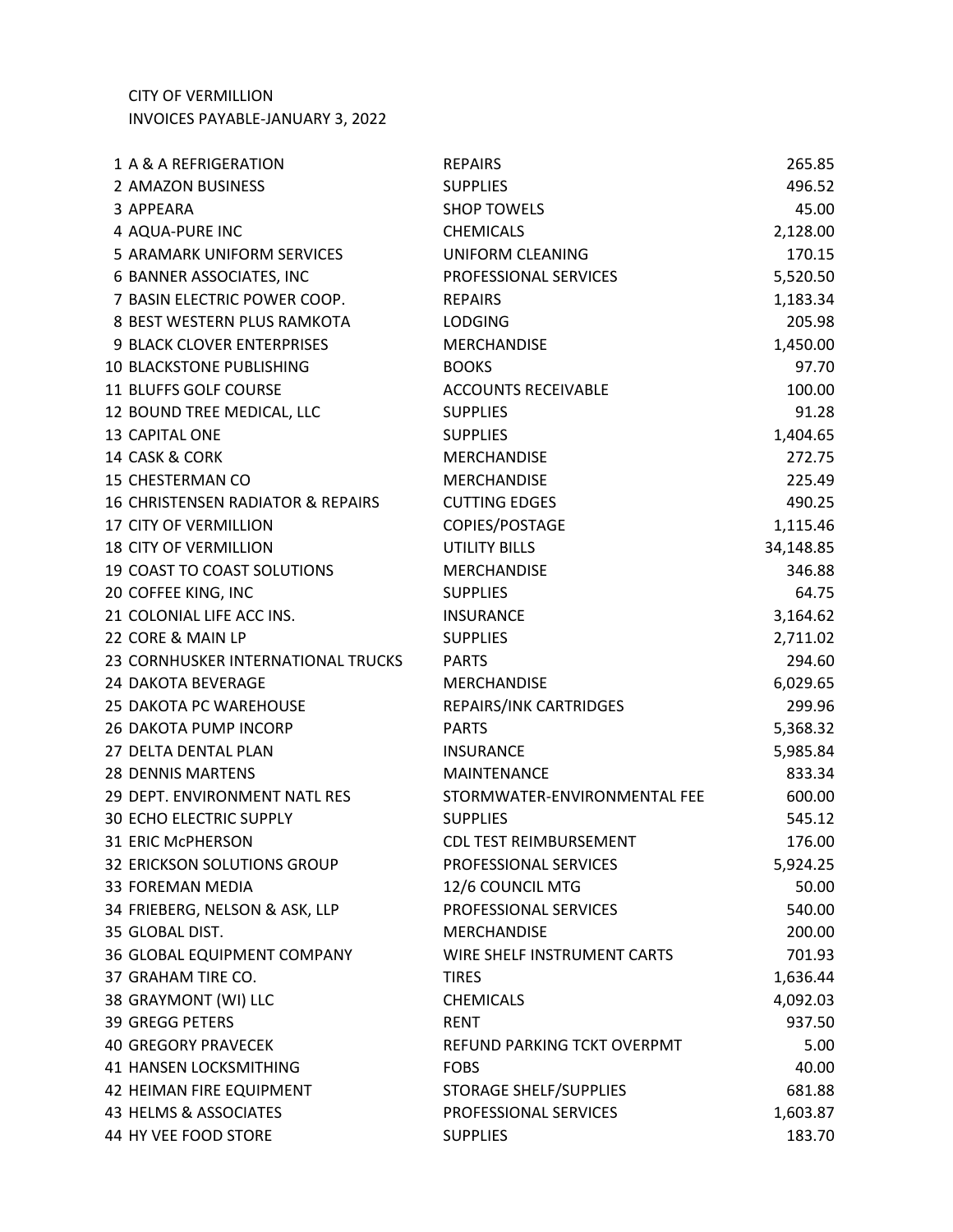| 45 INGRAM                        | <b>BOOKS</b>                     | 672.34    |
|----------------------------------|----------------------------------|-----------|
| <b>46 INTELLI TRACK</b>          | INVENTORY SOFTWARE/LICENSE       | 1,989.00  |
| 47 INTERSTATE ALL BATTERY CENTER | <b>BATTERY</b>                   | 383.85    |
| <b>48 JEFF MART</b>              | SAFETY GLASSES REIMBURSEMENT     | 150.00    |
| 49 JERRY'S CHEVROLET BUICK GM    | <b>REPAIRS</b>                   | 95.80     |
| 50 JOHN A CONKLING DIST.         | <b>MERCHANDISE</b>               | 2,950.55  |
| 51 JOHNSEN HEATING & COOLING     | <b>FURNACE/AIR CONDITIONER</b>   | 8,163.28  |
| 52 JOHNSON BROTHERS OF SD        | <b>MERCHANDISE</b>               | 18,144.58 |
| 53 JOHNSON FEED, INC             | <b>PART</b>                      | 49.39     |
| 54 JONES FOOD CENTER             | <b>SUPPLIES</b>                  | 255.84    |
| 55 KALIN KNIEF                   | <b>COURSE REIMBURSEMENTS</b>     | 290.00    |
| <b>56 KELVIN BROCKEL</b>         | REFUND PARKING TCKT OVERPMT      | 5.00      |
| 57 KIMBALL MIDWEST               | <b>SUPPLIES</b>                  | 59.72     |
| 58 KNOX COMPANY                  | <b>KNOX BOX</b>                  | 629.00    |
| 59 L.G EVERIST, INC              | <b>ICING SAND</b>                | 115.03    |
| 60 LESSMAN ELEC. SUPPLY CO       | <b>SUPPLIES</b>                  | 53.25     |
| 61 MART AUTO BODY & MARINE LLC   | <b>TOWING</b>                    | 75.00     |
| 62 MARTINSON CONSTRUCTION        | <b>REPAIRS</b>                   | 7,059.68  |
| 63 MATHESON TRI-GAS, INC         | <b>MEDICAL OXYGEN</b>            | 100.15    |
| 64 MEDICAL WASTE TRANSPORT, INC  | HAUL MEDICAL WASTE               | 148.50    |
| 65 MEDLINE INDUSTRIES, INC       | <b>SUPPLIES</b>                  | 497.28    |
| 66 MICHAEL HEINE                 | SAFETY BOOTS REIMBURSEMENT       | 100.00    |
| 67 MIDLAND CONTRACTING, INC      | STORM SEWER INSTALLATION         | 16,444.00 |
| 68 MIDWEST ALARM CO              | <b>ALARM MONITORING</b>          | 351.00    |
| 69 MIDWEST READY MIX & EQUIPMENT | <b>RENTAL</b>                    | 1,700.00  |
| 70 MINN MUNICIPAL UTILITY ASSOC  | <b>MEMBER DUES</b>               | 395.00    |
| 71 MOBOTREX MOBILITY & TRAFFIC   | <b>VIDEO TRAFFIC CAMERA</b>      | 12,424.00 |
| <b>72 NBS CALIBRATIONS</b>       | <b>SCALE SERVICE/CALIBRATION</b> | 332.00    |
| 73 NETSYS+                       | PROFESSIONAL SERVICES            | 1,754.25  |
| 74 O'REILLY AUTO PARTS           | <b>PARTS</b>                     | 408.16    |
| 75 ODEYS INC                     | <b>SUPPLIES</b>                  | 544.95    |
| <b>76 OVERDRIVE INC</b>          | <b>SUBSCRIPTION</b>              | 1,500.00  |
| 77 PING/KARSTEN MFG CORP         | <b>MERCHANDISE</b>               | 2,115.38  |
| 78 PIZZA RANCH                   | FUN ZONE/PIZZA                   | 1,572.00  |
| 79 PRAIRIE BERRY WINERY          | <b>MERCHANDISE</b>               | 426.00    |
| <b>80 QUALITY MOTORS</b>         | <b>REPAIRS</b>                   | 139.05    |
| 81 QUILL                         | <b>SUPPLIES</b>                  | 56.76     |
| 82 REDI TOWING                   | <b>TOWING</b>                    | 300.00    |
| 83 REPUBLIC NATIONAL DIST        | <b>MERCHANDISE</b>               | 20,077.32 |
| 84 RODENBURG LAW FIRM            | <b>GARNISHMENT</b>               | 284.42    |
| 85 RUNNING SUPPLY, LLC           | <b>SUPPLIES</b>                  | 143.02    |
| 86 RUSTY JENSEN                  | <b>REIMBURSEMENTS</b>            | 563.45    |
| 87 SANFORD USD MEDICAL CENTER    | <b>SUPPLIES</b>                  | 30.33     |
| 88 SD DEPT OF HEALTH             | <b>TESTING</b>                   | 190.00    |
| 89 SD FIREFIGHTERS ASSOCIATION   | <b>MEMBERSHIP DUES</b>           | 1,175.00  |
| 90 SD RETIREMENT SYSTEM          | <b>CONTRIBUTIONS</b>             | 84,432.68 |
| 91 SECOG                         | ADMINISTRATIVE ASSISTANCE FEE    | 6,667.00  |